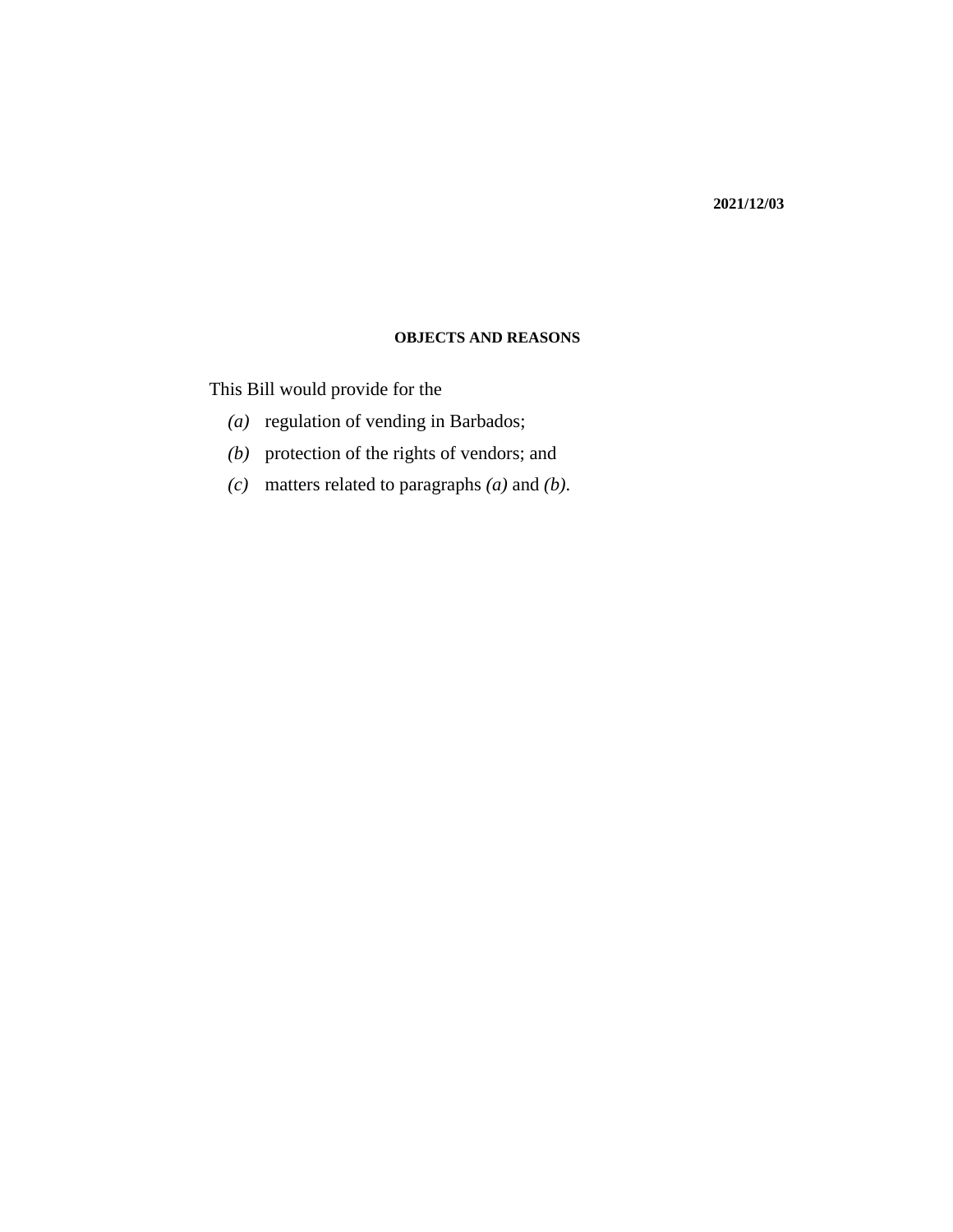# *Arrangement of Sections*

# PART I

## [PRELIMINARY](#page-7-0)

- [Short title](#page-7-0) **1.**
- [Interpretation](#page-7-0) **2.**

# PART II

# [VENDING](#page-10-0)

[Vending](#page-10-0) **3.**

# PART III

# [REGULATION OF VENDING ACTIVITIES](#page-11-0)

- [Licensing and permit requirements](#page-11-0) **4.**
- [Application for the grant of a licence](#page-12-0) **5.**
- [Vending Licence](#page-14-0) **6.**
- [Register of Vendors](#page-16-0) **7.**
- [Revocation, suspension or varying of a licence](#page-17-0) **8.**
- [Notice of intention to revoke, suspend or vary a licence](#page-18-0) **9.**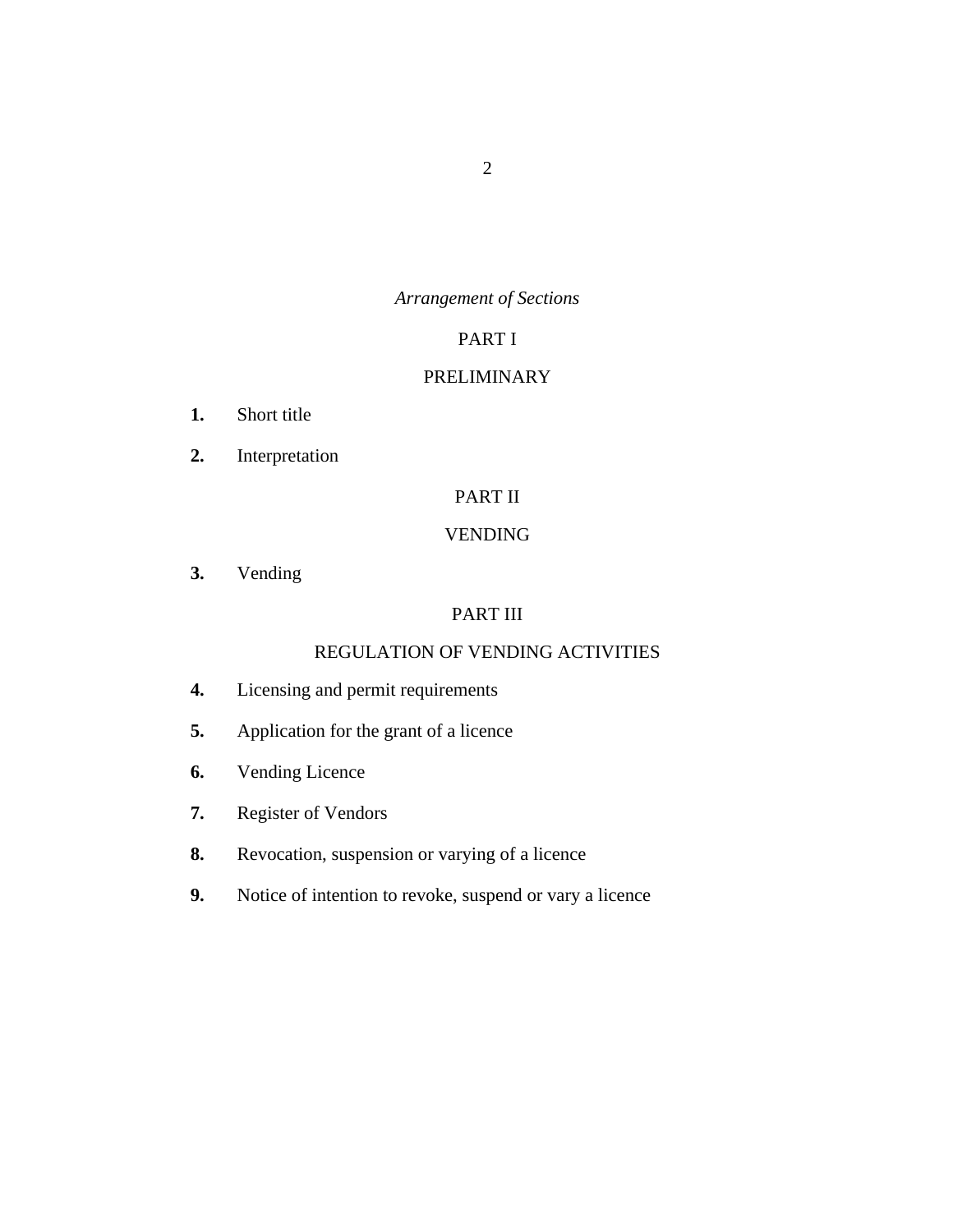- [Occasional vending that is not on a beach, an esplanade or in a garden or](#page-19-0) a park **10.**
- [Occasional vending on a beach, an esplanade or in a garden or a park](#page-20-0) **11.**
- [Itinerant vending](#page-21-0) **12.**

#### PART IV

## [VENDING ZONES](#page-22-0)

- [Vending zones](#page-22-0) **13.**
- [Designation of a vending zone](#page-23-0) **14.**
- [Beaches, esplanades, gardens and parks](#page-23-0) **15.**
- [Public Markets and fish landing sites](#page-23-0) **16.**

# PART V

## [RIGHTS AND OBLIGATIONS OF VENDORS](#page-24-0)

- [Rights of vendors](#page-24-0) **17.**
- [General obligations of vendors](#page-25-0) **18.**

# PART VI

## [RELOCATION AND EVICTION OF VENDORS](#page-27-0)

- [Relocation or eviction of vendors](#page-27-0) **19.**
- [Seizing and reclaiming of goods](#page-28-0) **20.**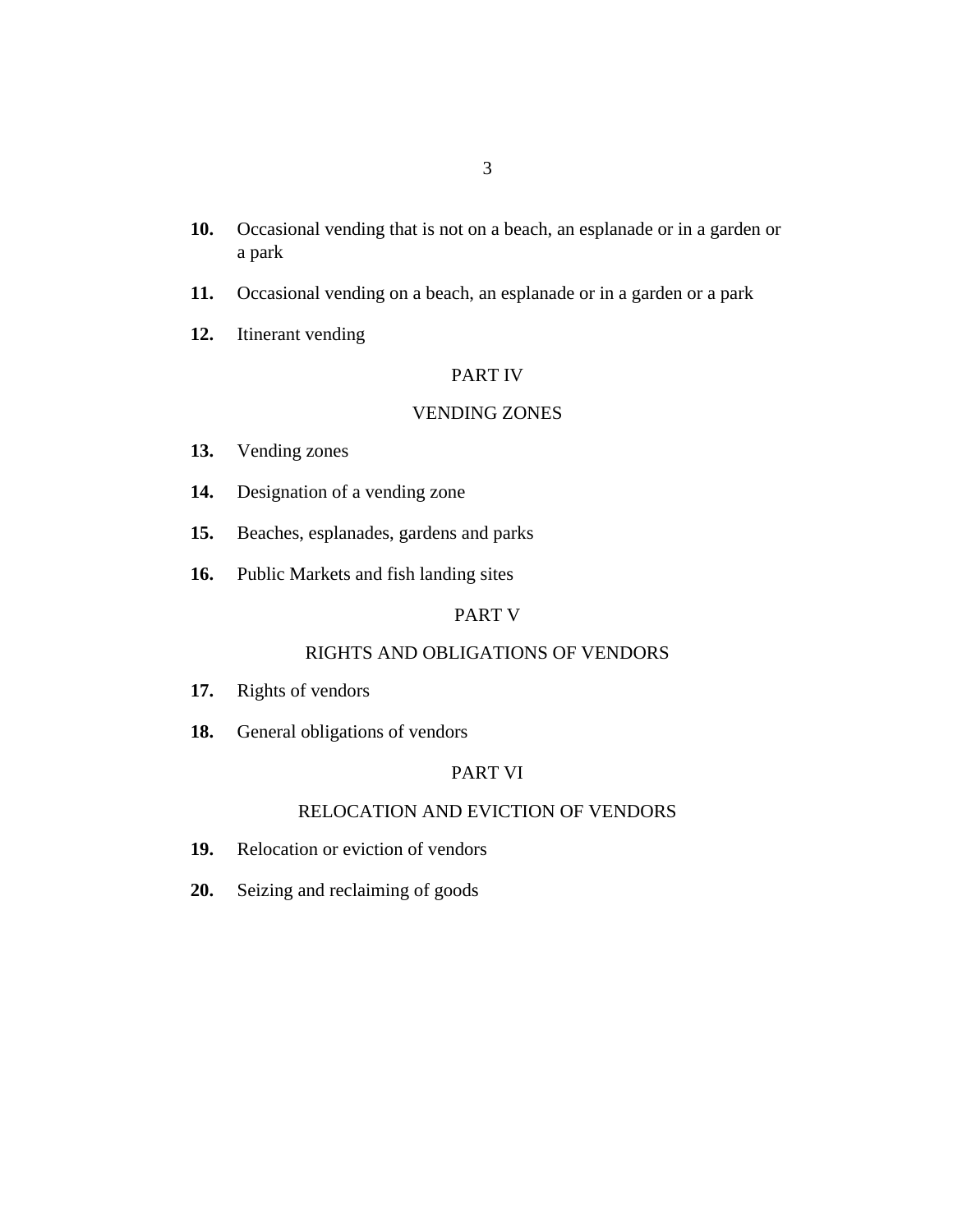## PART VII

# [NATIONAL VENDING COMMITTEE](#page-29-0)

- [Establishment of National Vending Committee](#page-29-0) **21.**
- [Functions of the Committee](#page-30-0) **22.**

# [PART VIII](#page-31-0)

## APPEALS

- [Appeal](#page-31-0) **23.**
- [Establishment of National Vending Appeals Tribunal](#page-32-0) **24.**
- [Suspension of decisions pending appeal to Tribunal](#page-33-0) **25.**
- [Power of Tribunal](#page-33-0) **26.**
- [Appeal to High Court](#page-35-0) **27.**

# PART IX

# [ADMINISTRATIVE PENALTIES](#page-35-0)

- [Administrative penalties](#page-35-0) **28.**
- [Administrative penalty notice](#page-35-0) **29.**
- [Procedure for challenging an alleged administrative contravention](#page-36-0) **30.**
- [Administrative penalty to constitute a debt to the State](#page-36-0) **31.**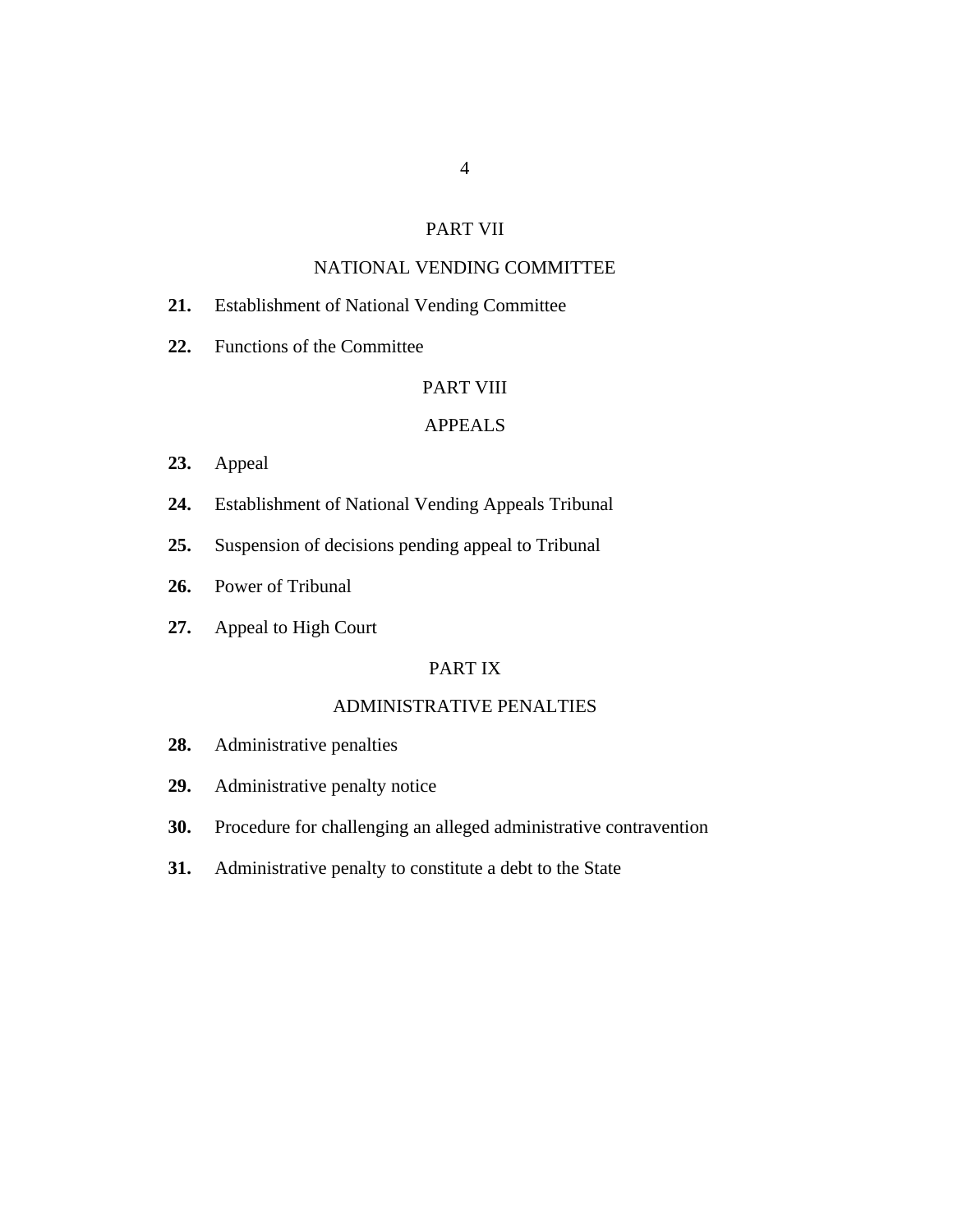# PART X

# **[MISCELLANEOUS](#page-36-0)**

- [Fees](#page-36-0) **32.**
- [Transitional](#page-37-0) **33.**
- [Regulations](#page-37-0) **34.**
- [Amendment of Schedules](#page-37-0) **35.**
- [Expungement](#page-37-0) **36.**
- [Consequential amendments](#page-38-0) **37.**
- [Commencement](#page-38-0) **38.**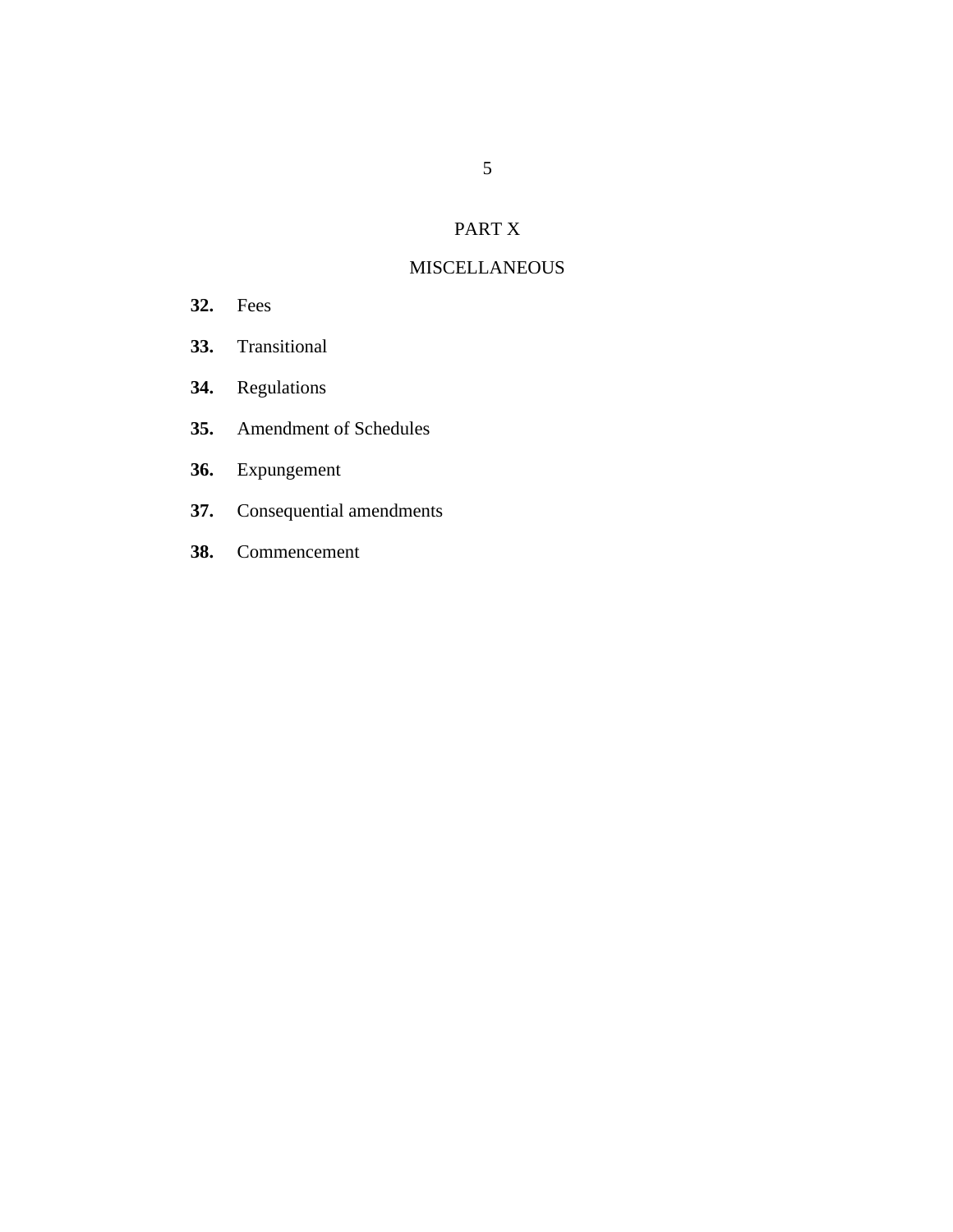# FIRST SCHEDULE

# *Application Form and Vending Licence*

## SECOND SCHEDULE

*Application Forms and Permits for Occasional Vending and Itinerant Vending*

[THIRD SCHEDULE](#page-60-0)

*Fees*

# [FOURTH SCHEDULE](#page-61-0)

# *Lists and Descriptions*

## FIFTH SCHEDULE

*Notices*

# SIXTH SCHEDULE

*[National Vending Committee](#page-70-0)*

## SEVENTH SCHEDULE

*Administrative Penalties*

## EIGHTH SCHEDULE

*Consequential Amendments*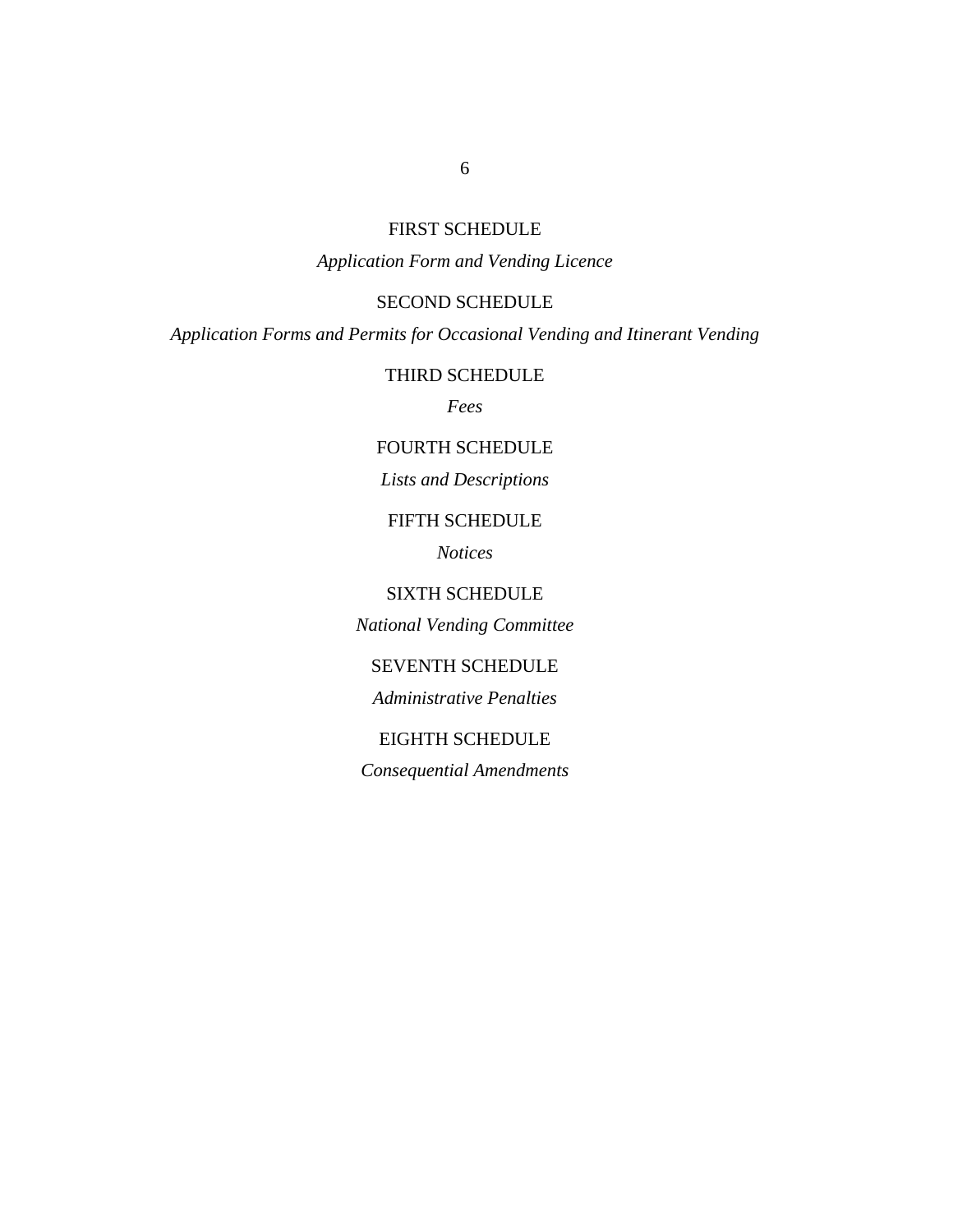## **BARBADOS**

A Bill entitled

An Act to provide for the regulation of vending in Barbados, the protection of the rights of vendors and matters related thereto.

ENACTED by the Parliament of Barbados as follows: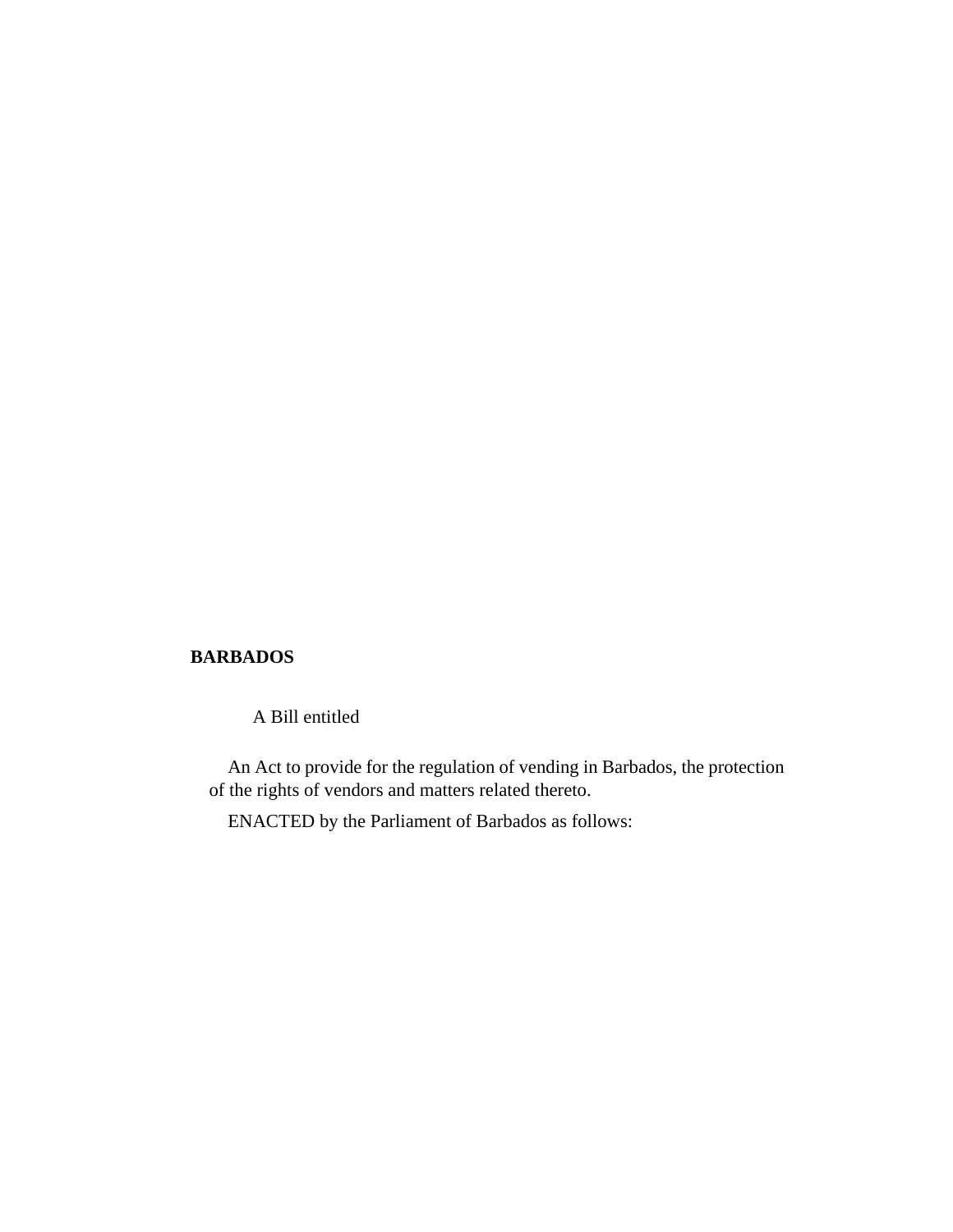# PART I

#### PRELIMINARY

## <span id="page-7-0"></span>**Short title**

This Act may be cited as the *National Vending Act, 2021*. **1.**

#### **Interpretation**

- In this Act, **2.**
- "bakery" has the meaning assigned to it by the *[Health Services \(Bakeries\)](http://barbadosparliament-laws.com/en/showdoc/cr/S.I. 1970 No. 111) Regulations* [\(S.I. 1970 No. 111\);](http://barbadosparliament-laws.com/en/showdoc/cr/S.I. 1970 No. 111)
- "beach" has the meaning assigned to it by the *[National Conservation Commission](http://barbadosparliament-laws.com/en/showdoc/cs/393) Act*[, Cap. 393](http://barbadosparliament-laws.com/en/showdoc/cs/393);
- "Committee" means National Vending Committee established in accordance with section 21:
- "Commission" means the National Conservation Commission established under the *[National Conservation Commission Act](http://barbadosparliament-laws.com/en/showdoc/cs/393)*, Cap. 393;
- "esplanade" means an esplanade listed in Part I of the *Fourth Schedule*;
- "fish landing site" means a site listed in Part III of the *Fourth Schedule*;
- "fish market" has the meaning assigned to it by the *[Markets and Slaughter-](http://barbadosparliament-laws.com/en/showdoc/cr/L.N. 1958 No. 73)[Houses Regulations, 1958](http://barbadosparliament-laws.com/en/showdoc/cr/L.N. 1958 No. 73)* (L.N. 1958 No. 73);
- "food" has the meaning assigned to it by the *[Health Services \(Food Hygiene\)](http://barbadosparliament-laws.com/en/showdoc/cr/1969/232) Regulations, 1969* [\(S.I. 1969 No. 232\);](http://barbadosparliament-laws.com/en/showdoc/cr/1969/232)
- "fresh meat" has the meaning assigned to it by the *[Markets and Slaughter-Houses](http://barbadosparliament-laws.com/en/showdoc/cs/265) Act*[, Cap. 265](http://barbadosparliament-laws.com/en/showdoc/cs/265);
- "garden" means a garden listed in Part I of the *Fourth Schedule*;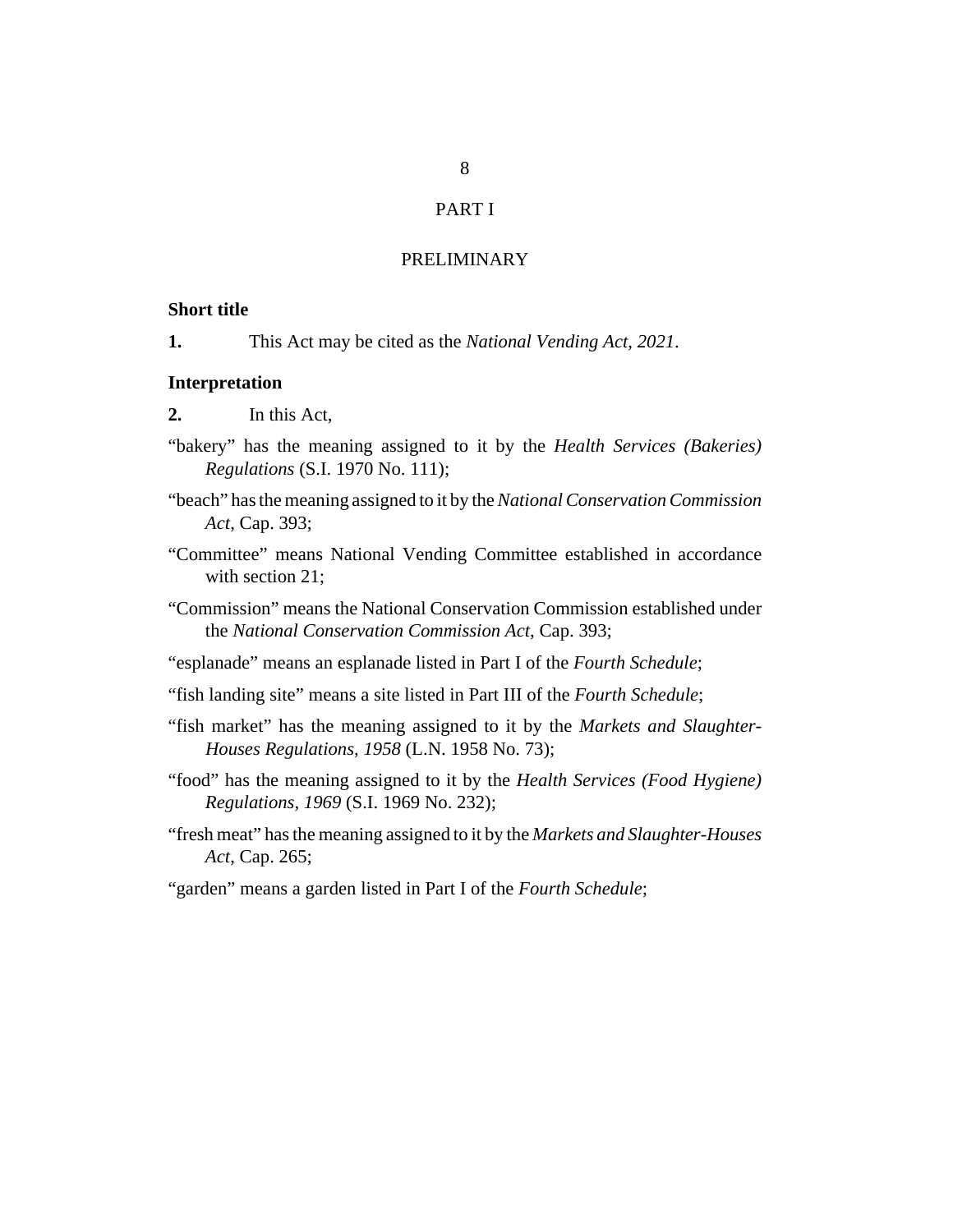- (a) from a vehicle
	- (i) parked in a vending zone; or
	- (ii) being driven from one customer's premises to another; or
- (b) in a vending zone or other site for a period of less than 12 hours;
- "Manager of Markets" means the manager responsible for the management and operation of public markets under the *[Markets and Slaughter-Houses Act](http://barbadosparliament-laws.com/en/showdoc/cs/265)*, [Cap. 265;](http://barbadosparliament-laws.com/en/showdoc/cs/265)

"Manager of Vending Zones" means

- (a) the Manager of Markets for the purposes of vending zones that are
	- public markets that are not fish markets; (i)
	- (ii) the areas more particularly described in the Part II of the *Fourth Schedule*;
	- (iii) a zone designated by the Minister on consultation with the National Vending Committee;
- (b) the National Conservation Commission for the purposes of vending zones that are beaches, esplanades, gardens and parks; or
- (c) the Senior Manager of Markets for the purposes of vending zones that are fish markets;
- (d) the Chief Fisheries Officer for the purposes of vending zones that are fish landing sites;

"merchandise" means fruit, vegetables, ground provisions, poultry, eggs, fresh meat, fish, food, crafts, pieces of clothing or any other small items;

"Minister" means the Minister responsible for Commerce;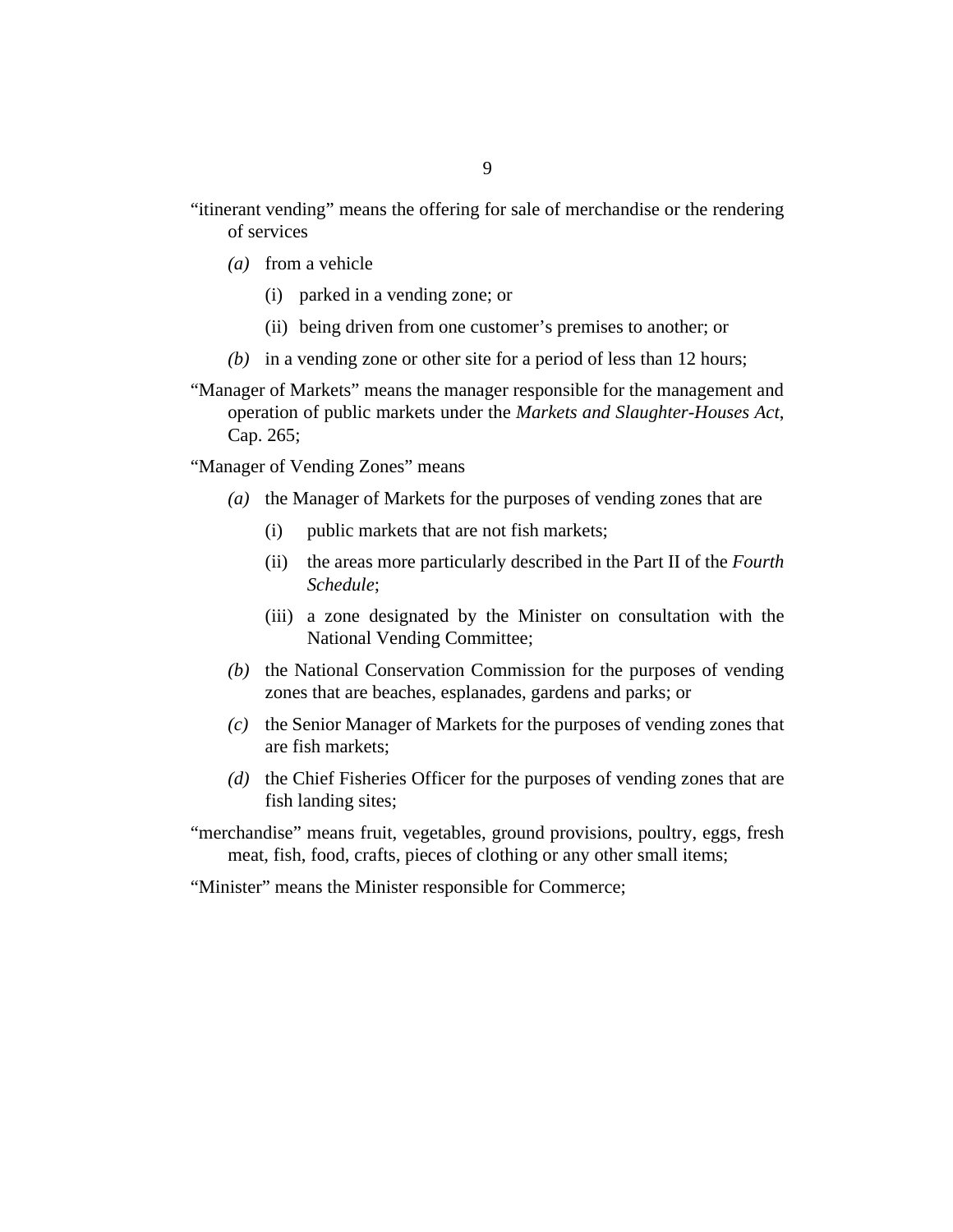- "National Conservation Commission" means the Commission established under the *[National Conservation Commission Act](http://barbadosparliament-laws.com/en/showdoc/cs/393)*, Cap. 393;
- "National Vending Policy" means the policy developed by the Ministry responsible for Commerce to facilitate the enabling environment that would allow vendors to operate while ensuring their compliance with the Laws of Barbados;

"occasional vending" means

- (a) offering for sale of merchandise; or
- (b) rendering of services

for the duration of a fair, festival, carnival or a cultural, entrepreneurial, religious or recreational event only;

- "park" means a garden listed in Part I of the *Fourth Schedule*;
- "Policy" means the National Vending Policy;
- "public market" has the meaning assigned to it by the *[Markets and Slaughter-](http://barbadosparliament-laws.com/en/showdoc/cs/265)[Houses Act](http://barbadosparliament-laws.com/en/showdoc/cs/265)*, Cap. 265;
- "retailer" includes a supermarket, shop or other entity that offers for sale or disposal merchandise to the public;
- "restaurant" has the meaning assigned to it by the *[Health Services \(Restaurants\)](http://barbadosparliament-laws.com/en/showdoc/cr/S.I. 1969 No. 234) Regulations, 1969* [\(S.I. 1969 No. 234\);](http://barbadosparliament-laws.com/en/showdoc/cr/S.I. 1969 No. 234)
- "Senior Manager of Markets" means the manager responsible for the management and operation of fish markets;
- "Tribunal" means the National Vending Appeals Tribunal established by section 24;
- "vehicle" has the meaning assigned to it by *[Road Traffic Act, Cap. 295](http://barbadosparliament-laws.com/en/showdoc/cs/295)*;

"vending" has the meaning assigned to it by section 3;

"vending zone" has the meaning assigned to it by section 13; and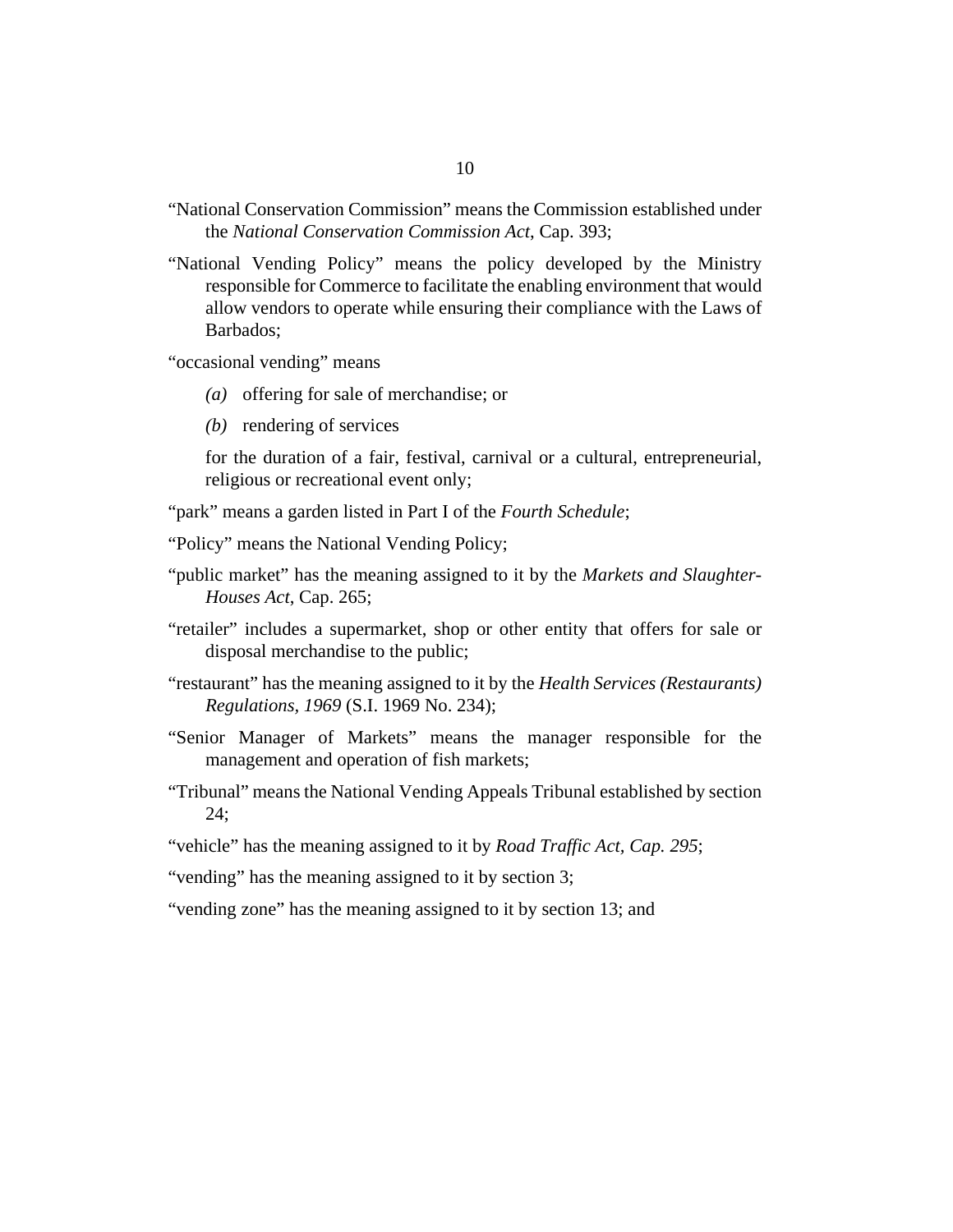<span id="page-10-0"></span>"vendor" means a person who is engaged in vending and is

- (a) licensed to do so pursuant to sections 4 and 5; or
- (b) granted a permit to do so pursuant to sections 4, 10, 11 and 12.

## PART II

## VENDING

## **Vending**

For the purposes of this Act, vending refers to the offering for sale of merchandise or the rendering of services **3.**(1)

- (a) in a vending zone;
- $(b)$  for the duration of a fair, farmers market, festival, carnival or a cultural, entrepreneurial, religious or recreational event only; or
- from *(c)*
	- (i) a vehicle parked in a vending zone or being driven from one customer's premises to another; or
	- (ii) vending zone or other site for a period of less than 12 hours.

The following activities are not to be construed as vending for the purposes of this Act: (2)

- the sale of goods and chattels sold pursuant to the *[District Auctioneers](http://barbadosparliament-laws.com/en/showdoc/cs/114) (a) Act*[, Cap. 114;](http://barbadosparliament-laws.com/en/showdoc/cs/114)
- $(b)$  the sale of merchandise by a retailer;
- $(c)$  the sale of food or drink in
	- a bakery; (i)
	- a canteen operating in a club, a hospital, an institution or a school; (ii)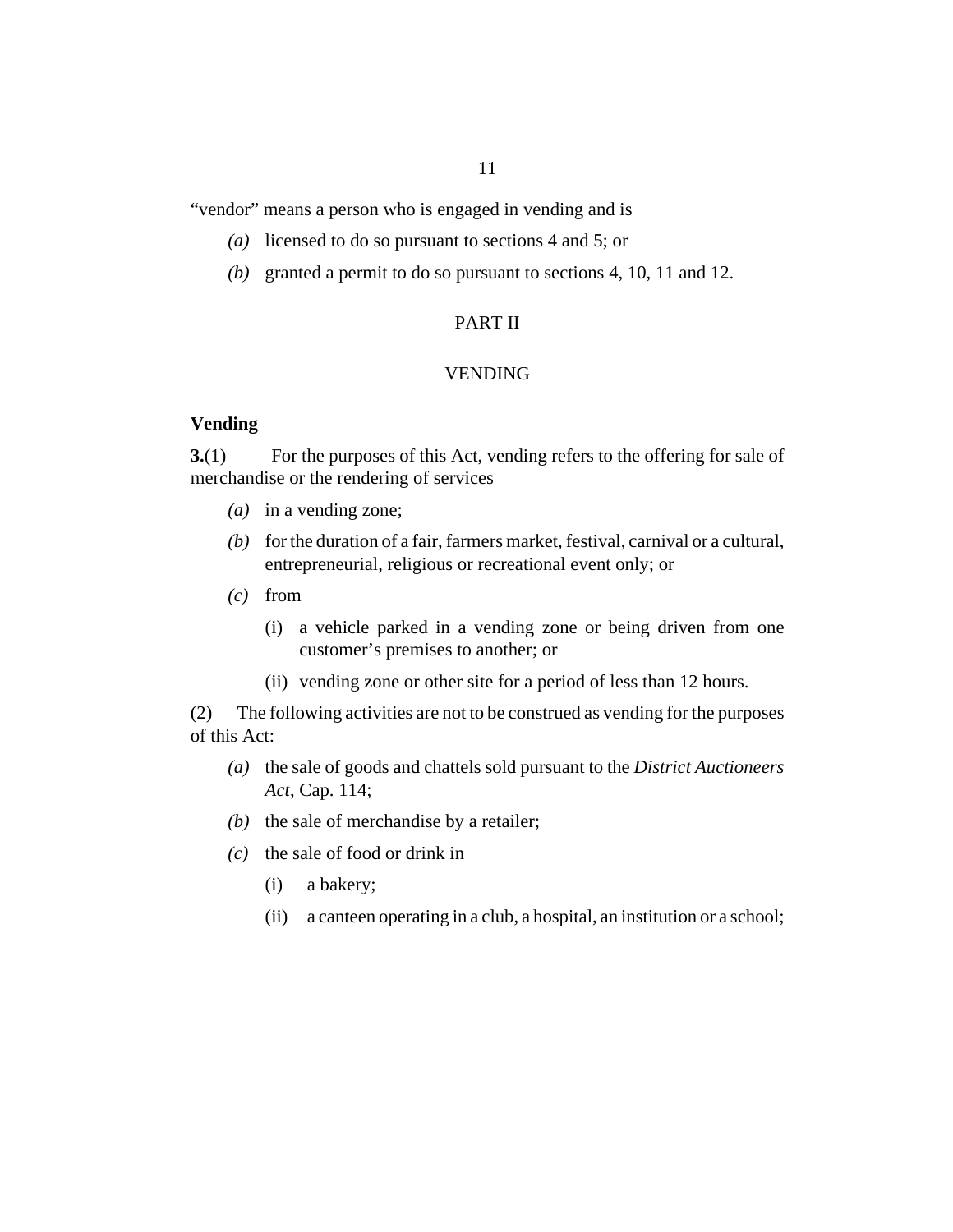- <span id="page-11-0"></span>(iii) a club;
- a hospital; (iv)
- an institution; or (v)
- (vi) a restaurant which is not operating on a beach, esplanade, or in a garden or a park;
- (vii) a hotel which is not operating on a beach, esplanade or in a garden or a park;

whether carried on for profit or not;

- (d) the sale of merchandise where the profits thereof are used solely for a charitable purpose;
- the sale of merchandise or the rendering of services by a person within *(e)* the curtilage of that person's residence; or
- the sale of fish by a fisherman to a vendor. *(f)*
- The Minister may by order amend subsection (2). (3)

## PART III

#### REGULATION OF VENDING ACTIVITIES

#### **Licensing and permit requirements**

No person shall operate as a vendor unless he has attained the age of 18 years and obtained a licence or a permit to do so under this Act. **4.**(1)

A person who has attained the age of 16 years may be permitted to operate as a vendor in accordance with regulations made by the Minister. (2)

A person who contravenes subsection (1) shall be subject to the payment of an administrative penalty imposed under section 28. (3)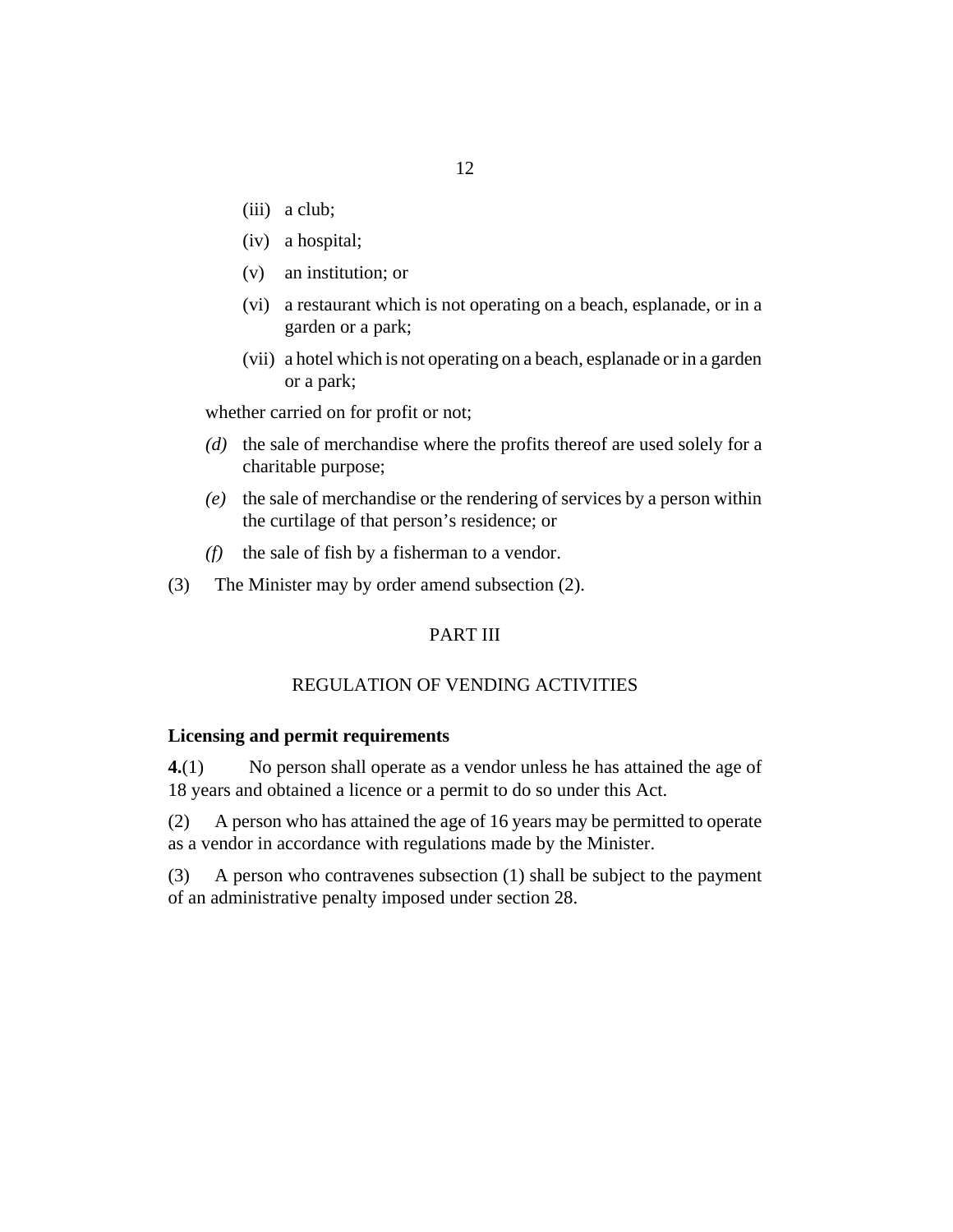#### <span id="page-12-0"></span>**Application for the grant of a licence**

A person who seeks to operate as a vendor in a vending zone that is not a beach, an esplanade, a garden or a park pursuant to section 3(1)*(a)* shall apply to the Minister for a licence to do so by **5.**(1)

- submitting *(a)*
	- an application for the purpose set out in Part I of the *First Schedule*; (i)
	- proof of identification; (ii)
	- (iii) proof of address;
	- (iv) in the case of an applicant who seeks to operate as a food vendor,
		- (A) a certificate of good health issued by a registered medical practitioner; and
		- (B) a licence to carry on a food business granted pursuant to the *[Health Services \(Food Hygiene\) Regulations, 1969](http://barbadosparliament-laws.com/en/showdoc/cr/S.I. 1969 No. 232)* (S.I. [1969 No. 232\)](http://barbadosparliament-laws.com/en/showdoc/cr/S.I. 1969 No. 232);
	- (v) in the case of an applicant who seeks to operate as a meat vendor in a shop or premises outside of a public market evidence that the location of the meat shop or premises has
		- walls and floors that are impervious; (A)
		- (B) proper provision for drainage and is properly ventilated; and
		- a water supply that is adequate for operation as a meat shop; (C) and
- (b) paying the relevant fee set out in the *Third Schedule*.

The Minister may, on consultation with the Minister responsible for public markets and the Minister responsible for fisheries, grant a licence to an applicant referred to in subsection (1) within 7 days of the receipt of an application. (2)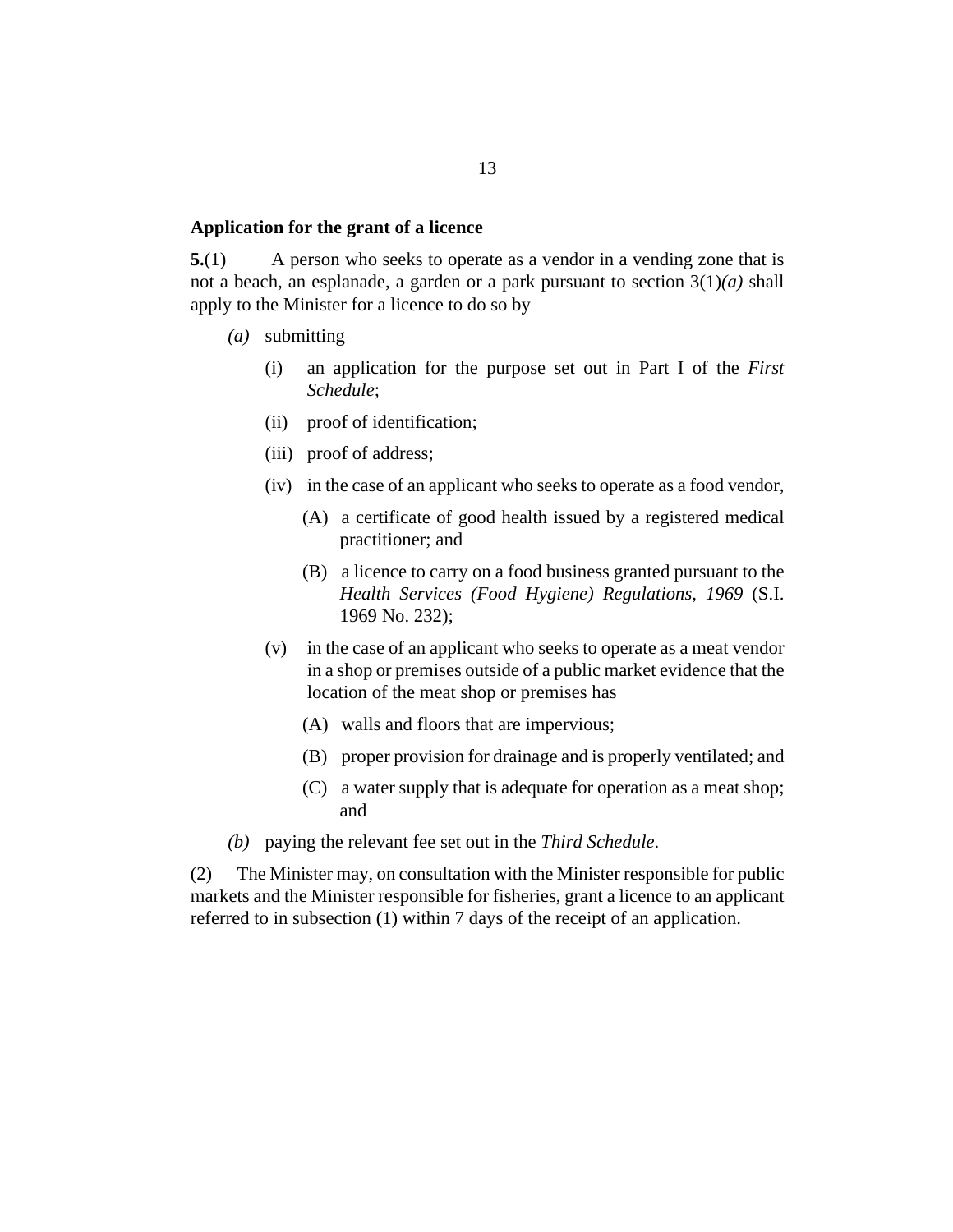A person who seeks to operate as a vendor in a vending zone that is a beach, esplanade, garden or park pursuant to section  $3(1)(a)$  shall apply to the National Conservation Commission for a licence to do so by (3)

- submitting *(a)*
	- an application for the purpose set out in Part III of the *First Schedule*; (i)
	- proof of identification; (ii)
	- (iii) proof of address;
	- (iv) in the case of an applicant who seeks to operate as a food vendor,
		- (A) a certificate of good health issued by a registered medical practitioner; and
		- (B) a licence to carry on a food business granted pursuant to the *[Health Services \(Food Hygiene\) Regulations, 1969](http://barbadosparliament-laws.com/en/showdoc/cr/S.I. 1969 No. 232)* (S.I. [1969 No. 232\);](http://barbadosparliament-laws.com/en/showdoc/cr/S.I. 1969 No. 232) and
- (b) paying the relevant fee set out in the *Third Schedule*.

The National Conservation Commission may grant a licence to an applicant referred to in subsection (3) within 7 days of the receipt of an application. (4)

A person who provides false or misleading information in an application referred to in subsection (1) or subsection (3) or documentation pursuant to subsection (1) or subsection (3) shall be subject to the payment of an administrative penalty imposed under section 28. (5)

Subsections (3) and (4) shall apply to a person carrying on any hotel, restaurant or other business in respect of which there is in existence a valid licence granted under the *[Liquor Licences Act](http://barbadosparliament-laws.com/en/showdoc/cs/182)*, Cap. 182. (6)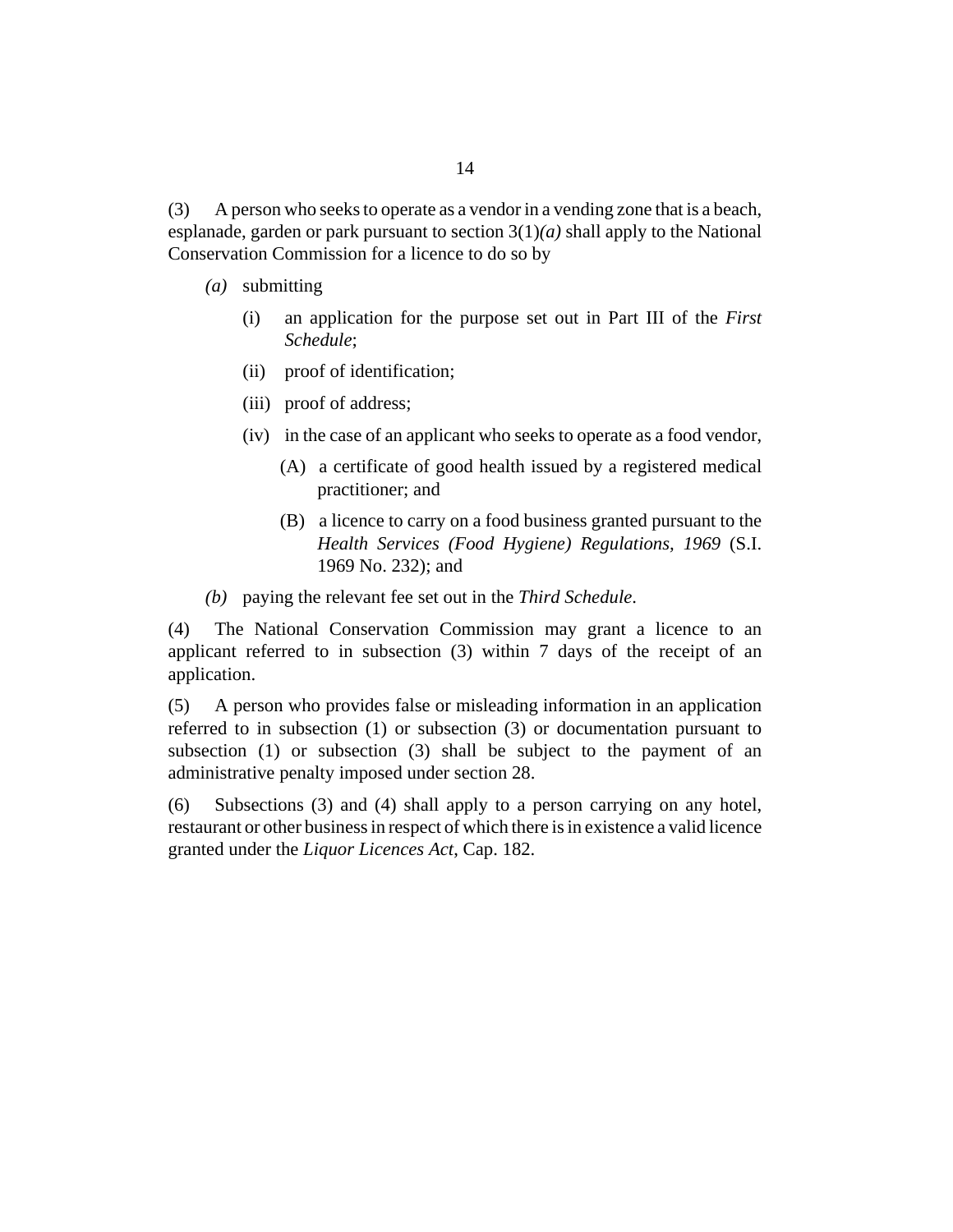#### <span id="page-14-0"></span>**Vending Licence**

#### A licence granted pursuant to section 5(2) shall **6.**(1)

- be in the form set out in Part II of the *First Schedule* and shall specify *(a)*
	- the name of the licensee; (i)
	- the sex of the licensee;  $(ii)$
	- the date of birth of the licensee;  $(iii)$
	- the national identification number of the licensee;  $(iv)$
	- the vending licence number assigned by the Minister; (v)
	- a photo of the licensee; (vi)
	- the type of vending to be engaged in by the vendor; (vii)
	- (viii) the type of service to be rendered by the vendor;
	- the type of merchandise being sold by the vendor;  $(ix)$
	- the vending zone; (x)
	- (xi) the date upon which the licence
		- (A) is granted;
		- (B) comes into force;
		- (C) is set to expire;
	- (xii) any terms or conditions attached to the licence;
- be valid for one year and may be renewed on the expiration of that *(b)* licence upon the payment of the relevant fee set out in the *Third Schedule*; and
- not be transferable. *(c)*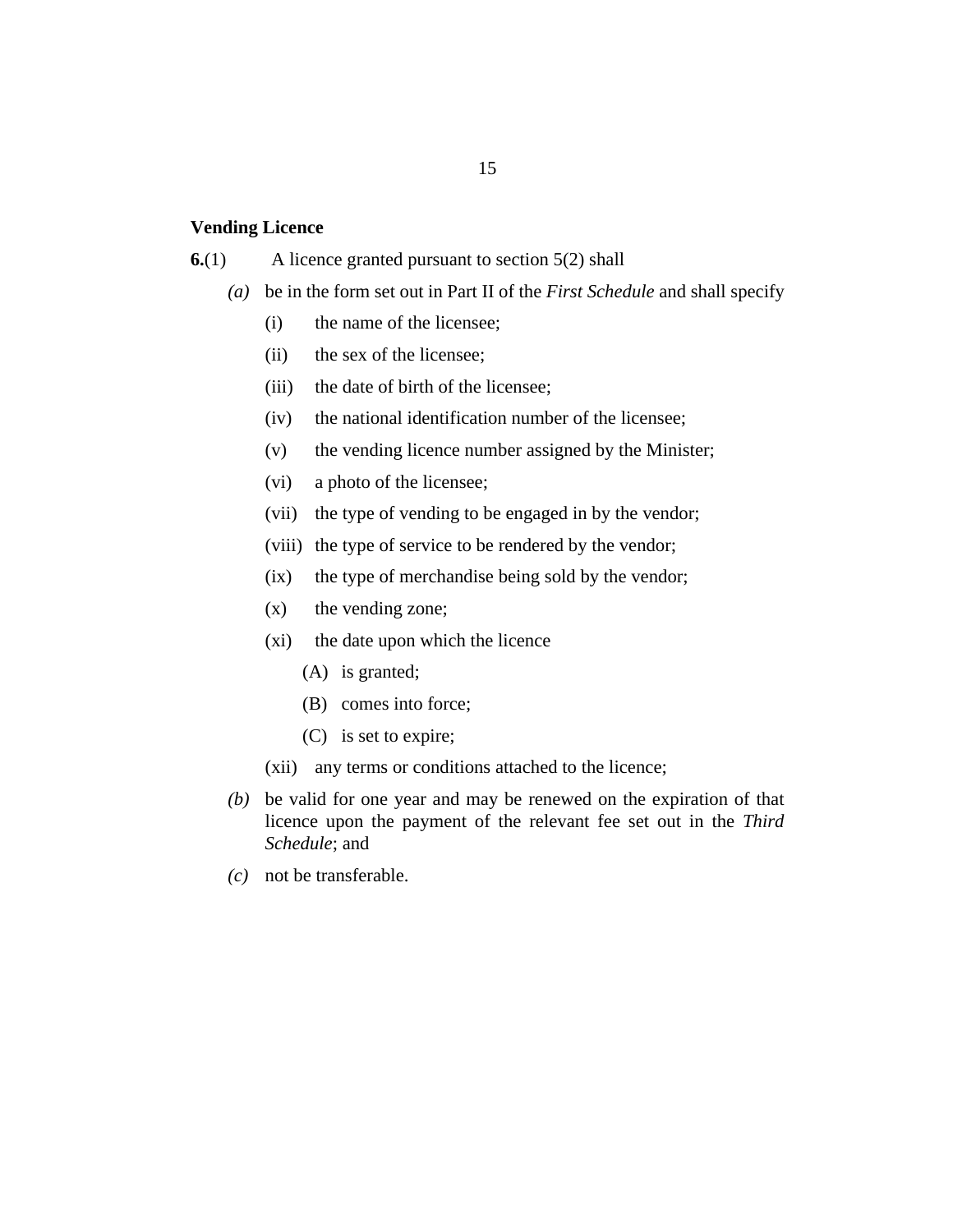- A licence granted pursuant to section 5(4) shall (2)
	- be in the form set out in Part IV of the *First Schedule* and shall specify *(a)*
		- the name of the licensee; (i)
		- the sex of the licensee; (ii)
		- the date of birth of the licensee; (iii)
		- the national identification number of the licensee; (iv)
		- the vending licence number assigned by the National Conservation Commission; (v)
		- a photo of the licensee; (vi)
		- (vii) the type of vending to be engaged in by the vendor;
		- (viii) the type of service to be rendered by the vendor;
		- the type of merchandise being sold by the vendor;  $(ix)$
		- the vending zone;  $(x)$
		- (xi) the date upon which the licence
			- (A) is granted;
			- (B) comes into force;
			- (C) is set to expire;
		- (xii) any terms or conditions attached to the licence;
	- be valid for one year and may be renewed on the expiration of that *(b)* licence upon the payment of the relevant fee set out in the *Third Schedule*; and
	- not be transferable. *(c)*

Notwithstanding sections 10 and 11, a person granted a licence under section 5(2) or section 5(4) may operate at a fair, festival, carnival or a cultural, (3)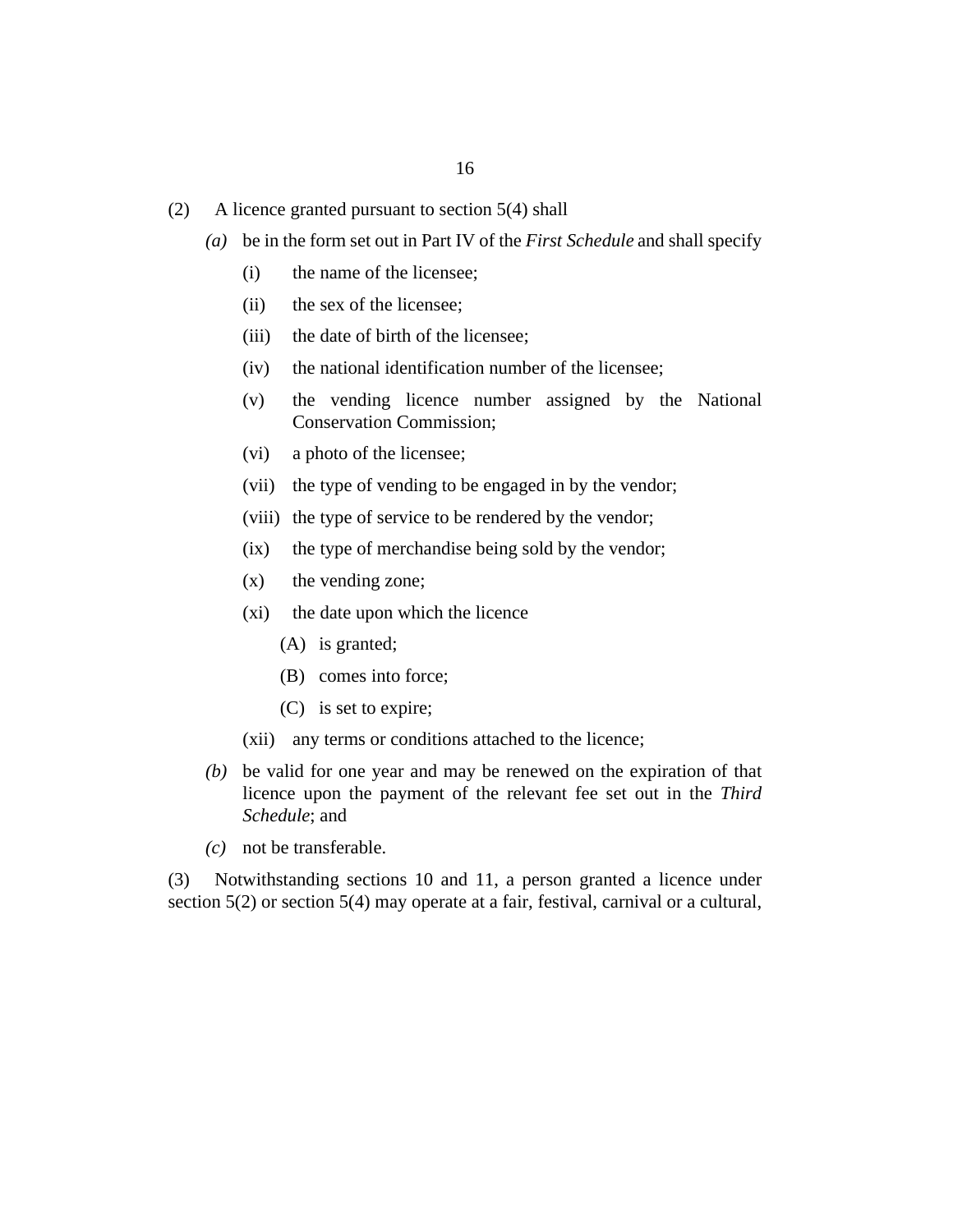<span id="page-16-0"></span>entrepreneurial, religious or recreational event without obtaining a permit required pursuant to sections 10 and 11.

#### **Register of Vendors**

The Minister shall cause to be kept and maintained a register to be known as the Register of Vendors which shall contain the following particulars in respect of a licensed vendor or an itinerant vendor: **7.**(1)

- name; *(a)*
- sex; *(b)*
- $(c)$  the date of birth;
- $(d)$  the national identification number;
- (e) the vending licence number or itinerant vending permit number where applicable;
- $(f)$  the type of vending engaged in;
- (g) the type of service rendered;
- $(h)$  the type of merchandise being sold;
- $(i)$  the vending zone;
- $(i)$  the date upon which the licence or permit
	- was granted; (i)
	- (ii) came into force;
	- (iii) is set to expire;
- any terms or conditions attached to the licence or permit; *(k)*
- any other particulars required by the Minister. *(l)*
- The Register of Vendors shall be in electronic and physical form. (2)

The electronic form of the Register of Vendors shall be made available to the public on a website established by the Ministry responsible for Commerce. (3)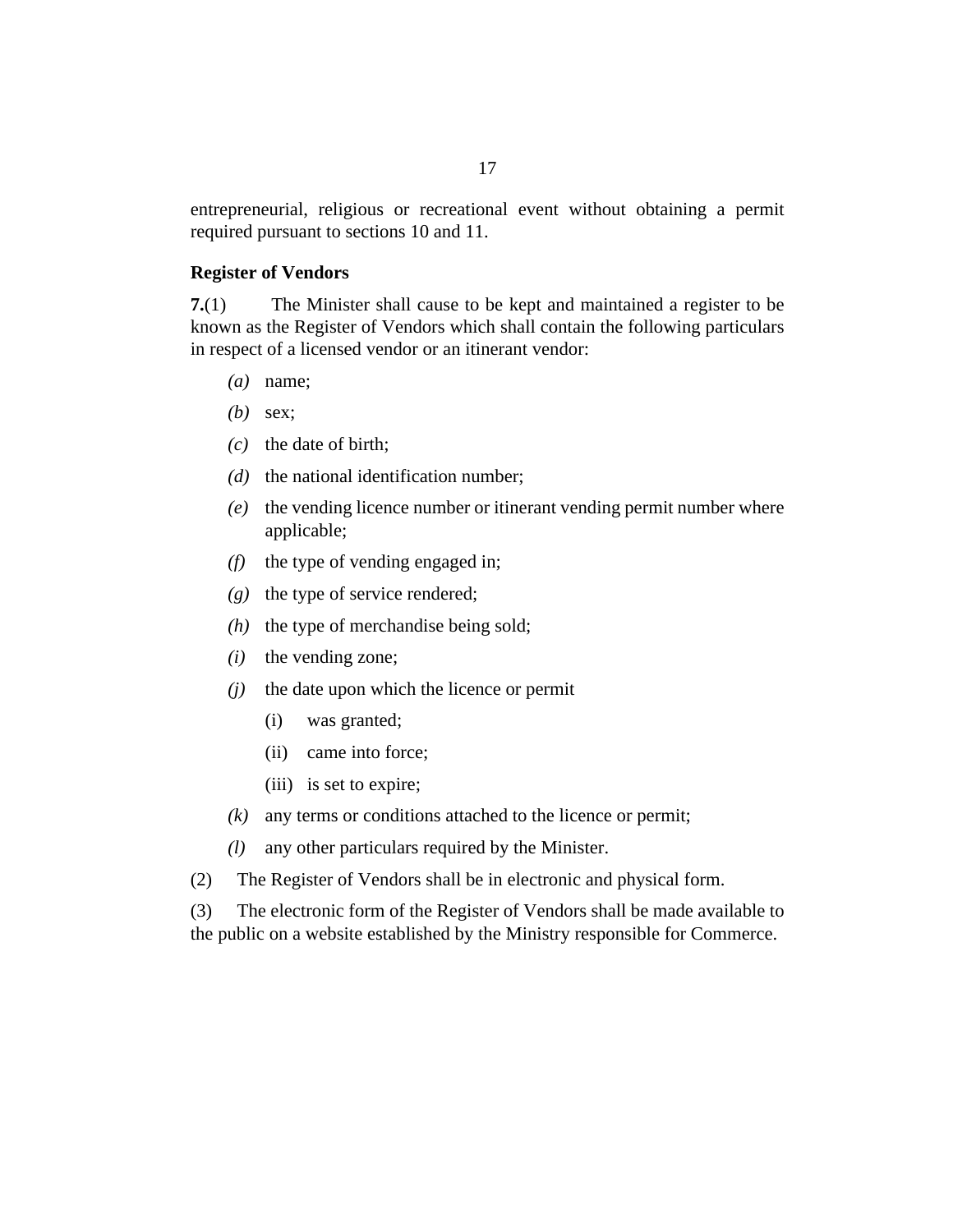<span id="page-17-0"></span>The physical form of the Register of Vendors may be inspected by any person during the office hours of the Ministry responsible for Commerce. (4)

Any information collated by the National Conservation Commission collected pursuant to section  $5(3)$  and section  $6(2)$  shall be shared with the Minister for the purpose of assisting the Minister in keeping and maintaining the Register of Vendors pursuant to subsection (1). (5)

## **Revocation, suspension or varying of a licence**

The Minister may, in writing, revoke, suspend or vary a licence granted pursuant to section 5(2) where the Minister is satisfied that the licensee **8.**(1)

- has provided false or misleading information in an application for a *(a)* licence or submitted false or misleading documentation; or
- (b) has failed to comply with any condition of the licence or any provision of this Act or any regulations made thereunder.

The National Conservation Commission may, in writing, revoke, suspend or vary a licence granted pursuant to section 5(4) where the Commission is satisfied that the licensee (2)

- has provided false or misleading information in an application for a *(a)* licence or submitted false or misleading documentation; or
- (b) has failed to comply with any condition of the licence or any provision of this Act or any regulations made thereunder.

A person who seeks to vary a licence granted pursuant to section 5(2) shall submit a request to do so to the Minister in writing and the Minister shall respond in writing within 7 days and (3)

- where the request is granted make changes necessary to the licence and *(a)* Register; or
- where the request is refused give reasons for the refusal. *(b)*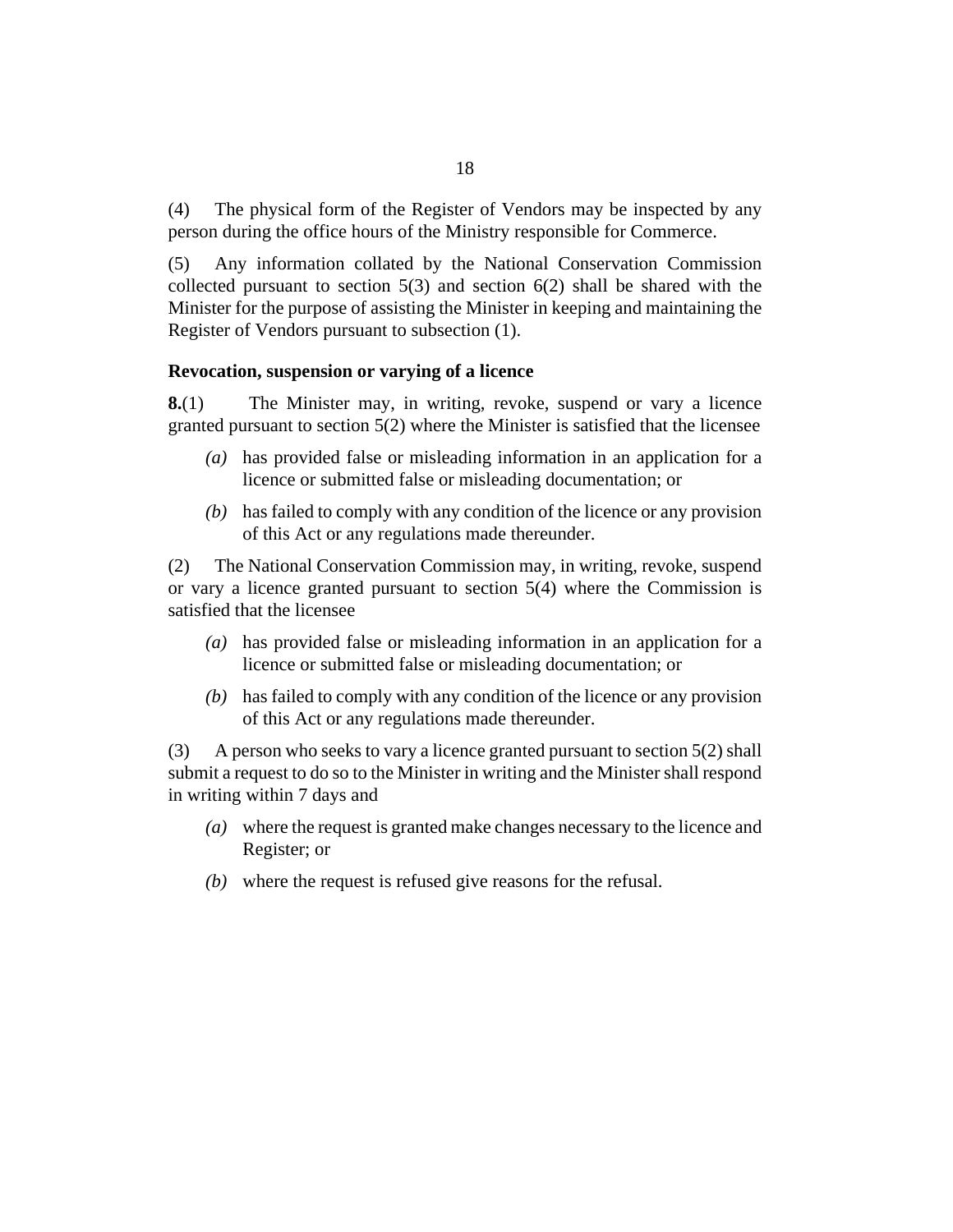<span id="page-18-0"></span>A person who seeks to vary a licence granted pursuant to section 5(4) shall submit a request to do so to the National Conservation Commission in writing and the National Conservation Commission shall respond in writing within 7 days and (4)

- where the request is granted make changes necessary to the licence and *(a)* communicate the changes to the Minister pursuant to the objectives set out in section 7(5); or
- where the request is refused give reasons for the refusal. *(b)*

A person who vends with a licence that has been revoked or suspended pursuant to subsection (1) or subsection (2) shall be subject to the payment of an administrative penalty imposed under section 28. (5)

Where a person vends in contravention to the conditions of a licence varied pursuant to subsection (1) or subsection (2), that person shall be subject to the payment of an administrative penalty imposed under section 28. (6)

#### **Notice of intention to revoke, suspend or vary a licence**

The Minister shall, before revoking, suspending or varying a licence under section 8(1) **9.**(1)

- give the licensee notice in writing of the grounds on which he intends *(a)* so to do;
- afford the licensee an opportunity to object in writing within the period *(b)* of 14 days after the date of issue of the notice;
- take into consideration the objection of the licensee made pursuant to *(c)* paragraph *(b)*.

The National Conservation Commission shall, before revoking, suspending or varying a licence under section 8(2) (2)

give the licensee notice in writing of the grounds on which he intends *(a)* so to do;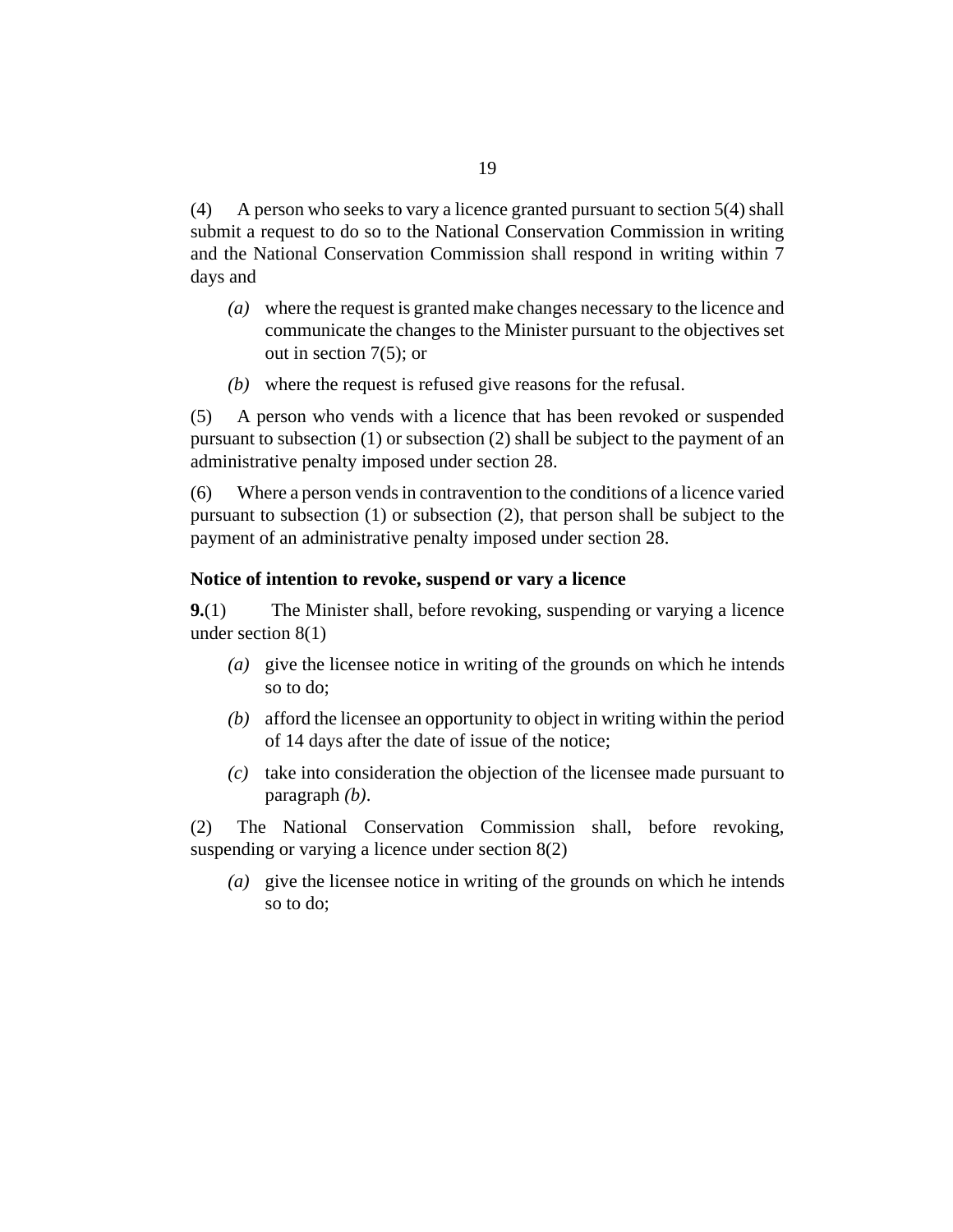- <span id="page-19-0"></span>afford the licensee an opportunity to object in writing within the period *(b)* of 14 days after the date of issue of the notice;
- take into consideration the objection of the licensee made pursuant to *(c)* paragraph *(b)*.

# **Occasional vending that is not on a beach, an esplanade or in a garden or a park**

A person who seeks to engage in occasional vending in a place that is not a beach, an esplanade, or in a garden or a park pursuant to section 3(1)*(b)* shall apply to the Minister for a permit to do so and shall **10.**(1)

- submit an application for the purpose set out in Part I of the *Second (a) Schedule*;
- (b) in the case of an applicant who seeks to operate as a food vendor,
	- a certificate of good health issued by a registered medical (i) practitioner; and
	- a licence to carry on a food business granted pursuant to the *[Health](http://barbadosparliament-laws.com/en/showdoc/cr/S.I. 1969 No. 232)* (ii) *[Services \(Food Hygiene\) Regulations, 1969](http://barbadosparliament-laws.com/en/showdoc/cr/S.I. 1969 No. 232)* (S.I. 1969 No. 232); and
- pay the relevant fee set out in the *Third Schedule*. *(c)*

The Minister may grant a permit to the applicant referred to in subsection (1) and the permit shall be in the form set out in Part II of the *Second Schedule*. (2)

- The permit referred to in subsection (2) (3)
	- shall be valid for the duration of a fair, farmers market, festival, carnival *(a)* or a cultural, entrepreneurial, religious or recreational event only; and
	- (b) is not transferable.

The Minister may refuse to grant, revoke, suspend or vary a permit and shall give notice of that decision in writing. (4)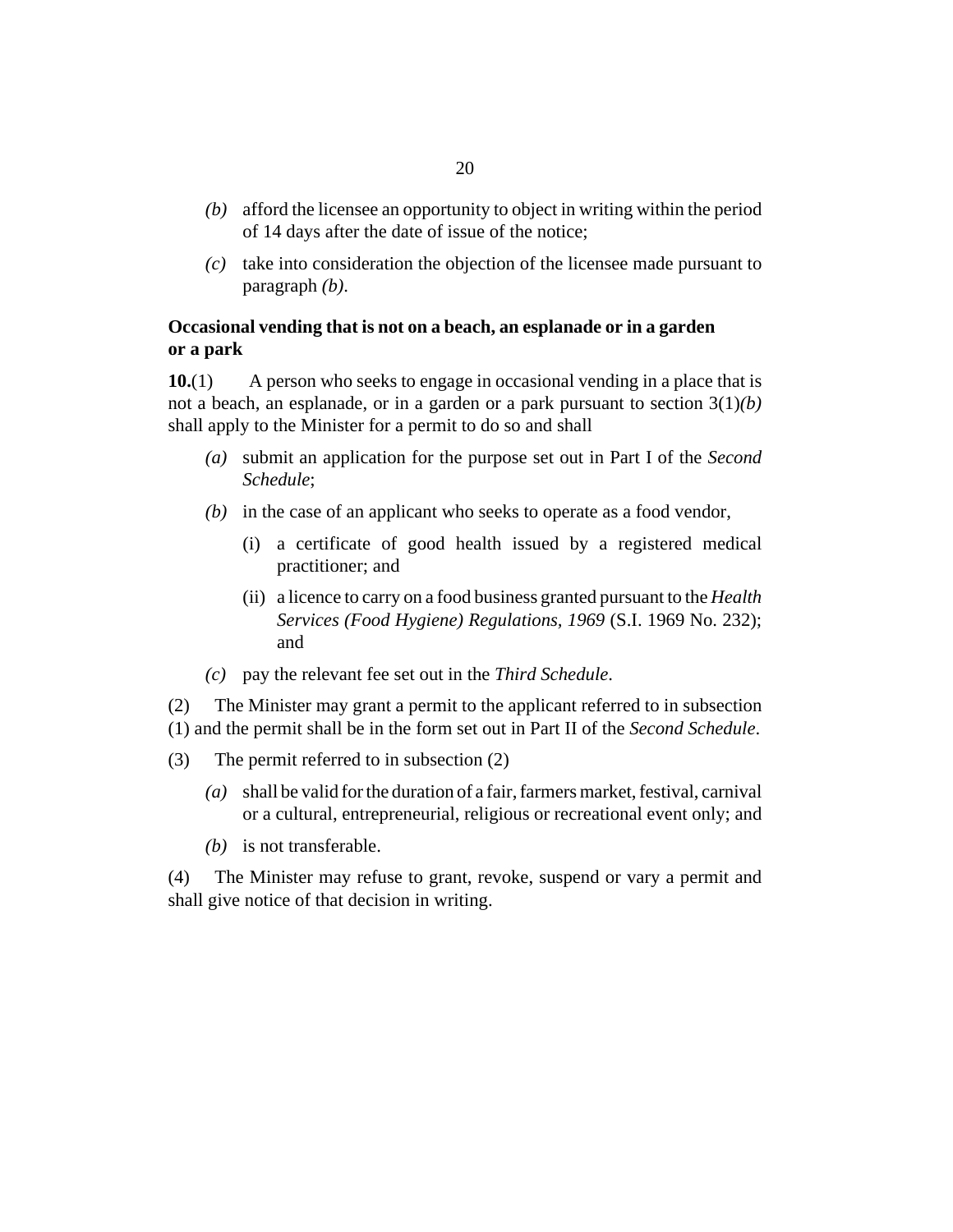<span id="page-20-0"></span>A person who is aggrieved by a decision of the Minister under this section shall appeal to a Judge in Chambers upon receipt of notice referred to in subsection  $(4)$ . (5)

A person who engages in occasional vending without a permit shall be subject to the payment of an administrative penalty imposed under section 28. (6)

#### **Occasional vending on a beach, an esplanade or in a garden or a park**

A person who seeks to engage in occasional vending on a beach, an esplanade or in a garden or a park pursuant to section 3(1)*(b)* shall apply to the National Conservation Commission for a permit to do so and shall **11.**(1)

- submit an application for the purpose set out in Part III of the *Second (a) Schedule*;
- (b) in the case of an applicant who seeks to operate as a food vendor,
	- a certificate of good health issued by a registered medical (i) practitioner; and
	- (ii) a licence to carry on a food business granted pursuant to the *[Health](http://barbadosparliament-laws.com/en/showdoc/cr/S.I. 1969 No. 232) [Services \(Food Hygiene\) Regulations, 1969](http://barbadosparliament-laws.com/en/showdoc/cr/S.I. 1969 No. 232)* (S.I. 1969 No. 232); and
- pay the relevant fee set out in the *Third Schedule*. *(c)*

The National Conservation Commission may grant a permit to the applicant referred to in subsection (1) and the permit shall be in the form set out in Part IV of the *Second Schedule*. (2)

- The permit referred to in subsection (2) (3)
	- shall be valid for the duration of a fair, farmers market, festival, carnival *(a)* or a cultural, entrepreneurial, religious or recreational event only; and
	- (b) is not transferable.

The National Conservation Commission may refuse to grant, revoke, suspend or vary a permit and shall give notice of that decision in writing. (4)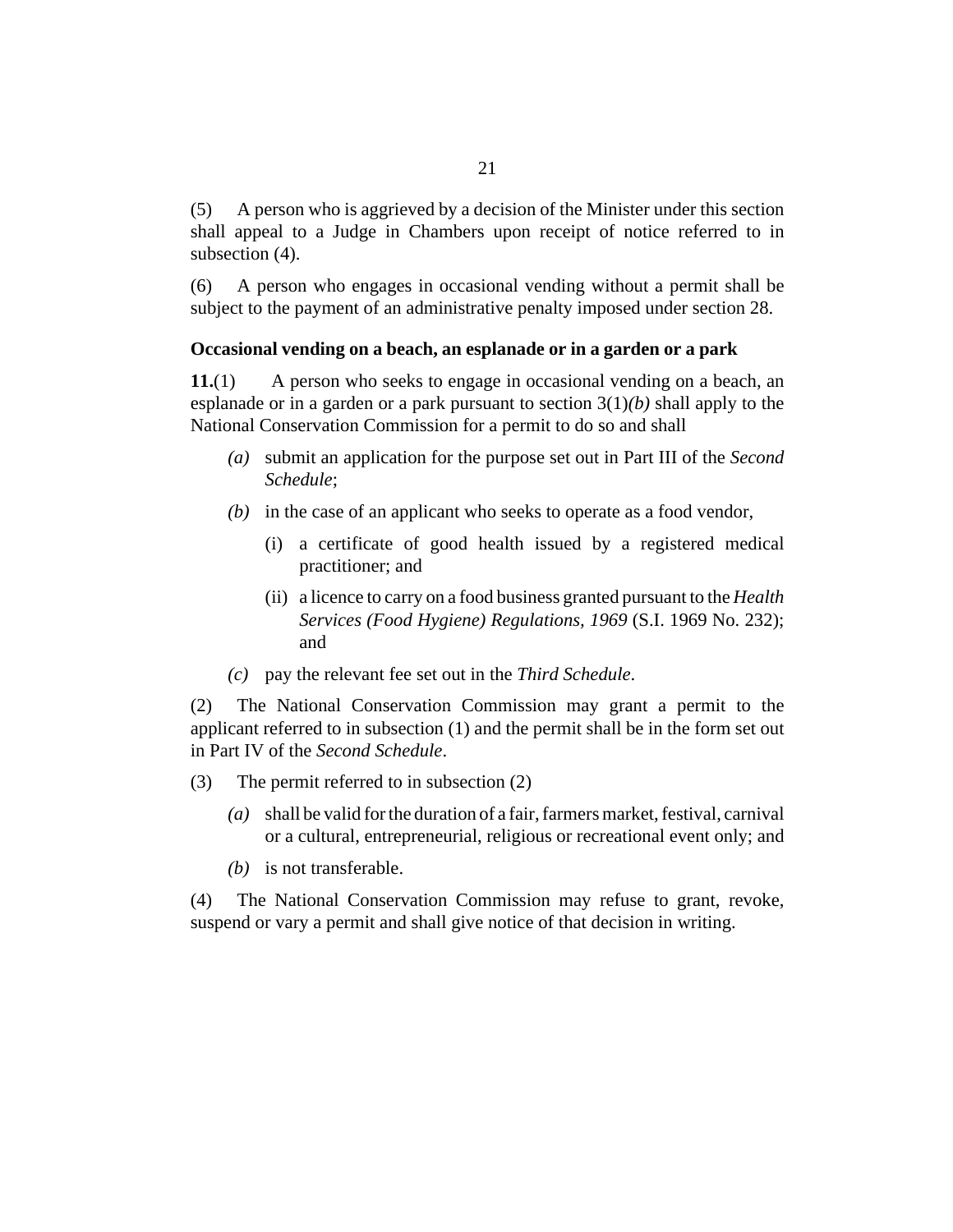<span id="page-21-0"></span>A person who is aggrieved by a decision of the National Conservation Commission under this section shall appeal to a Judge in Chambers upon receipt of notice referred to in subsection (4). (5)

A person who engages in occasional vending without a permit shall be subject to the payment of an administrative penalty imposed under section 28. (6)

## **Itinerant vending**

A person who seeks to engage in itinerant vending pursuant to section  $3(1)(c)$  shall apply to the Minister for a permit to do so and shall **12.**(1)

- submit an application for the purpose set out in Part V of the *Second (a) Schedule*;
- (b) in the case of an applicant who seeks to operate as a food vendor,
	- a certificate of good health issued by a registered medical (i) practitioner; and
	- a licence to carry on a food business granted pursuant to the *[Health](http://barbadosparliament-laws.com/en/showdoc/cr/S.I. 1969 No. 232)* (ii) *[Services \(Food Hygiene\) Regulations, 1969](http://barbadosparliament-laws.com/en/showdoc/cr/S.I. 1969 No. 232)* (S.I. 1969 No. 232); and
- pay the relevant fee set out in the *Third Schedule*. *(c)*

The Minister may grant a permit to the applicant referred to in subsection (1) and the permit shall be in the form set out in Part VI of the *Second Schedule*. (2)

- The permit referred to in subsection (2) (3)
	- be valid for one year and may be renewed on the expiration of that *(a)* permit upon the payment of the relevant fee set out in the *Third Schedule*; and
	- (b) is not transferable.

The Minister may refuse to grant, revoke, suspend or vary a permit and shall give notice of that decision in writing. (4)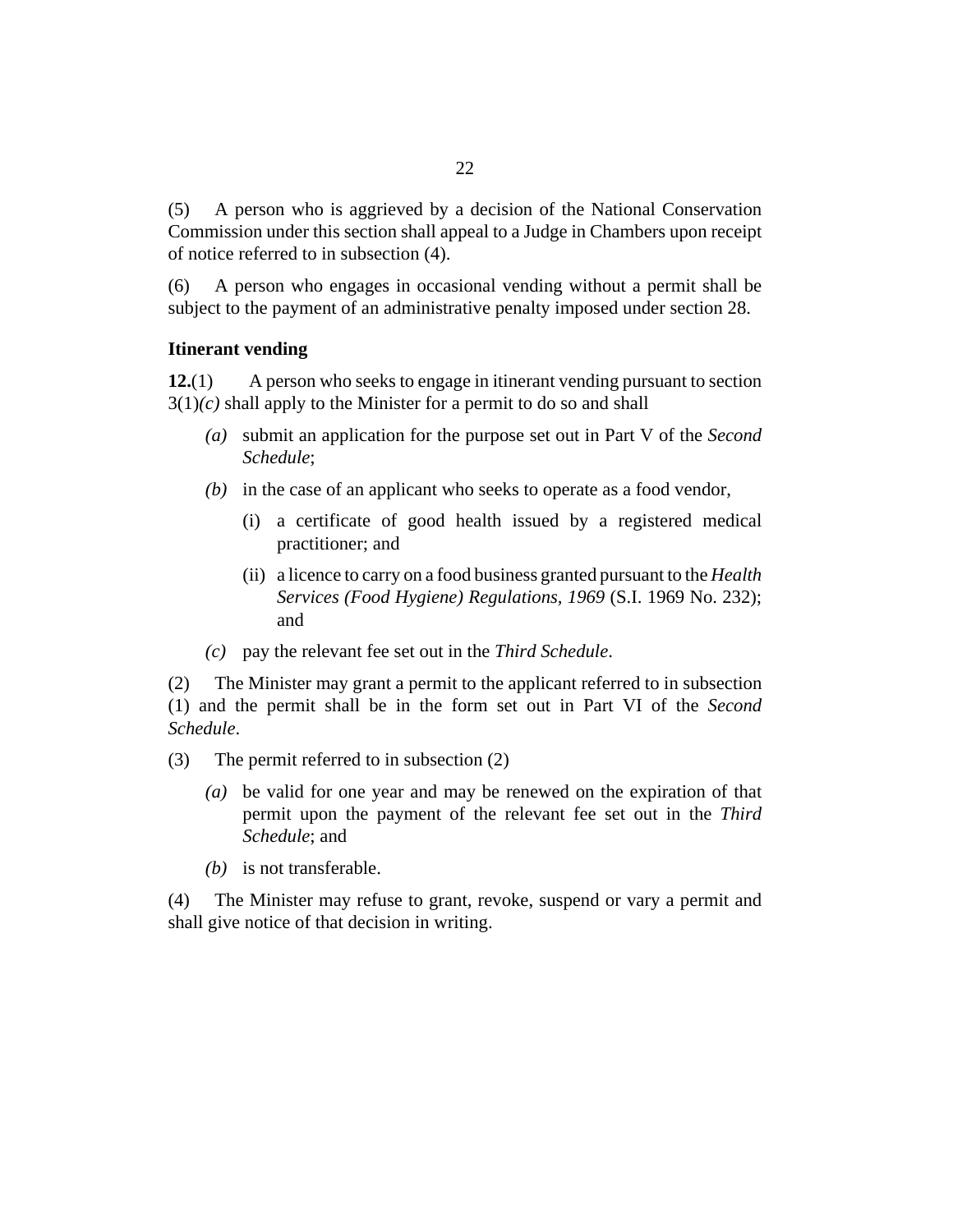<span id="page-22-0"></span>A person who is aggrieved by a decision of the Minister under this section shall appeal to a Judge in Chambers upon receipt of notice referred to in subsection  $(4)$ . (5)

A person who engages in occasional vending without a permit shall be subject to the payment of an administrative penalty imposed under section 28. (6)

Notwithstanding sections 10 and 11, a person granted permit under subsection (2) may operate at a fair, festival, carnival or a cultural, entrepreneurial, religious or recreational event without obtaining a permit required pursuant to sections 10 and 11. (7)

#### PART IV

## VENDING ZONES

#### **Vending zones**

For the purposes of this Act, a vending zone refers to **13.**

- (a) a beach;
- (b) an esplanade;
- a fish landing site; *(c)*
- (*d*) a garden;
- a park; *(e)*
- a public market; *(f)*
- the areas more particularly described in Part II of the *Fourth (g) Schedule*;
- a zone designated by the Minister on consultation with the National *(h)* Vending Committee.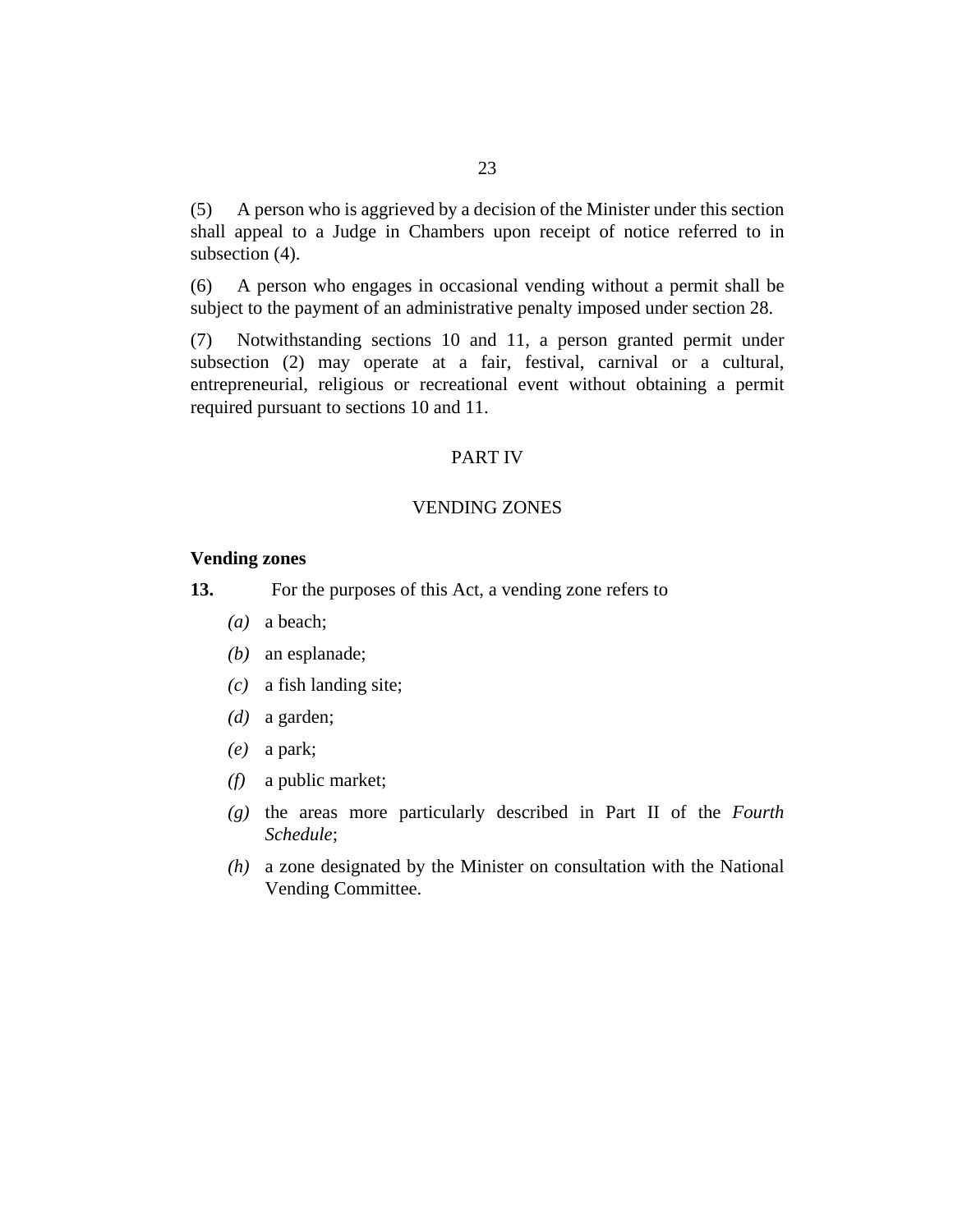## <span id="page-23-0"></span>**Designation of a vending zone**

The Minister, on consultation with the National Vending Committee, may by order designate a vending zone for the purposes of this Act. **14.**

## **Beaches, esplanades, gardens and parks**

The National Conservation Commission shall be responsible for the management and operation of a vending zone that is **15.**(1)

- (a) a beach;
- (b) an esplanade;
- a garden; or *(c)*
- $(d)$  a park.

Where a vendor seeks to operate on a beach, an esplanade or in a garden or a park he shall do so in compliance with the *[National Conservation](http://barbadosparliament-laws.com/en/showdoc/cs/393) [Commission Act](http://barbadosparliament-laws.com/en/showdoc/cs/393)*, Cap. 393. (2)

## **Public Markets and fish landing sites**

The Manager of Markets shall be responsible for the management and operation of **16.**(1)

- a public market that is not a fish market; *(a)*
- an area more particularly described in Part II of the *Fourth Schedule*; *(b)*
- $(c)$  the areas where a person is engaged in itinerant vending;
- a zone designated by the Minister on consultation with the National *(d)* Vending Committee.

The Senior Manager of Markets shall be responsible for the management and operation of a public market that is a fish market. (2)

The Chief Fisheries Officer shall be responsible for the management and operation of a fish landing site. (3)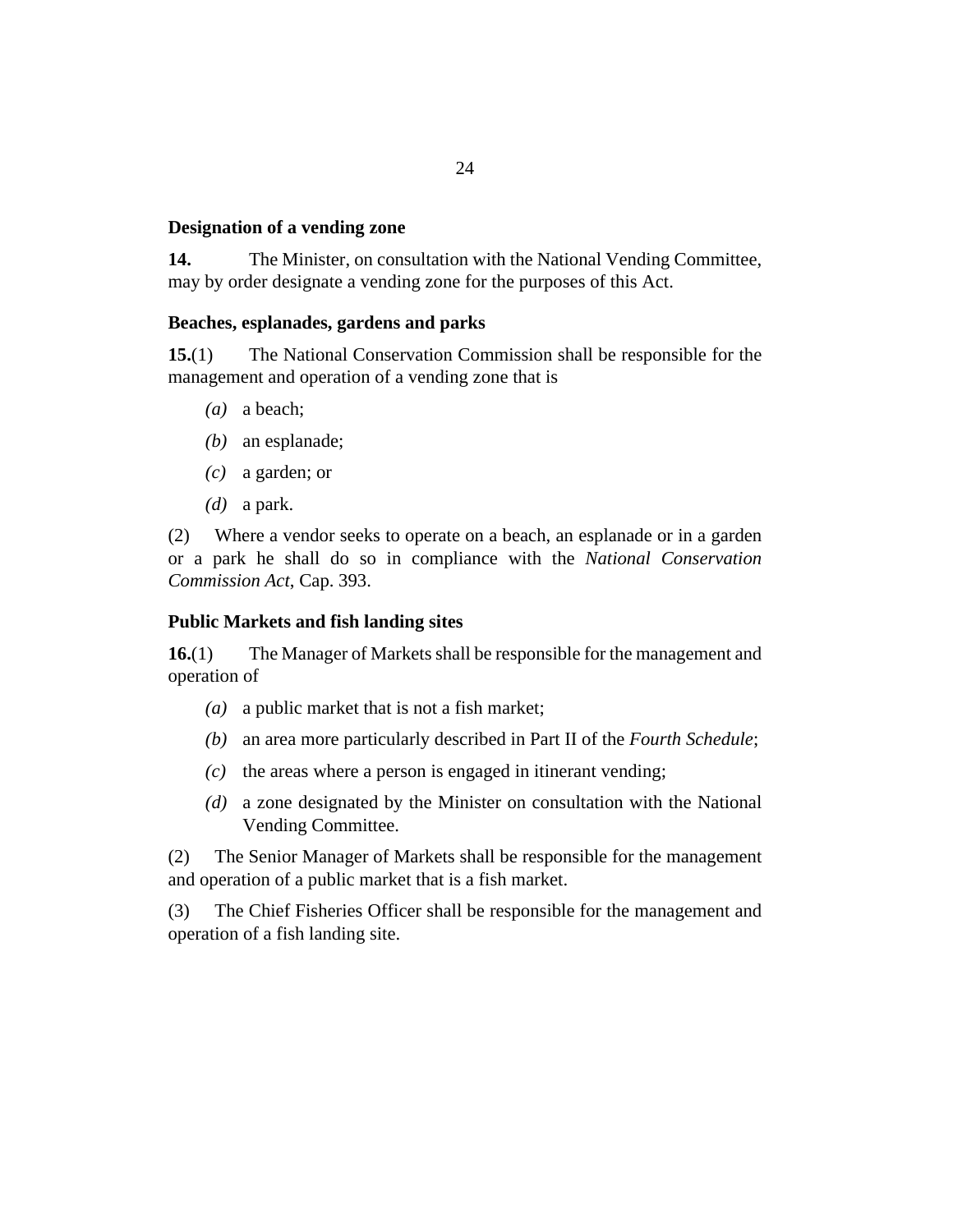<span id="page-24-0"></span>Where a vendor seeks to operate in a public market, he shall do so in compliance with the *[Markets and Slaughter-Houses Act](http://barbadosparliament-laws.com/en/showdoc/cs/265)*, Cap. 265 and the *[Markets and Slaughter-Houses Regulations, 1958](http://barbadosparliament-laws.com/en/showdoc/cr/L.N. 1958 No. 73)* (L.N. 1958 No. 73). (4)

#### PART V

#### RIGHTS AND OBLIGATIONS OF VENDORS

#### **Rights of vendors**

A vendor has the right to carry on the business of vending **17.**(1)

- in accordance with the terms and conditions of the licence or the permit *(a)* granted under this Act;
- subject to the provisions of this Act or statutory instruments made *(b)* thereunder or any relevant enactment pertaining to the vendors,

without fear of harassment or unreasonable impediments.

A vendor who is operating pursuant to section 3(1)*(a)* is entitled to 30 days' notice before the imposition of an eviction notice subject to section 19(3). (2)

Where a vendor who is operating pursuant to section  $3(1)(a)$  is subject to a relocation notice pursuant to section 19(2) he is entitled to (3)

- 30 days' notice before the imposition of a relocation notice; *(a)*
- be consulted in respect of any assignment to a new site or location in *(b)* relation to the carrying out of his vending business;
- be assigned to a new site or location which is conducive to the carrying *(c)* out of his vending business;
- (d) reclaim any merchandise which is seized pursuant to the eviction or relocation notice;
- make a claim for compensation in writing to the Manager of Vending *(e)* Zones for any loss, damage or destruction of merchandise pursuant to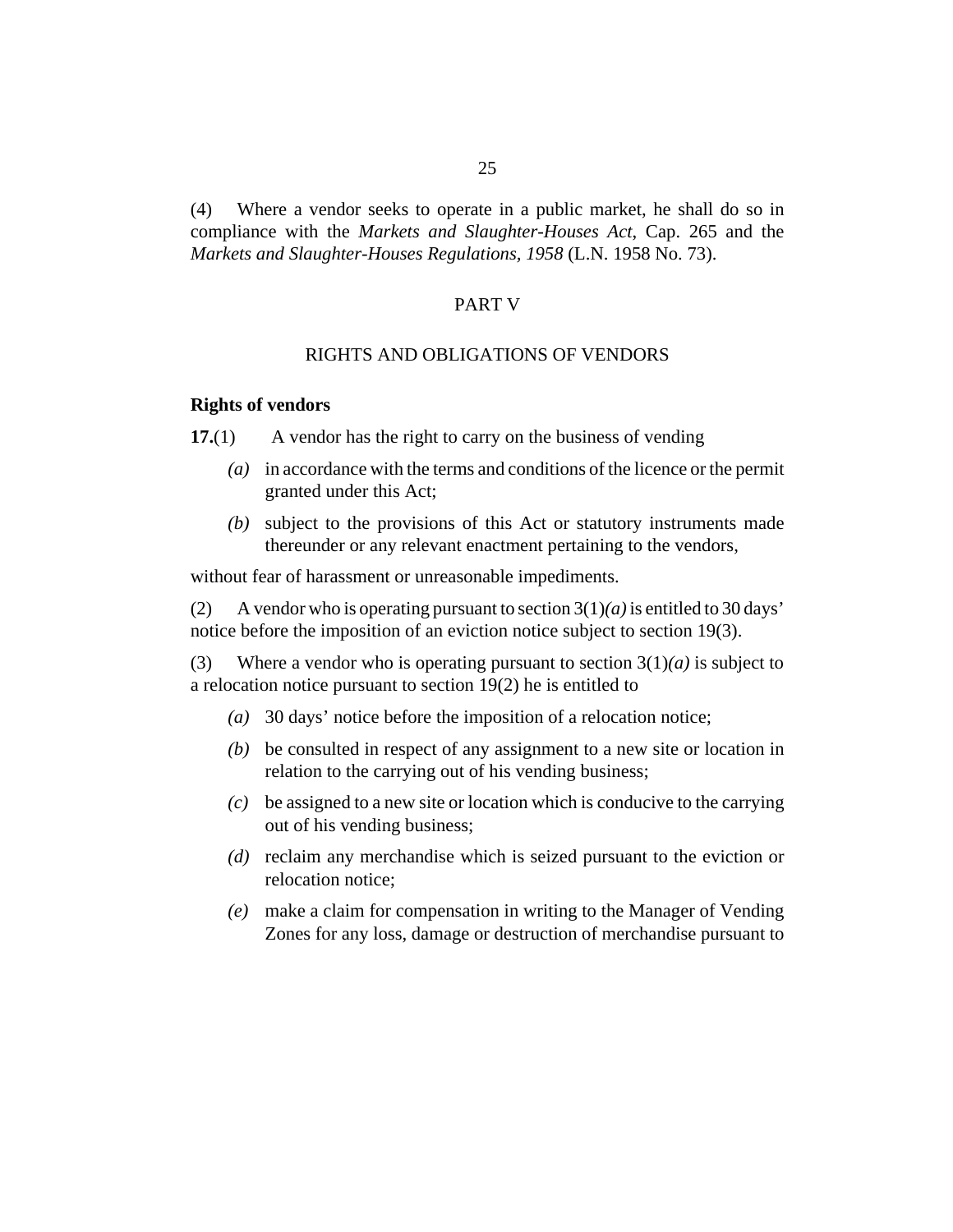<span id="page-25-0"></span>a relocation notice issued under section 19 or a seizure notice issued under section 20 subject to paragraph (f);

compensation for any loss, damage or destruction of merchandise *(f)* seized pursuant to a relocation notice subject to section 20(5).

For the purposes of subsection  $(3)(b)$ , "consulted" shall entail that the Manager of Vending Zones shall within the 30 day notice period write to the vendor stating the reasons for the assignment of the new site or location of his vending business and the vendor shall respond to the Manager of Vending Zones in writing within the 30 day notice period stating his objections to the assignment. (4)

The statement of reasons by the Manager of Vending Zones referred to in subsection (4) shall take into account discussions on the subject of relocation of a vendor with the (5)

- (a) organisations that represent the interests of vendors generally; and
- (b) organisation that represents the interest of the vendor who is the subject of the relocation in particular if applicable

and the written record of the result of those discussions shall accompany the statement of reasons.

## **General obligations of vendors**

A vendor shall **18.**(1)

- produce his licence or permit for inspection where requested to do so *(a)* by a customer, the Manager of Vending Zones or a person authorised by the Manager to conduct such inspections;
- (b) remove his merchandise and any equipment, materials, wares or goods used in conducting his vending business at the expiration of time allotted to him for conducting his business by
	- condition of his licence or permit; (i)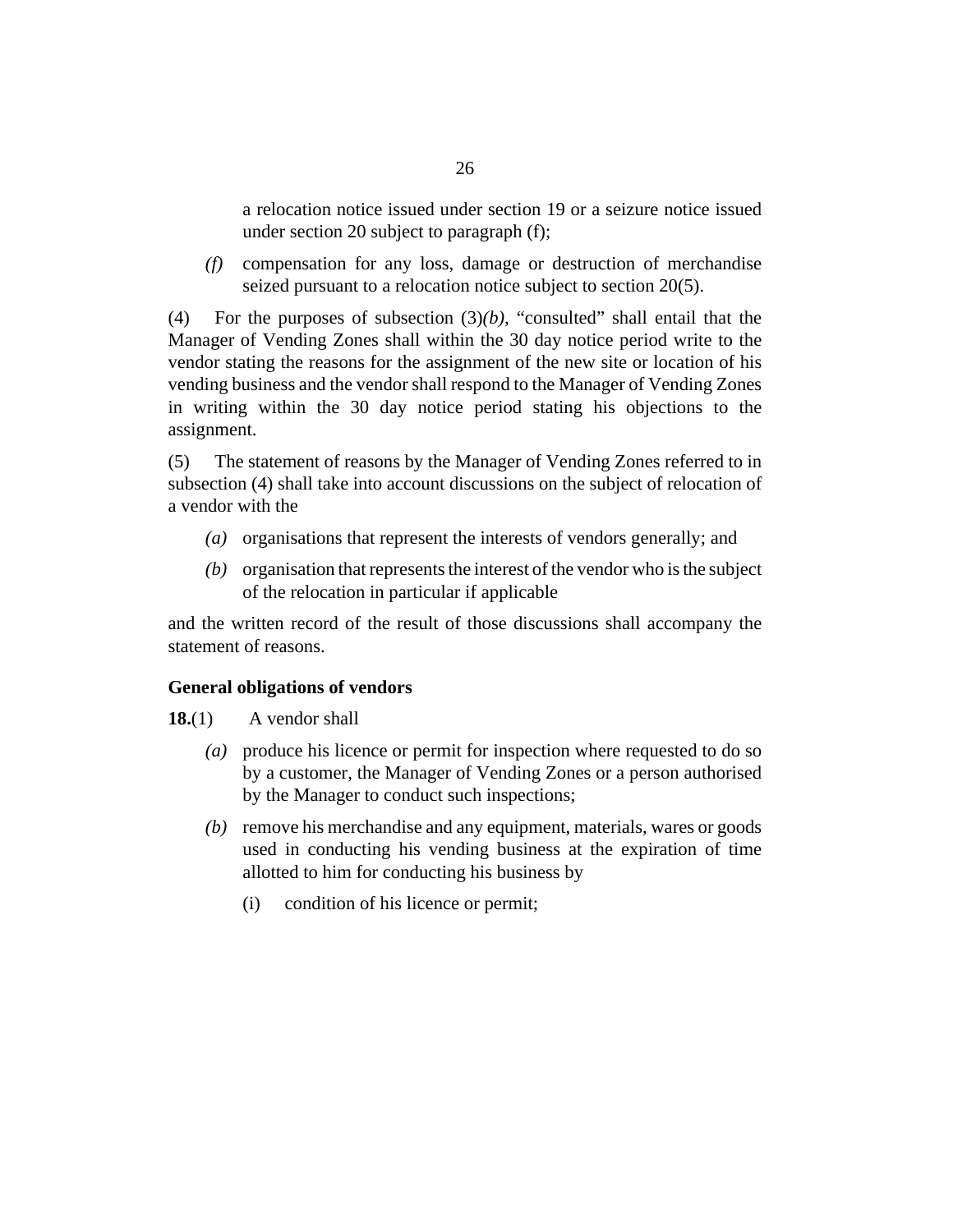- (ii) enactment; or
- (iii) contract;
- maintain the cleanliness of a vending zone; *(c)*
- keep amenities and any other public property, equipment or tools in a *(d)* vending zone in good condition;
- not, while vending, *(e)*
	- use threatening, abusive or insulting words or behaviour; (i)
	- intimidate or harass any person; (ii)
	- (iii) consume or be under the influence of alcohol or drugs;
	- (iv) sell, serve or distribute alcohol without an appropriate liquor licence; and
- where he sells, offers or exposes for sale food he and his employees shall comply with the *[Health Services \(Food Hygiene\) Regulations,](http://barbadosparliament-laws.com/en/showdoc/cr/S.I. 1969 No. 232) 1969* [\(S.I. 1969 No. 232\).](http://barbadosparliament-laws.com/en/showdoc/cr/S.I. 1969 No. 232) *(f)*

Where a dispute arises between vendors operating pursuant to section 3(1) *(a)*, the parties to the dispute may seek the assistance of the Manager of Vending Zones to resolve the dispute within 14 days after the dispute has been reported and where a party is aggrieved by a decision of the Manager in relation to the resolution of the dispute he shall appeal to the National Vending Appeals Tribunal within 14 days of the receipt of the decision of the Manager which shall be communicated to the parties to the dispute in writing. (2)

The Manager of Vending Zones in resolving any conflict pursuant to subsection (2) shall give such directions which facilitate the maintenance of order or regularity and are conducive with the conducting of business in the interests of vending generally and in the interests of the parties to the dispute in particular. (3)

A person who contravenes subsection (1) shall be subject to the payment of an administrative penalty imposed under section 28. (4)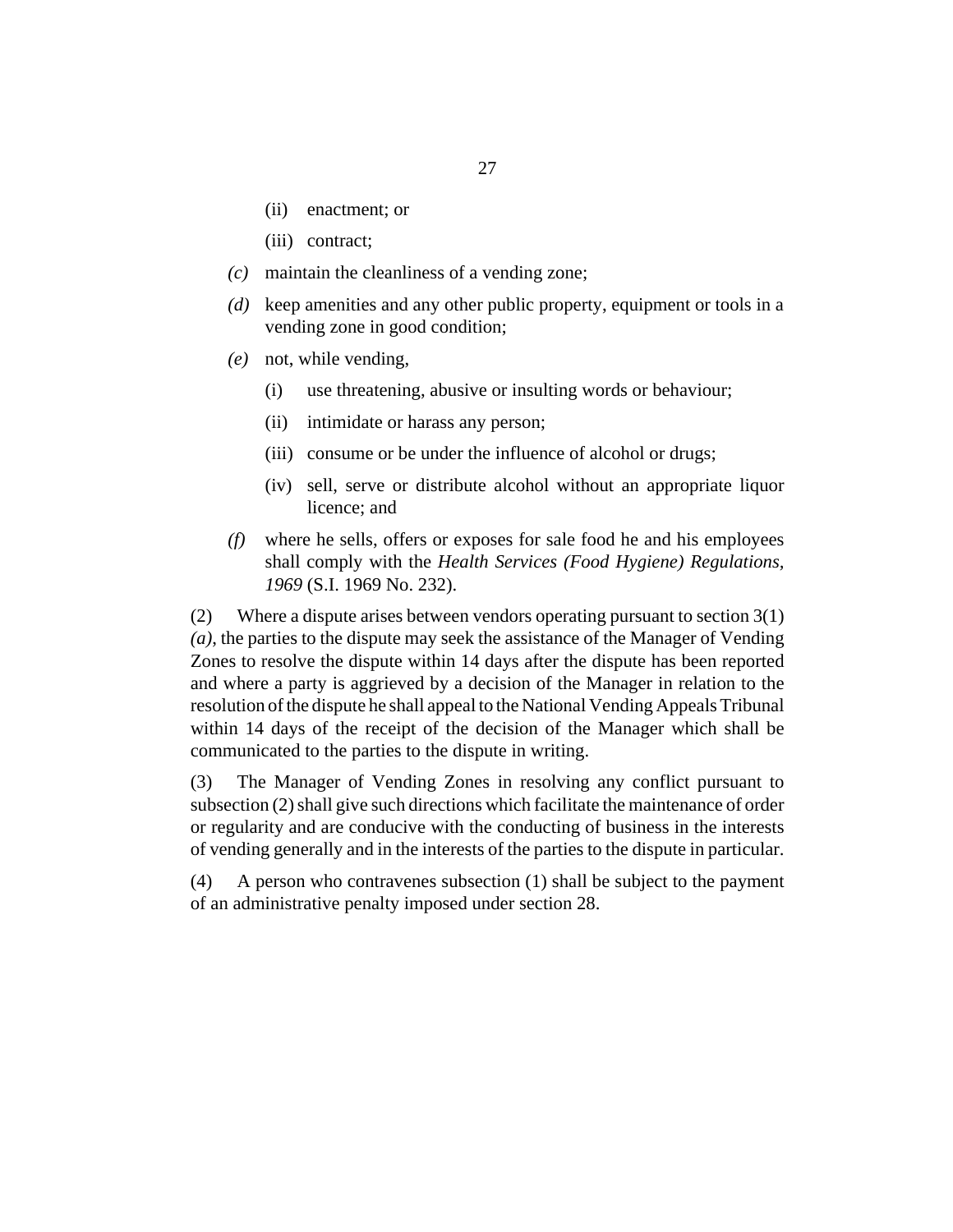## PART VI

## RELOCATION AND EVICTION OF VENDORS

## <span id="page-27-0"></span>**Relocation or eviction of vendors**

Subject to subsection (3), no vendor shall be relocated or evicted by the Manager of Vending Zones from a vending zone specified in the vending licence unless he has been given 30 days' notice. **19.**(1)

The Manager of Vending Zones may issue an eviction or relocation notice pursuant to subsection (1) where (2)

- ( $a)$  the vendor is in breach of
	- a condition of his licence; (i)
	- (ii) the provisions of this Act, any regulations made thereunder or any other relevant enactment;
- (b) the vendor's vending licence has been suspended or revoked pursuant to section 8;
- $\alpha$  there is an emergency within the meaning of section 2 of the *[Emergency](http://barbadosparliament-laws.com/en/showdoc/cs/160A) [Management Act](http://barbadosparliament-laws.com/en/showdoc/cs/160A)*, Cap. 160A;
- (d) there is danger to public safety, public order or public health.
- (3) Notwithstanding subsection (1) where
	- there is an emergency within the meaning of section 2 of the *[Emergency](http://barbadosparliament-laws.com/en/showdoc/cs/160A) (a) [Management Act](http://barbadosparliament-laws.com/en/showdoc/cs/160A)*, Cap. 160A; or
	- $(b)$  there is danger to public safety, public order or public health

the Manager of Vending may issue an emergency eviction or relocation notice without giving 30 days notice as required under subsection (1).

A notice issued under this section shall be in the form set out in the *Fifth Schedule*. (4)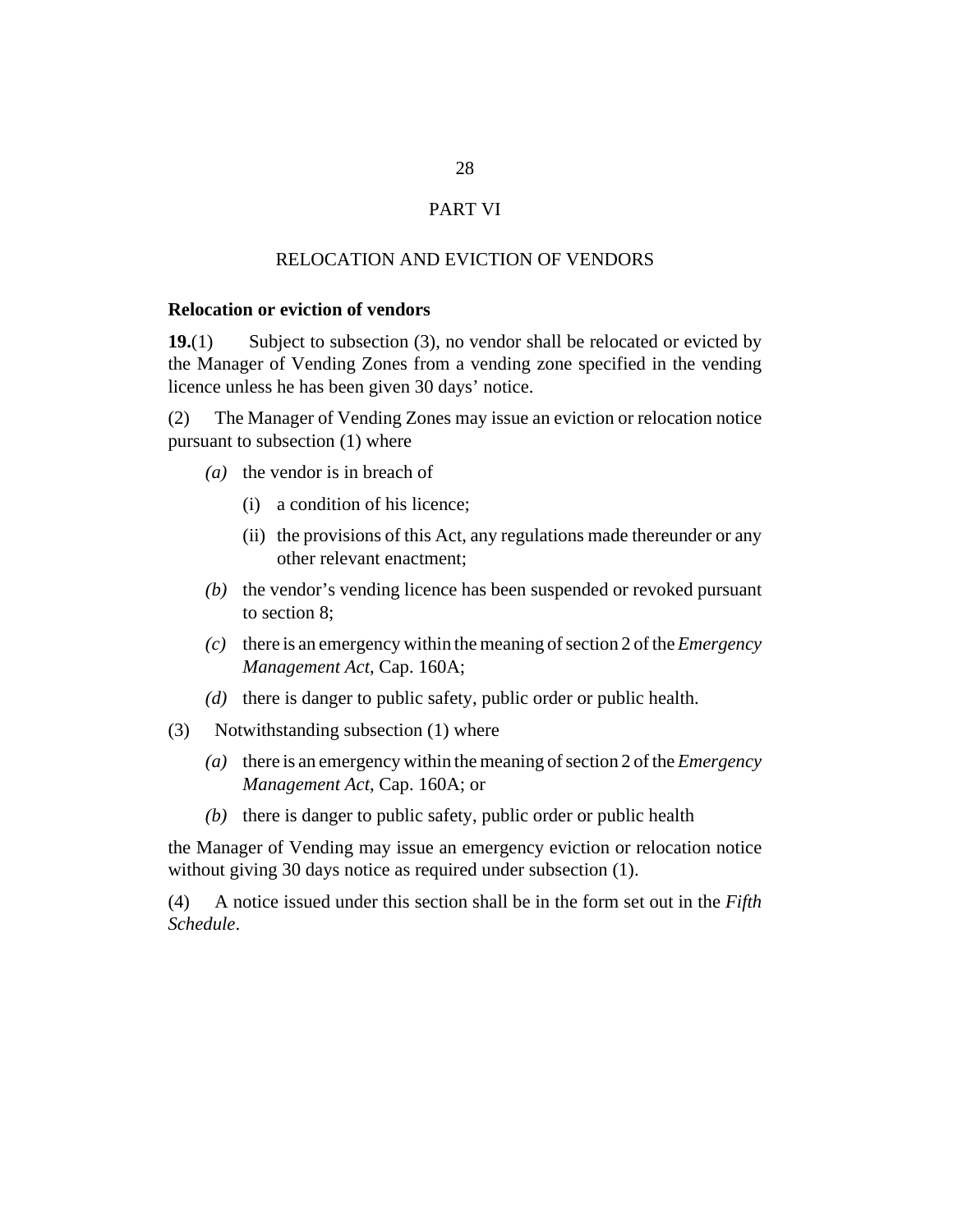<span id="page-28-0"></span>The Manager of Vending Zones shall inform a member of the Police Force of a notice issued under this section and shall seek the assistance of a member of the Police Force where necessary. (5)

#### **Seizing and reclaiming of goods**

Where a vendor fails to vacate a vending zone pursuant to section 19, the Manager of Vending Zones may seize the merchandise of the vendor. **20.**(1)

- The Manager of Vending Zones shall (2)
	- (a) issue a seizure notice, in the form set out in the *Fifth Schedule*, to the vendor informing him of the seizure of his merchandise and shall include
		- the time the merchandise was seized; (i)
		- the location to which the merchandise has been transferred; (ii)
		- (iii) a list of the merchandise seized signed by the Manager of Vending Zones;
		- a description of the items seized including quantity, weight, size, (iv) condition of item and any other descriptor that the Manager of Vending Zones determines as relevant;
		- the procedure for reclaiming the merchandise seized; and (v)
	- inform a member of the Police Force of the notice of the seizure referred *(b)* to in paragraph *(a)* and shall seek the assistance of a member of the Police Force where necessary.

A vendor shall seek to reclaim the merchandise seized pursuant to subsection (1) within 24 hours of the receipt of the seizure notice referred to in subsection (1) and shall comply with the procedure for reclaiming merchandise set out in that seizure notice. (3)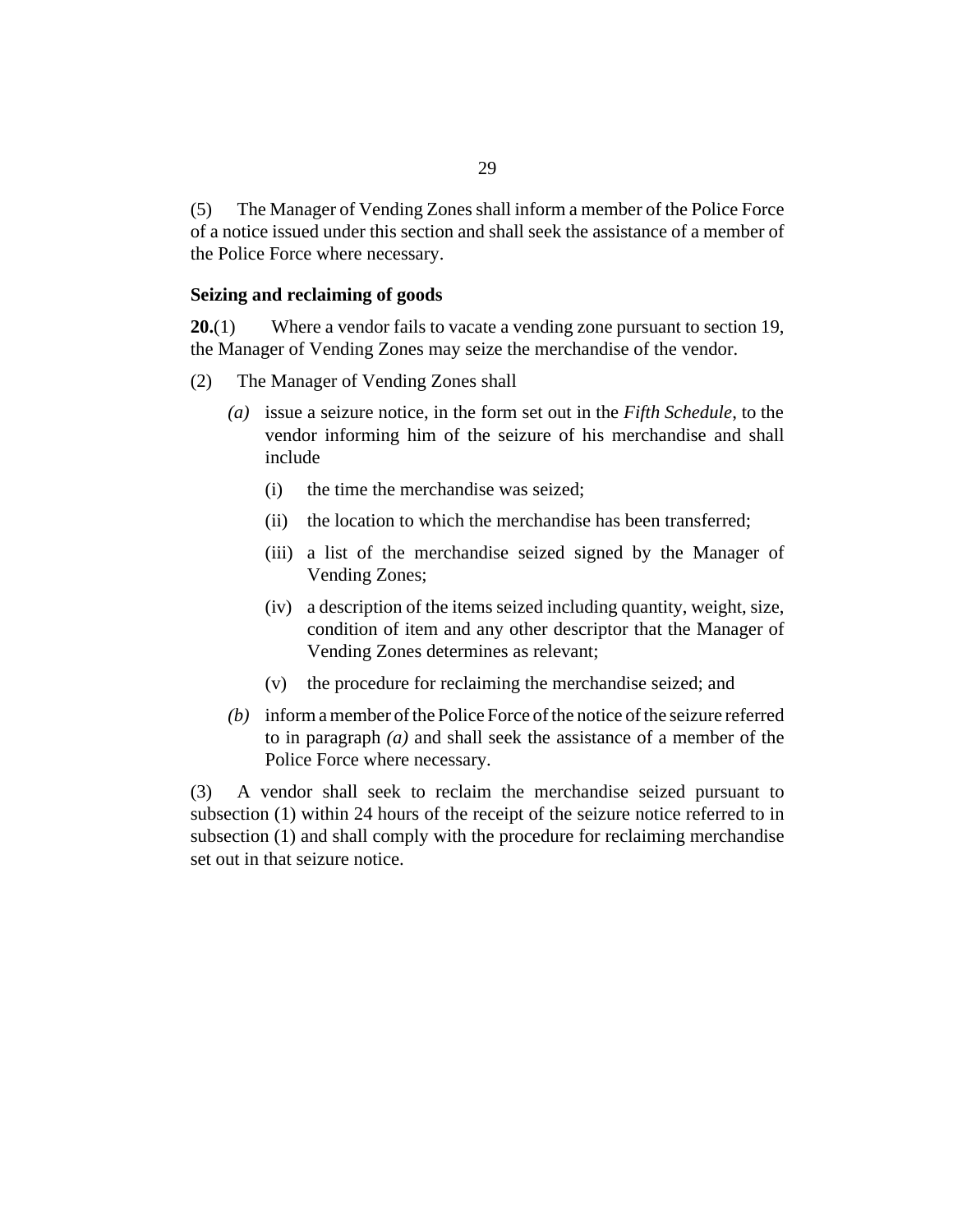<span id="page-29-0"></span>Where the merchandise that is the subject of the seizure notice referred to in subsection (1) is (4)

- non-perishable the Manager of Vending Zones shall release the *(a)* merchandise to the vendor within 2 working days of the claim of the vendor; and
- (b) perishable the Manager of Vending Zones shall release the merchandise immediately to the vendor on receipt of a claim from the vendor.

The vendor shall be compensated for loss or damage to merchandise where the seizure was executed pursuant to the circumstances set out in paragraphs *(c)* and *(d)* of section 19(2) and the compensation shall not exceed the value of the merchandise seized. (5)

Where a person does not claim the merchandise seized pursuant to subsection (1), the Manager of Vending Zones shall sell the merchandise or if a sale cannot be conducted, dispose of it in an appropriate manner. (6)

The proceeds of a sale conducted pursuant to subsection (6) shall be paid into the Consolidated Fund. (7)

## PART VII

# NATIONAL VENDING COMMITTEE

## **Establishment of National Vending Committee**

For the purposes of this Act there is established a body to be known as the National Vending Committee. **21.**(1)

The provisions of the *Sixth Schedule* have effect with respect to the constitution of the Committee and otherwise in relation thereto. (2)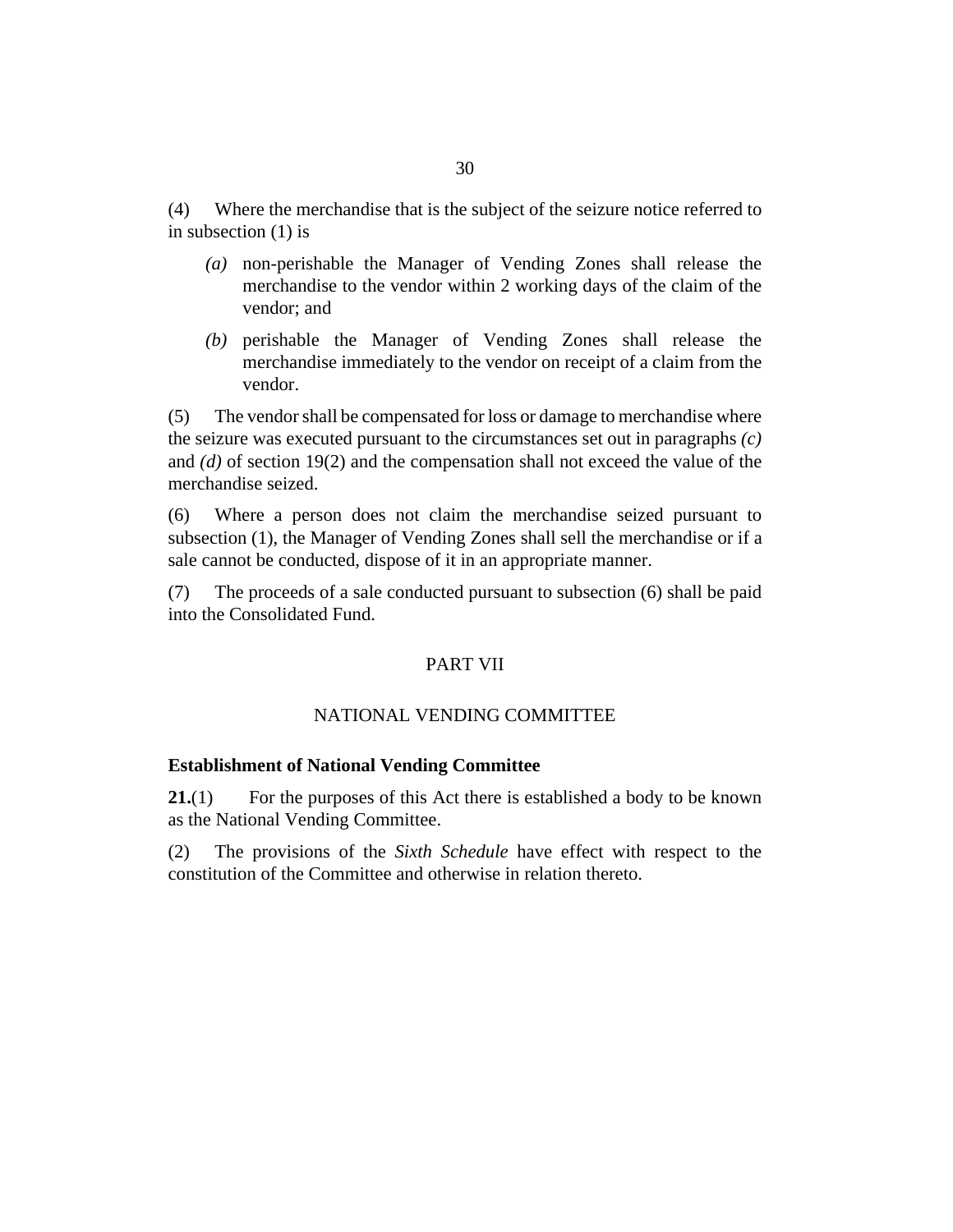#### <span id="page-30-0"></span>**Functions of the Committee**

- The Committee shall advise **22.**
	- (a) the Minister responsible for Commerce on matters relating to the National Vending Policy including
		- overseeing the implementation of the Policy; (i)
		- (ii) assessing the implementation risks of any one or more of the Policy recommendations;
		- (iii) monitoring and evaluating the achievement of the objectives of the Policy;
		- (iv) ensuring that all government related entities involved in the implementation of the Policy consider their responsibilities therein and design their work plans to suit;
		- preparing annual briefings on the status of the implementation of (v) the Policy; and
	- (b) the Minister responsible for Commerce, Minister responsible for public markets, the Minister responsible for beaches, esplanades, gardens and parks and the Minister responsible for fisheries on the following:
		- monitoring and ensuring continued upgrade and maintenance of vending zones; (i)
		- (ii) monitoring the compliance of vendors with the conditions applicable to the vending zone allocated to them and the conditions under which the zone has been allocated;
		- (iii) standards that should be adhered to by vendors relating to
			- (A) personal hygiene;
			- (B) the cleanliness and public hygiene in the vending zones;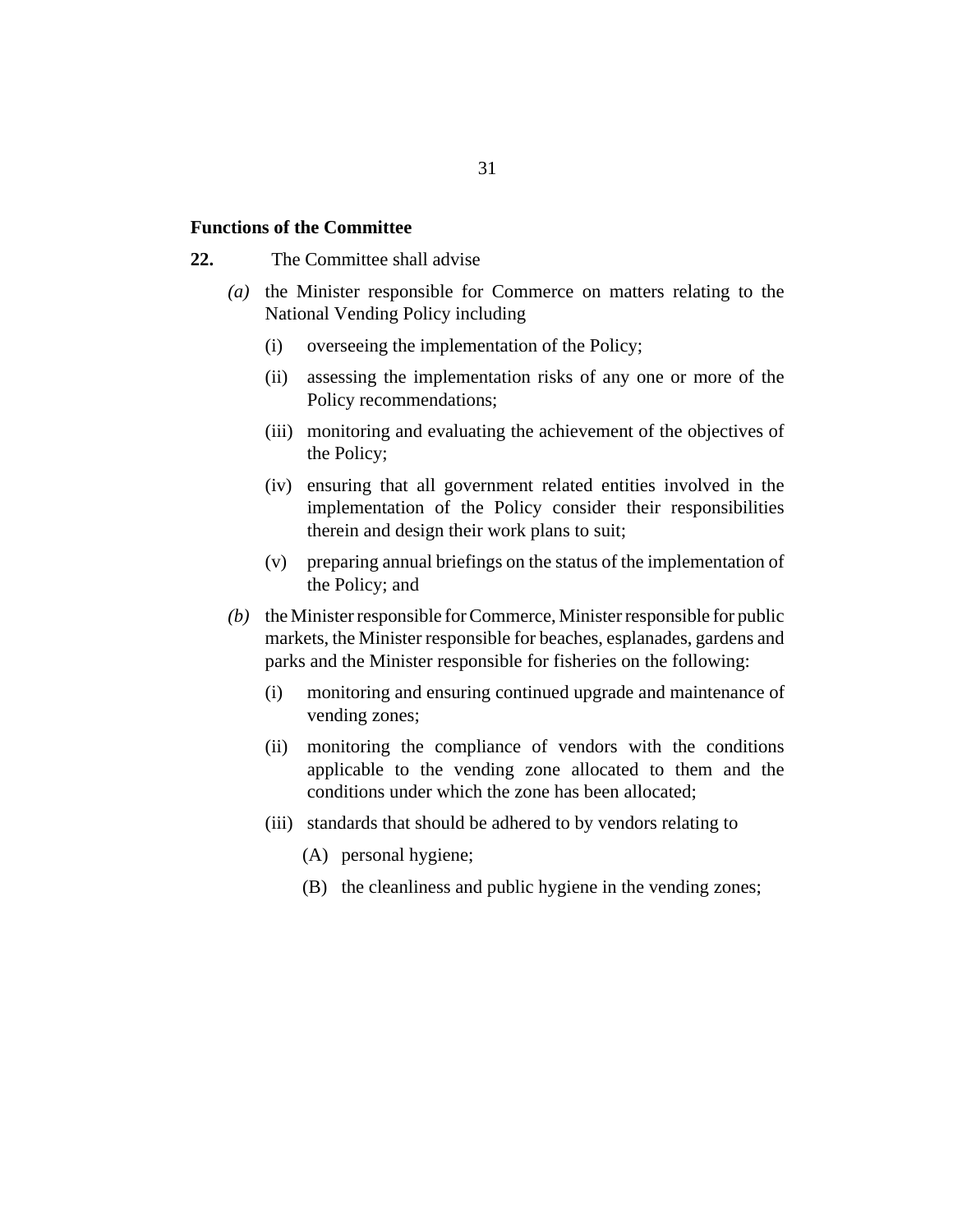- <span id="page-31-0"></span>(iv) the amenities that should be made available in vending zones for vendors including access to
	- waste disposal; (A)
	- (B) public toilets to maintain cleanliness;
	- (C) drinking water;
	- (D) protective covers to protect against the weather;
	- storage facilities including cold storage; (E)
- $(v)$  the aesthetic design of stalls.

## PART VIII

## APPEALS

## **Appeal**

A person who is aggrieved by **23.**(1)

- a decision of the Minister to *(a)*
	- refuse the grant of a licence pursuant to section 5(1); (i)
	- refuse the renewal of a licence pursuant to section 6(1);  $(ii)$
	- (iii) revoke, suspend or vary a licence pursuant to section  $8(1)$  or refuse to vary a licence pursuant to section 8(3);
- a decision of the Commission to *(b)*
	- refuse the grant of a licence pursuant to section 5(4); (i)
	- refuse the renewal of a licence pursuant to section 6(2);  $(ii)$
	- (iii) revoke, suspend or vary a licence pursuant to section  $8(2)$  or refuse to vary a licence pursuant to section 8(4);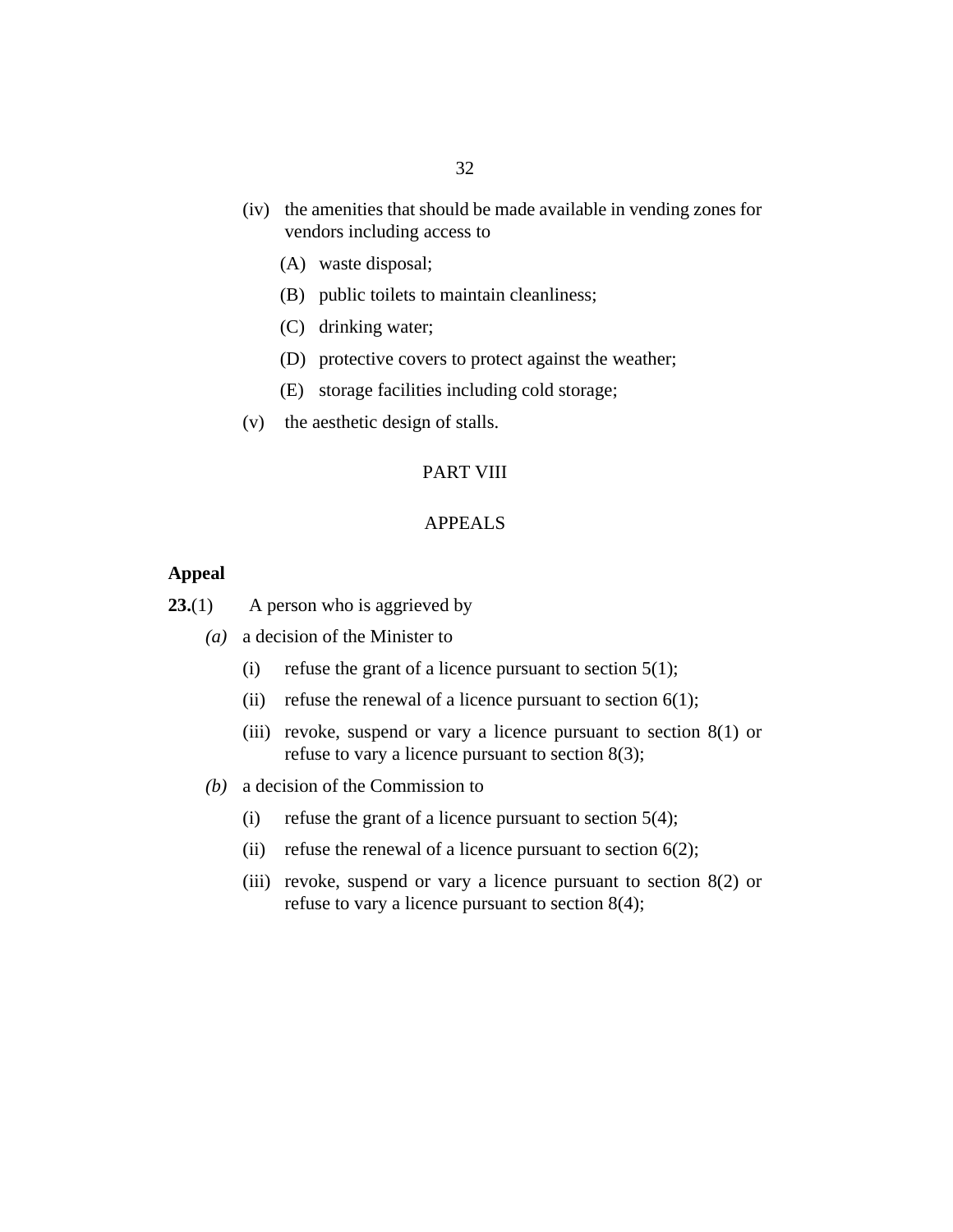- <span id="page-32-0"></span>a decision of the Manager of Vending Zones *(c)*
	- in relation to the resolution of disputes pursuant to section 18(2); (i)
	- (ii) to issue a relocation or eviction notice pursuant to section 19;
	- (iii) in relation to the amount of compensation to be paid pursuant to section 17(3)*(e)* and *(f)* or section 20(4);
	- (iv) in relation to an administrative penalty imposed pursuant to section 28

may, within 14 days' of the receipt by him of a notice of the decision, appeal to the National Vending Appeals Tribunal.

Where a person not granted a licence within the 7 day period referred to in section 5(2) or (4) he may appeal to the National Vending Appeals Tribunal. (2)

#### **Establishment of National Vending Appeals Tribunal**

There is established an National Vending Appeals Tribunal which shall hear appeals on the grounds set out in section 23. **24.**(1)

- The Tribunal shall be comprised of (2)
	- (a) an attorney-at-law of at least 10 years' standing;
	- a vendor nominated by an organisation that represents the interests of *(b)* vendors;
	- a person with knowledge and experience in the business of vending *(c)* and the operation of markets or areas designated for vending.

The members of the Tribunal shall be appointed by Minister responsible for judicial affairs by an instrument in writing for a period of 3 years and shall be eligible for re-appointment. (3)

The members of the Tribunal shall receive such remuneration as the Minister responsible for finance determines. (4)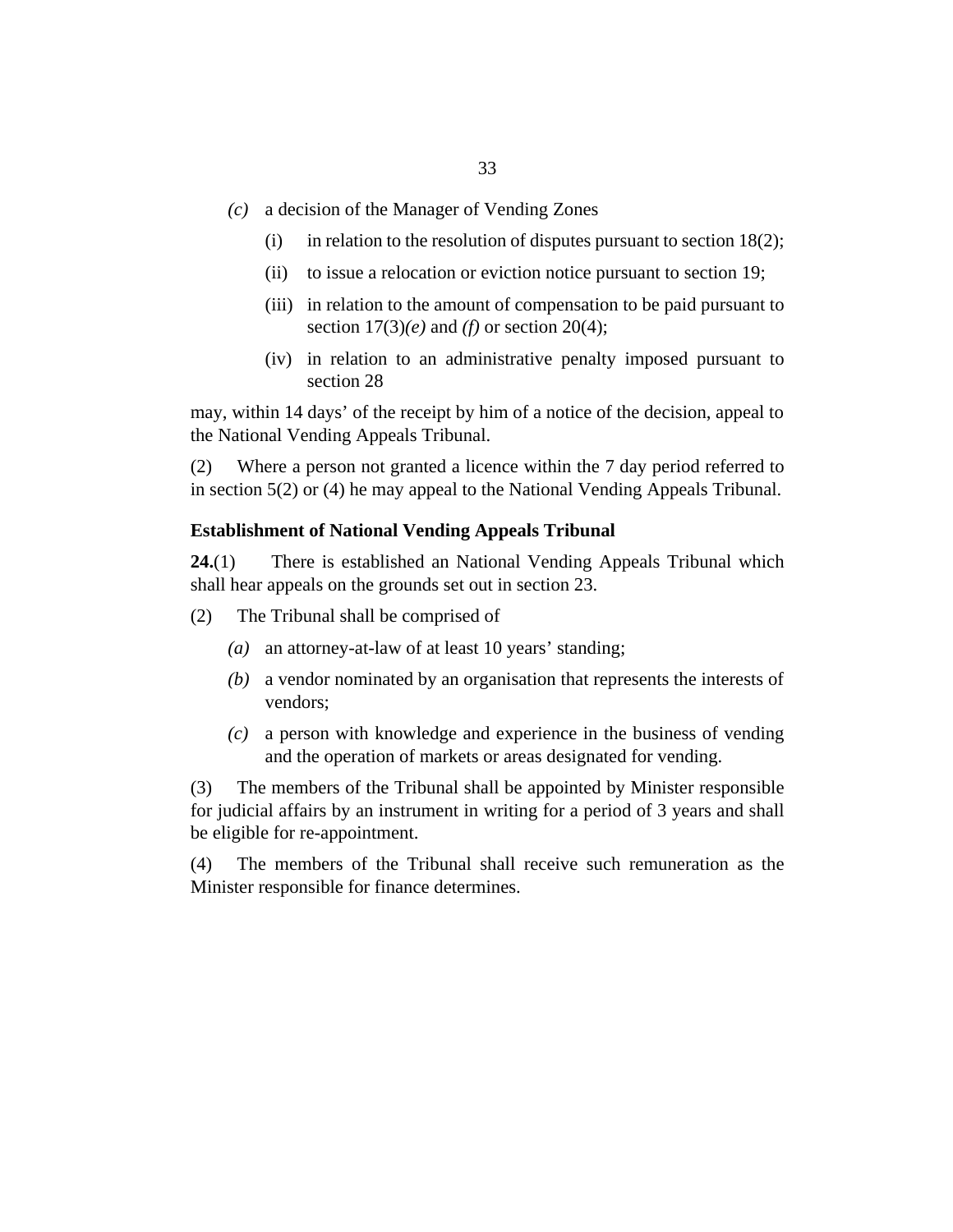#### <span id="page-33-0"></span>**Suspension of decisions pending appeal to Tribunal**

The **25.**

- Minister; *(a)*
- (*b*) Commission; or
- Manager of Vending Zones *(c)*

shall, pending an appeal under section 23 on the application of the appellant, suspend the operation of their decision until the appeal is determined.

## **Power of Tribunal**

The Tribunal may on hearing an appeal **26.**

- (a) in relation to a refusal to issue a licence, referred to in paragraph  $(a)(i)$ of section 23(1) and paragraph *(b)*(i) of section 23(1), dismiss the appeal or allow the appeal and direct the
	- Minister; or (i)
	- (ii) Commission

to issue a licence to the appellant;

- (b) based on the grounds set out in paragraph  $(a)$ , subparagraphs (ii) and  $(iii)$ , of section 23(1),
	- dismiss the appeal and confirm the decision of the Minister; (i)
	- (ii) allow the appeal and set aside the decision of the Minister;
	- (iii) allow the appeal and direct that the matter in respect of which the decision of the Minister was made be further considered by that Minister;
- based on the grounds set out in paragraph *(b)*, subparagraphs (ii) and *(c)*  $(iii)$ , of section 23 $(1)$ ,
	- dismiss the appeal and confirm the decision of the Commission; (i)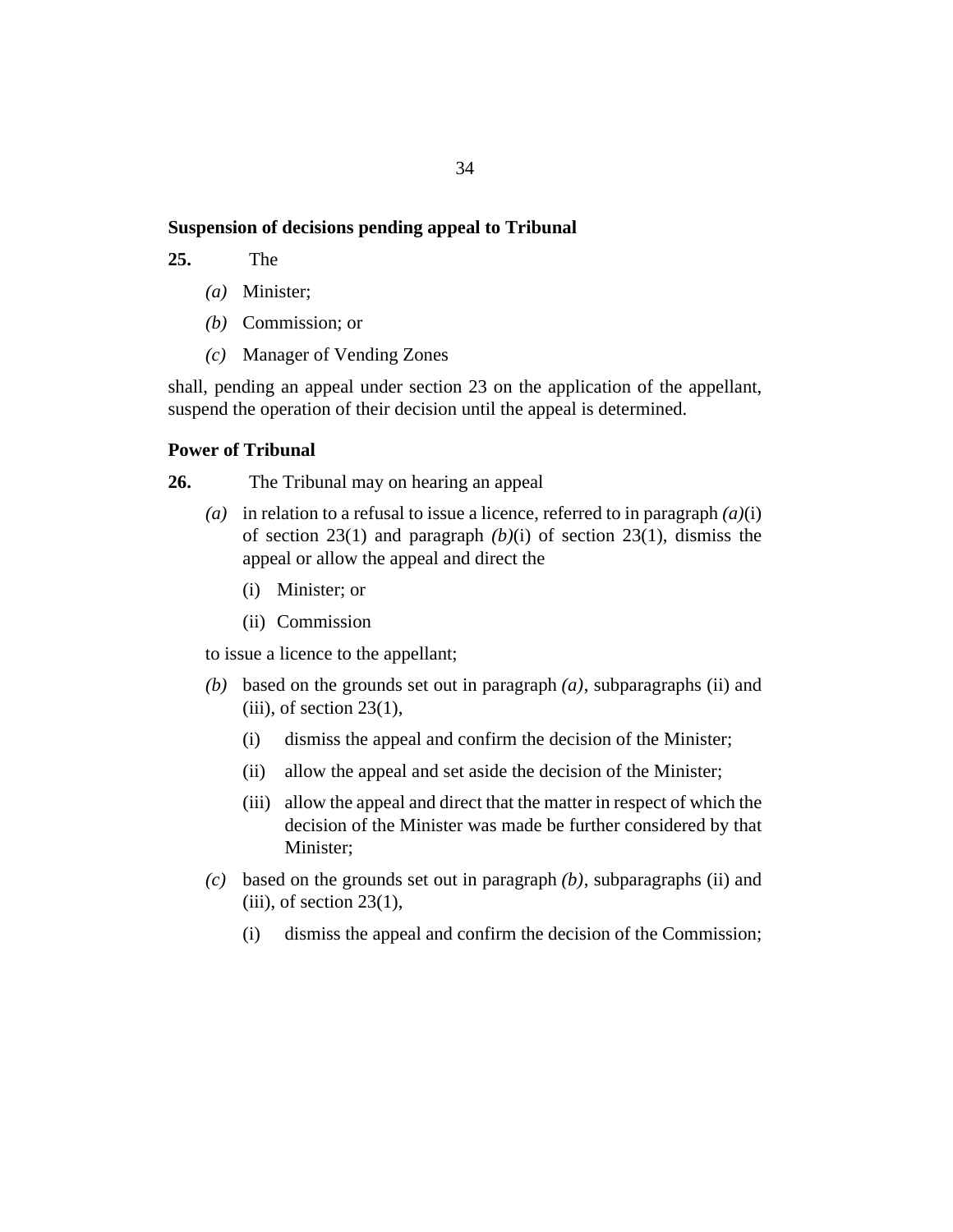- allow the appeal and set aside the decision of the Commission; (ii)
- (iii) allow the appeal and direct that the matter in respect of which the decision of the Commission was made be further considered by that Commission;
- (d) based on the grounds set out in paragraph  $(c)(i)$  of section 23(1),
	- dismiss the appeal and confirm the decision of the Manager of Vending Zones; (i)
	- (ii) allow the appeal and set aside the decision of the Manager of Vending Zones;
	- (iii) allow the appeal and direct that the matter in respect of which the decision of the Manager of Vending Zones was made be further considered by the Manager of Vending Zones; or
- (d) based on the grounds set out in paragraph  $(c)(ii)$  of section 23(1),
	- dismiss the appeal and confirm the decision of the Manager of Vending Zones; (i)
	- allow the appeal and set aside the decision of the Manager of Vending Zones; (ii)
	- (iii) allow the appeal and direct that the matter in respect of which the decision of the Manager of Vending Zones was made be further considered by the Manager of Vending Zones; or
- (e) based on the ground set out in paragraph  $(c)(iii)$  of section 23(1)
	- (i) dismiss the appeal and confirm the decision of the Manager of Vending Zones in respect of compensation;
	- (ii) allow the appeal and set aside the amount of compensation provided for by the Manager of Vending Zones and impose in substitution therefor such other amount of compensation pursuant to section 17(3)*(e)*and *(f)* and section 20(4) that the Tribunal thinks fit;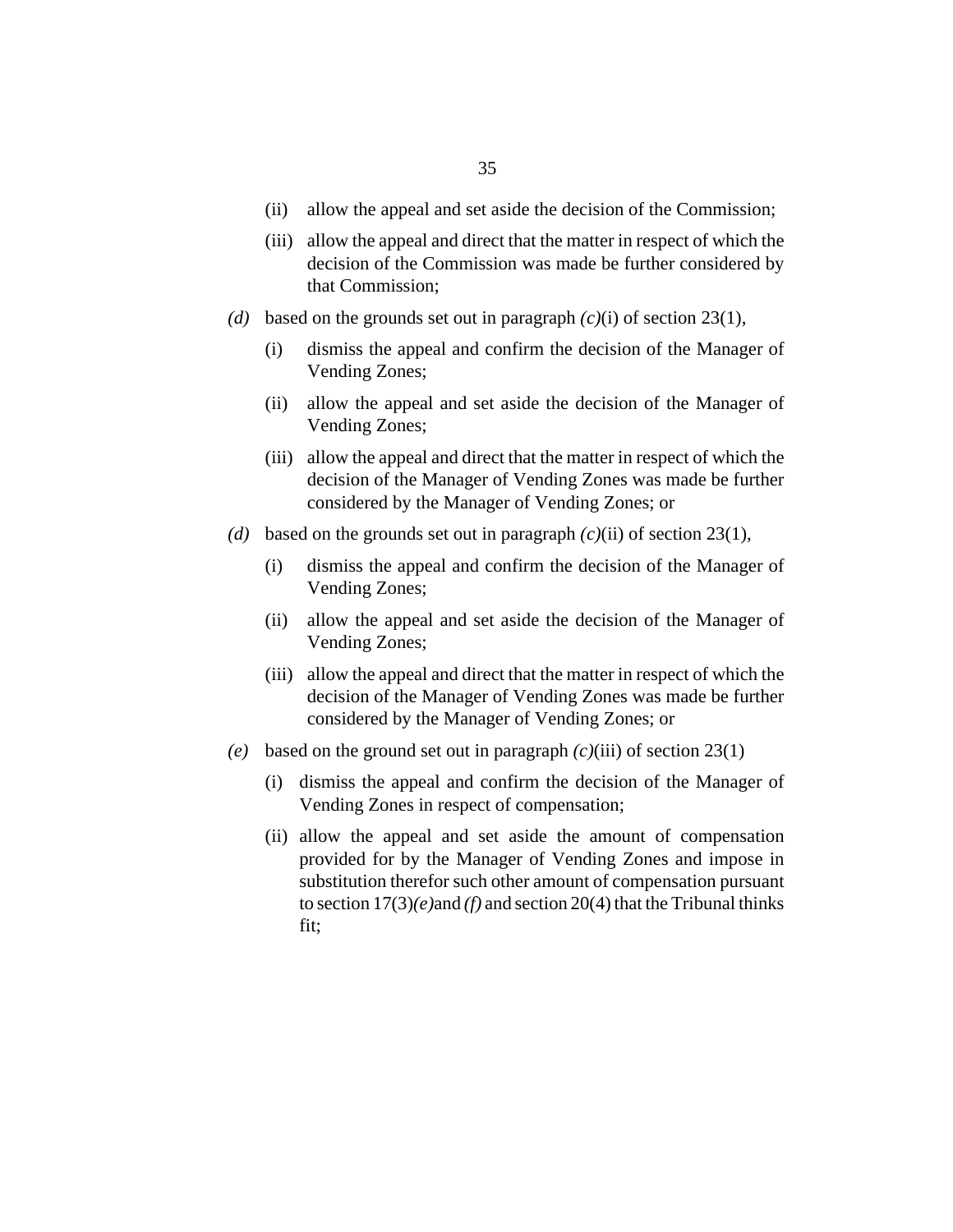- <span id="page-35-0"></span>(f) based on the ground set out in paragraph  $(c)(iv)$  of section 23(1)
	- (i) dismiss the appeal and confirm the decision of the Manager of Vending Zones in respect of the administrative penalty;
	- (ii) allow the appeal and set aside the administrative penalty imposed by the Manager of Vending Zones and impose in substitution therefor such other administrative penalty that the Tribunal thinks fit in accordance with the *Seventh Schedule*; or
- based on the ground set out in section 23(2) dismiss the appeal or allow *(g)* the appeal and direct the
	- Minister; or (i)
	- (ii) Commission

to issue a licence to the appellant.

## **Appeal to High Court**

A party to an appeal to the Tribunal pursuant to section 23 may appeal from the decision of the Tribunal on a point of law to the High Court. **27.**

#### PART IX

#### ADMINISTRATIVE PENALTIES

#### **Administrative penalties**

A person who contravenes a provision set out in Part I of the *Seventh Schedule* is liable to pay to the Manager of Vending Zones an administrative penalty in the amount so specified in the *Seventh Schedule.* **28.**

#### **Administrative penalty notice**

The Manager of Vending Zones shall issue an administrative penalty notice in the form set out in Part II of the *Seventh Schedule* to any person where **29.**(1)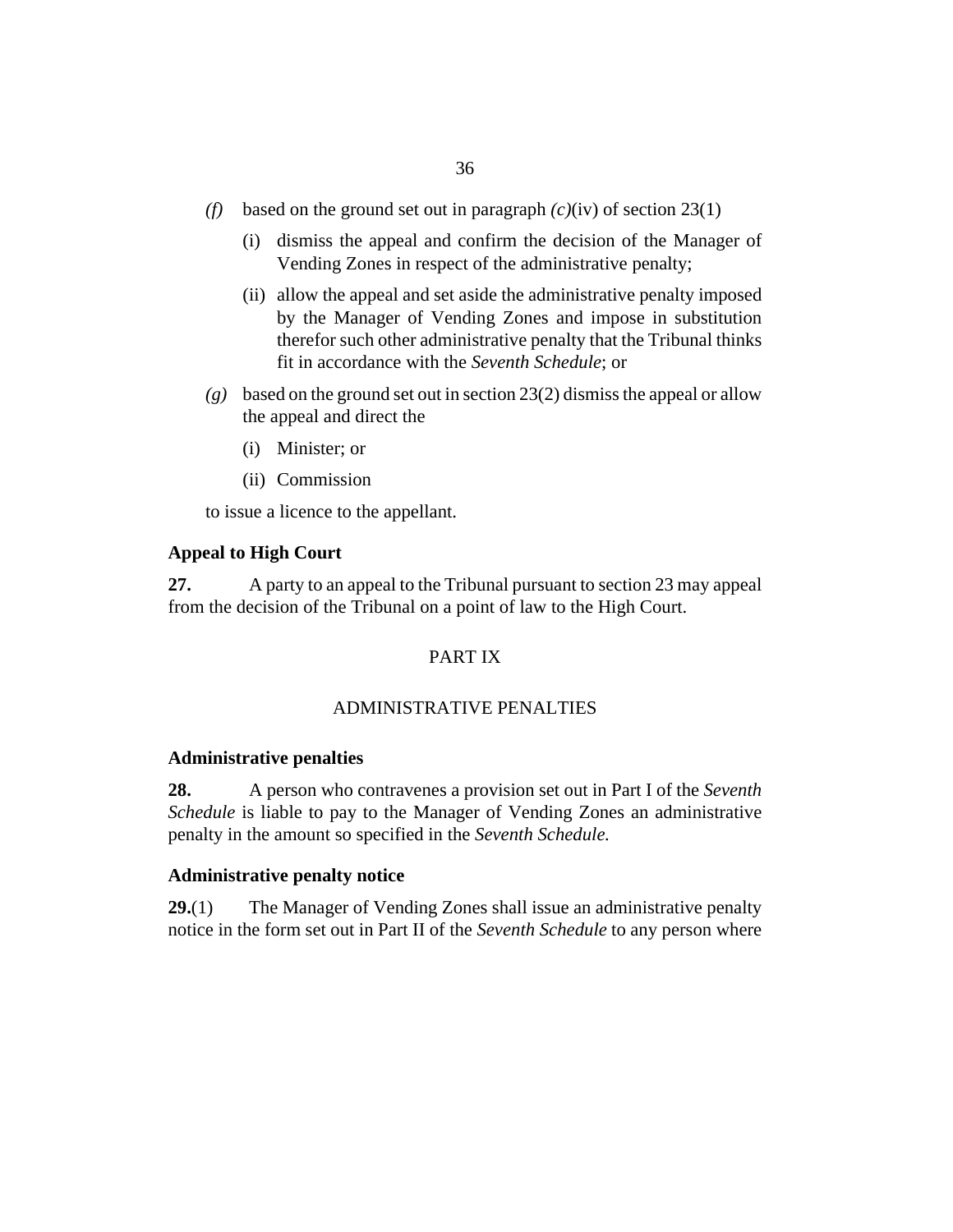the Manager of Vending Zones is satisfied that, that person has contravened a provision set out in Part I of the *Seventh Schedule*.

An administrative penalty notice shall specify the nature of the act constituting the contravention, the penalty to be paid and shall require the person to whom it is addressed to pay the penalty within 30 days of the date of the notice. (2)

A person who is in receipt of an administrative penalty notice issued pursuant to subsection (1) shall pay the amount of the penalty set out in the notice on or before the date specified in the notice. (3)

Notwithstanding subsection (3) where the Manager of Vending Zones is satisfied on grounds of undue hardship or for any other reason that it would be just and equitable to do so, he may arrange with the person who is the subject of the penalty notice to pay the penalty set out in the notice in instalments. (4)

# **Procedure for challenging an alleged administrative contravention**

Notwithstanding section 29(3), a person to whom an administrative penalty notice is addressed and who wishes to challenge the alleged contravention, may instead of paying the amount of the administrative penalty, apply to the Tribunal in accordance with section 23. **30.**

### **Administrative penalty to constitute a debt to the State**

The amount of an outstanding administrative penalty constitutes a debt to the State and is recoverable in civil proceedings before a magistrate's court. **31.**

# PART X

# **MISCELLANEOUS**

**Fees**

The fees collected by the Minister under this Act shall be paid into the Consolidated Fund. **32.**(1)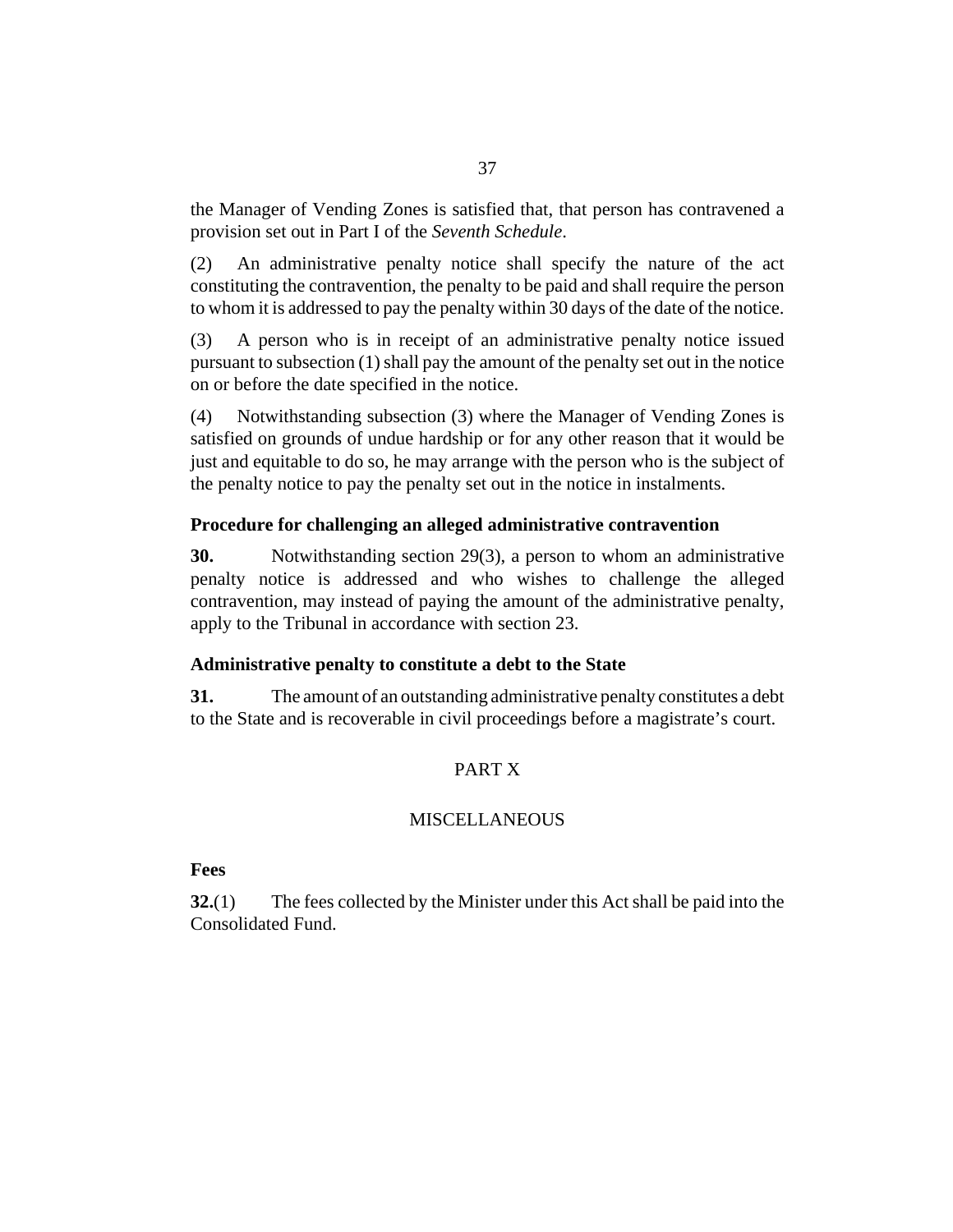The fees collected by the Commission under this Act shall be retained to the Commission and shall constitute the funds of the Commission as set out in section 10 of the *[National Conservation Commission Act](http://barbadosparliament-laws.com/en/showdoc/cs/393)*, Cap. 393. (2)

# **Transitional**

Any licence or permit issued under the **33.**(1)

- *[National Conservation Commission Act](http://barbadosparliament-laws.com/en/showdoc/cs/393)*, Cap. 393; or *(a)*
- *[Markets and Slaughter-Houses Regulations, 1958](http://barbadosparliament-laws.com/en/showdoc/cr/L.N. 1958 No. 73)* (L.N. 1958 No. 73) *(b)*

prior to the commencement of this Act shall be valid for one year after the commencement of this Act.

After the expiration of the period referred to in subsection (1) a person seeking to operate as a vendor shall apply for the requisite licence or permit to do so under this Act. (2)

# **Regulations**

The Minister may make regulations generally to give effect to this Act. **34.**

# **Amendment of Schedules**

The Minister may by order amend the *First, Second, Third, Fourth, Fifth, Sixth* and *Seventh Schedules*. **35.**

# **Expungement**

Notwithstanding the provisions of the *[Criminal Records](http://barbadosparliament-laws.com/en/showdoc/cs/127A) [\(Rehabilitation of Offenders\) Act, Cap. 127A,](http://barbadosparliament-laws.com/en/showdoc/cs/127A)* the record of any sentence of a person convicted of an offence of selling or offering or exposing for sale of goods, wares or merchandise in a public place, on a street, a lane, an alley, a road, a highway, a beach or within the curtilage of that person's residence without a licence, permit or any other similar document under any enactment shall be deemed to be expunged with effect from the commencement of this Act. **36.**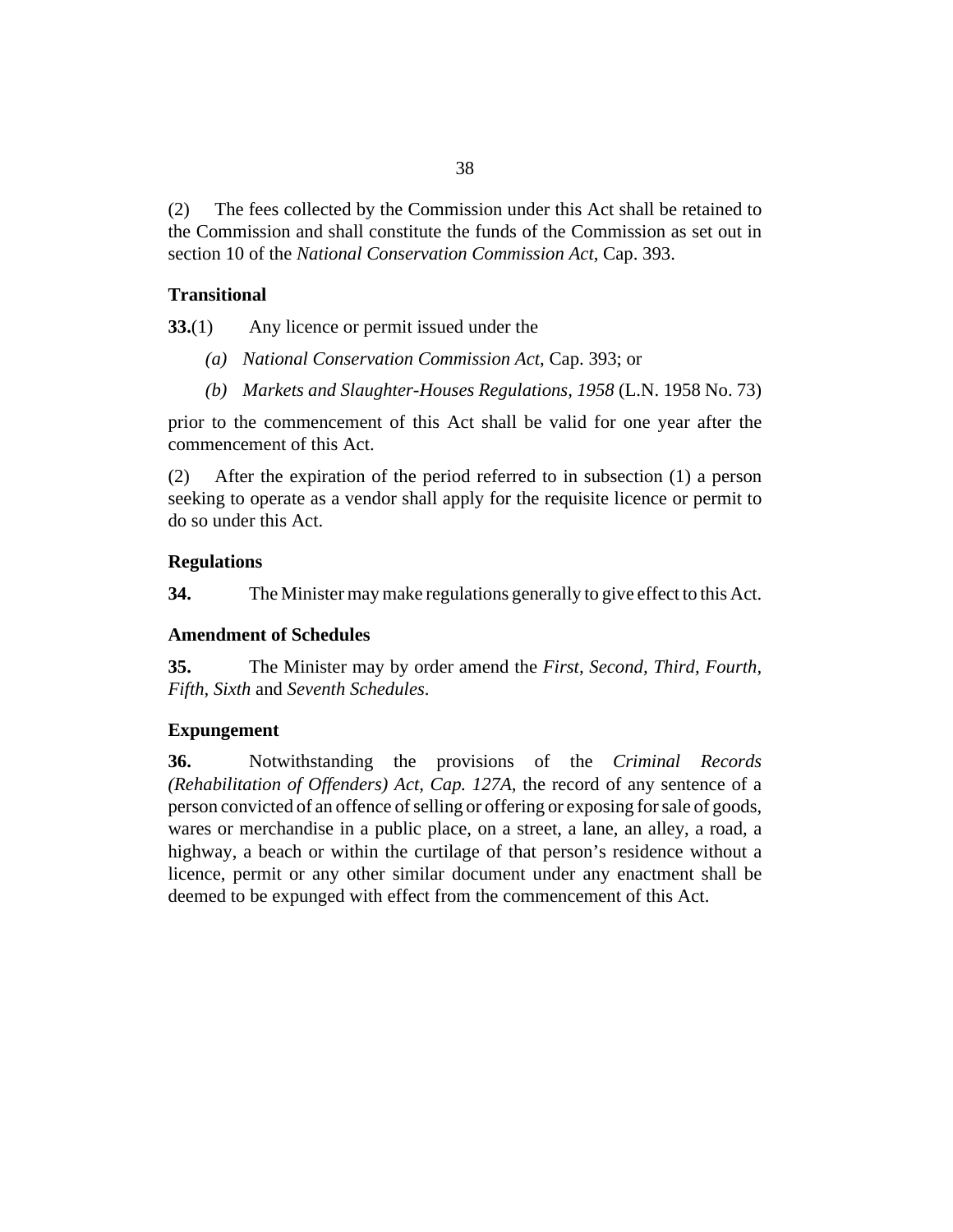# **Consequential amendments**

The enactments set out in Column 1 of the *Eighth Schedule* are amended in the manner specified in Column 2 of the *Eighth Schedule*. **37.**

# **Commencement**

This Act shall come into operation on a date fixed by proclamation. **38.**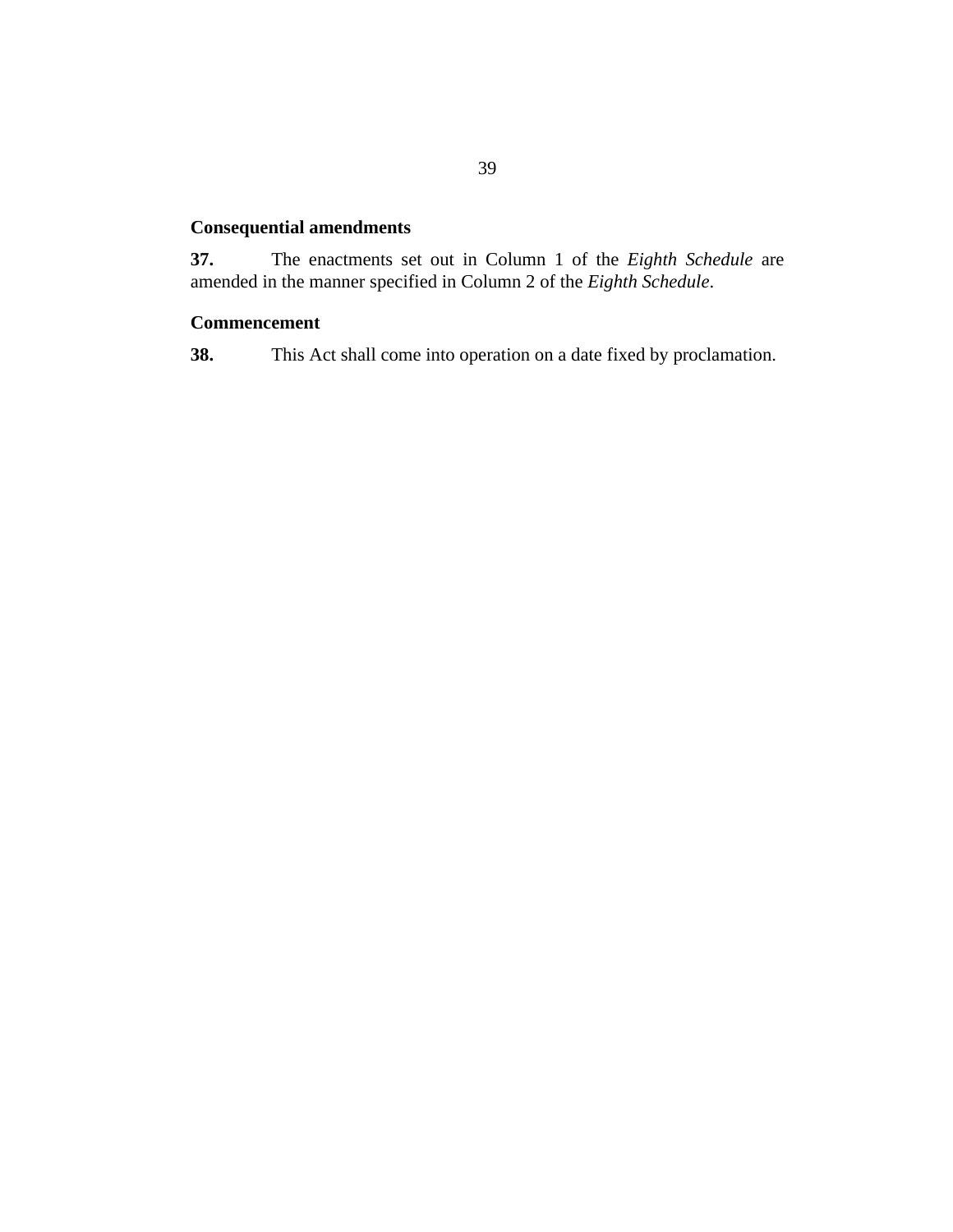# **FIRST SCHEDULE**

*(Sections 5 and 6)*

**Part I**

## **Application Form and Licence for Vendor's Licence**



*National Vending Act, 2021*  (Act 2021- )

### **Application for Vendor's Licence for Vendors not operating on a Beach or an Esplanade or in a Garden or Park**

|                                  | 1. Name of applicant:           |
|----------------------------------|---------------------------------|
| 2.                               |                                 |
| $\mathcal{E}$                    |                                 |
| $\overline{4}$                   | National identification number: |
| 5                                |                                 |
|                                  |                                 |
| 6.                               | Contact number:                 |
| $7_{\scriptscriptstyle{\ddots}}$ |                                 |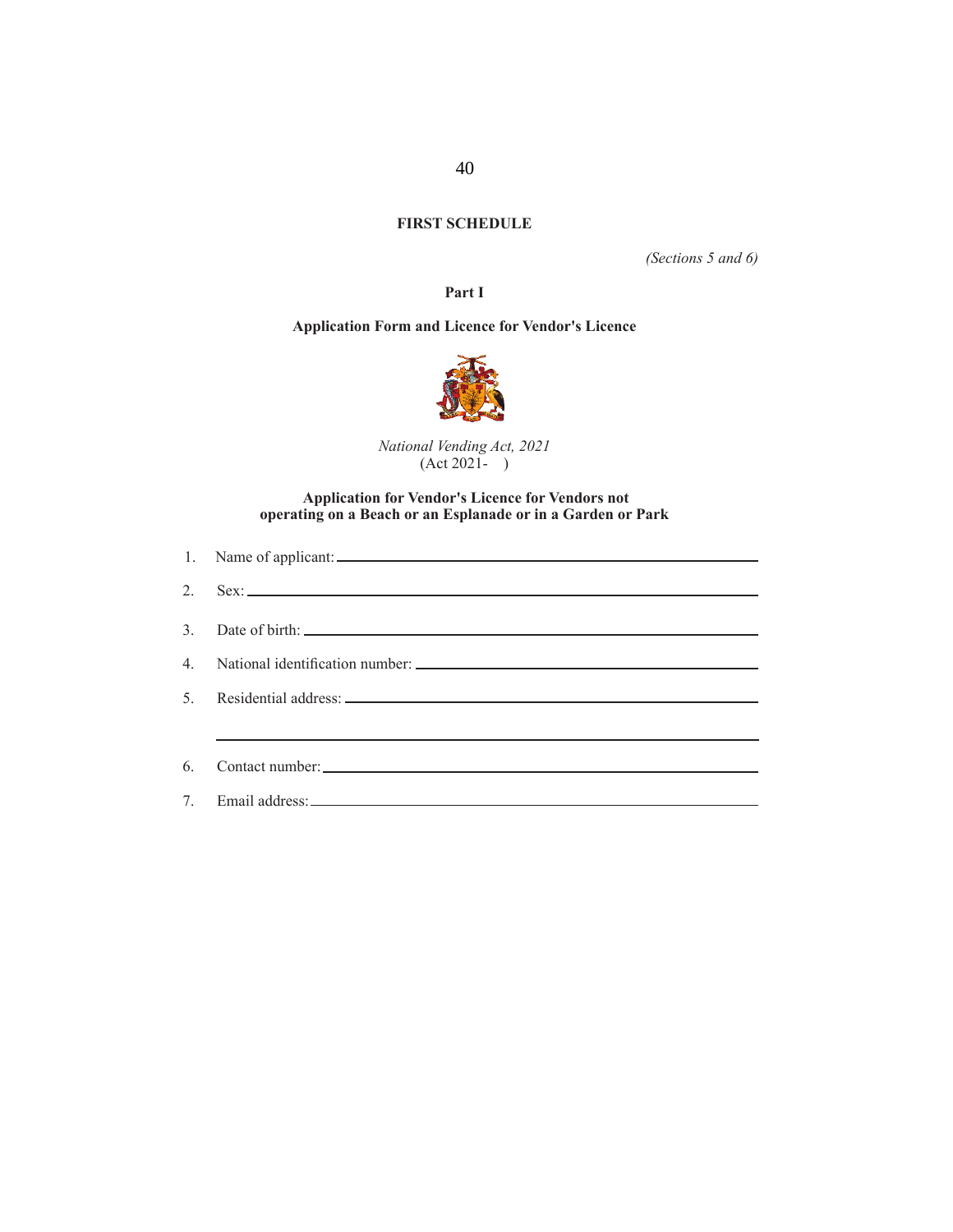8. Type of vending to be engaged in:

| $^{\prime}a$ | Car park vending              |                   | Vending outside of the<br>premises of a school                 |  |
|--------------|-------------------------------|-------------------|----------------------------------------------------------------|--|
| ÏЬ.          | Highway vending               | 'g)               | Street vending                                                 |  |
| (c)          | Itinerant vending             | (h)               | Vending of non-essential<br>and quickly perishable<br>products |  |
| (d)          | Outdoor market vending $\Box$ | $\left( i\right)$ | Vending unit                                                   |  |
| (e)          | Public markets                | (J)               | Vending village                                                |  |

# 9. Type of merchandise to be sold:

10. Type of service to be rendered:  $\frac{1}{2}$ 

*(Signature of applicant)*

*(Date of application) (DD/MM/YYYY)*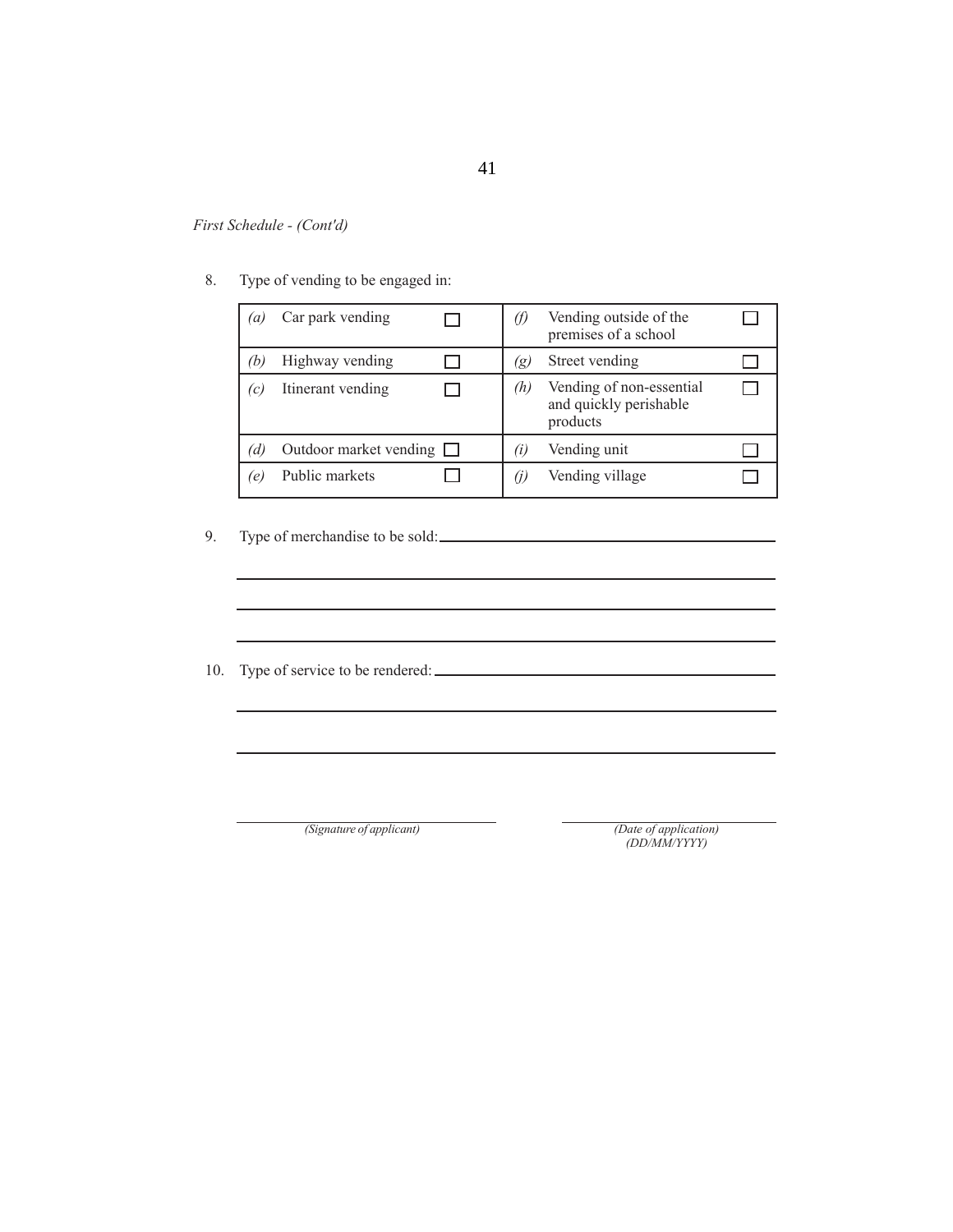## **FOR OFFICIAL PURPOSES ONLY**

| Application: Approved $\Box$                                 | Not Approved                                      |
|--------------------------------------------------------------|---------------------------------------------------|
| (Signature of Minister responsible for<br>Commerce)          | (Date of approval of application)<br>(DD/MM/YYYY) |
| (Signature of Minister responsible for<br>Public Markets)    |                                                   |
| (Signature of Minister responsible for<br><i>Fisheries</i> ) |                                                   |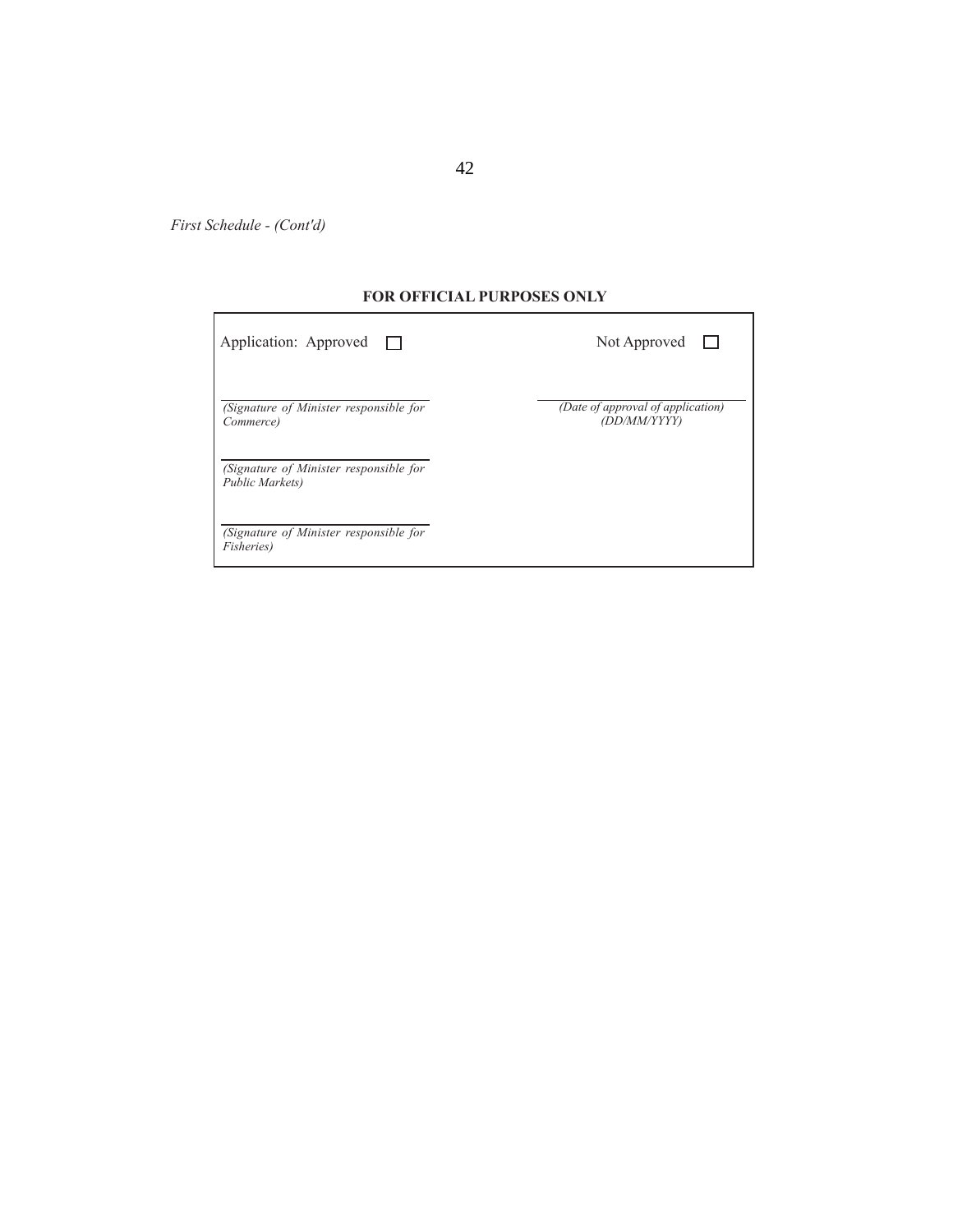*(Section 6)*

#### **Part II**

#### **Vending Licence**



*National Vending Act, 2021*  (Act 2021- )

#### **Vending Licence for Vendors not operating on a Beach or an Esplanade or in a Garden or Park**

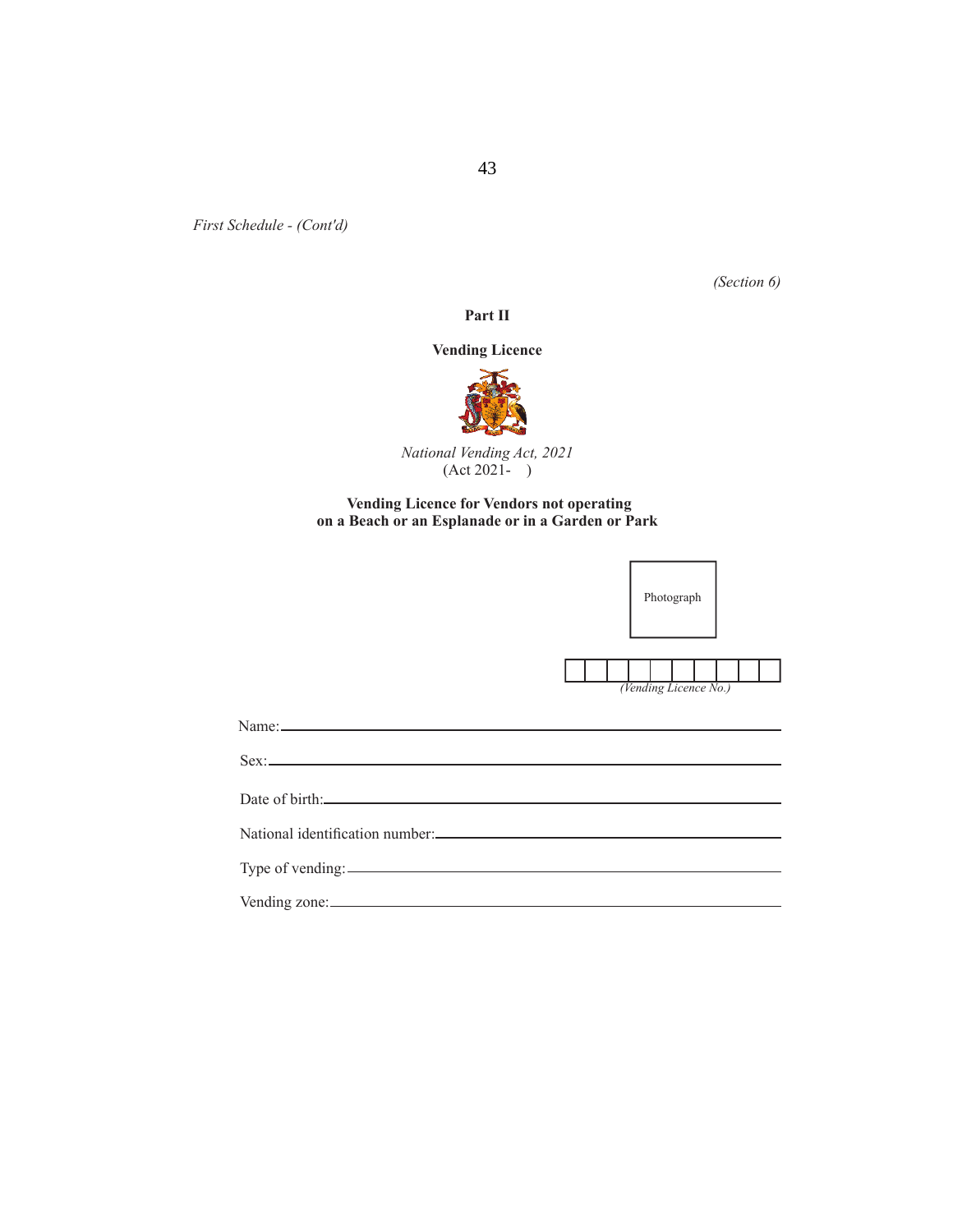Type of merchandise to be sold:

Type of service to be rendered:

*(Date of issue) (DD/MM/YYYY)* *(Signature of vendor)*

*(Signature of the Minister responsible for Commerce)*

*(Signature of the Minister responsible for Public Markets)*

*(Signature of the Minister responsible for Fisheries)*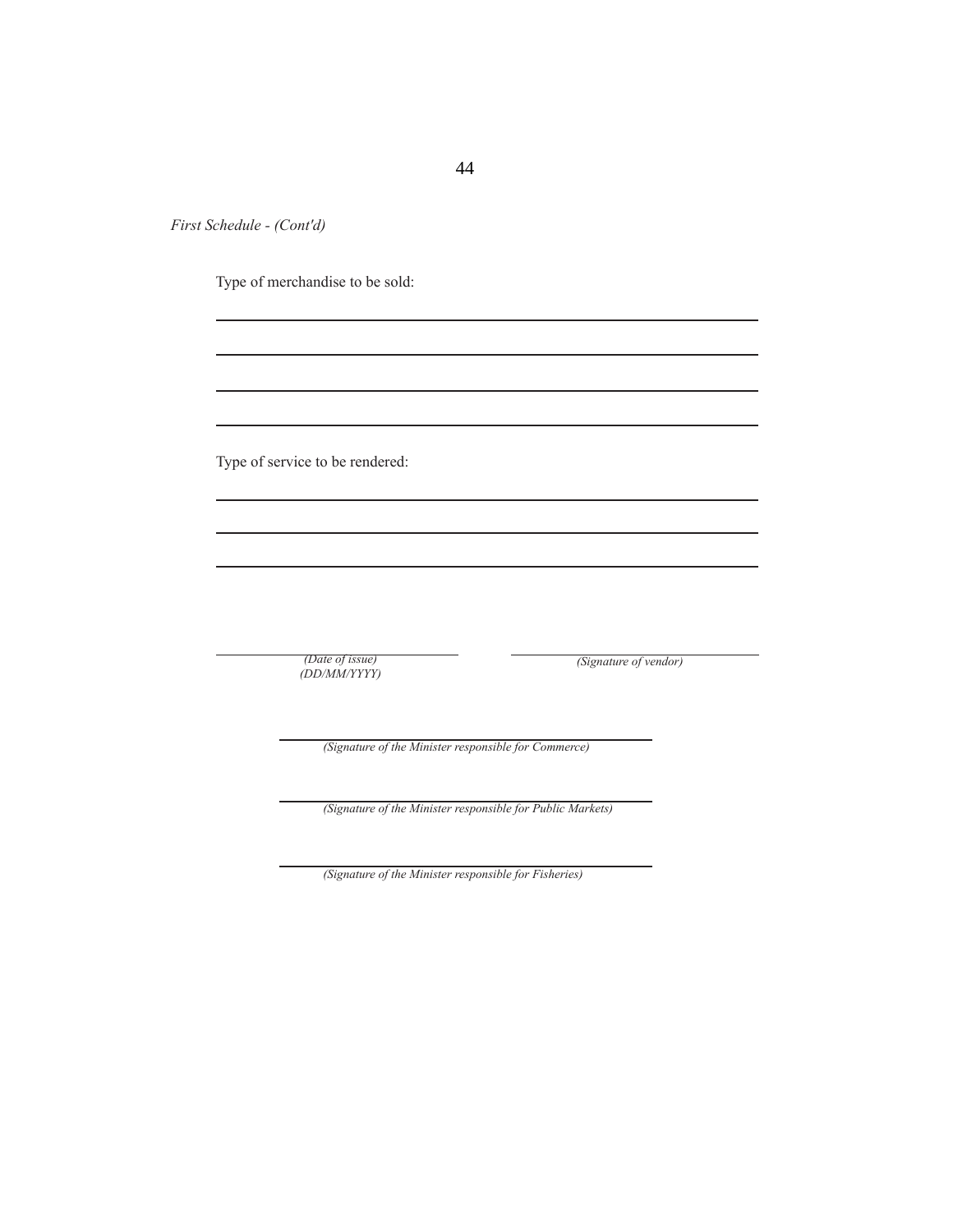*(Section 5)*

### **Part III**

# **Application Form and Licence for Vendor's Licence**



*National Vending Act, 2021*  (Act 2021- )

#### **Application for Vendor's Licence for Vending on a Beach or an Esplanade or in a Garden or Park**

| 2. Sex: $\overline{\phantom{a}}$ |
|----------------------------------|
| 3. Date of birth:                |
|                                  |
|                                  |
|                                  |
|                                  |
|                                  |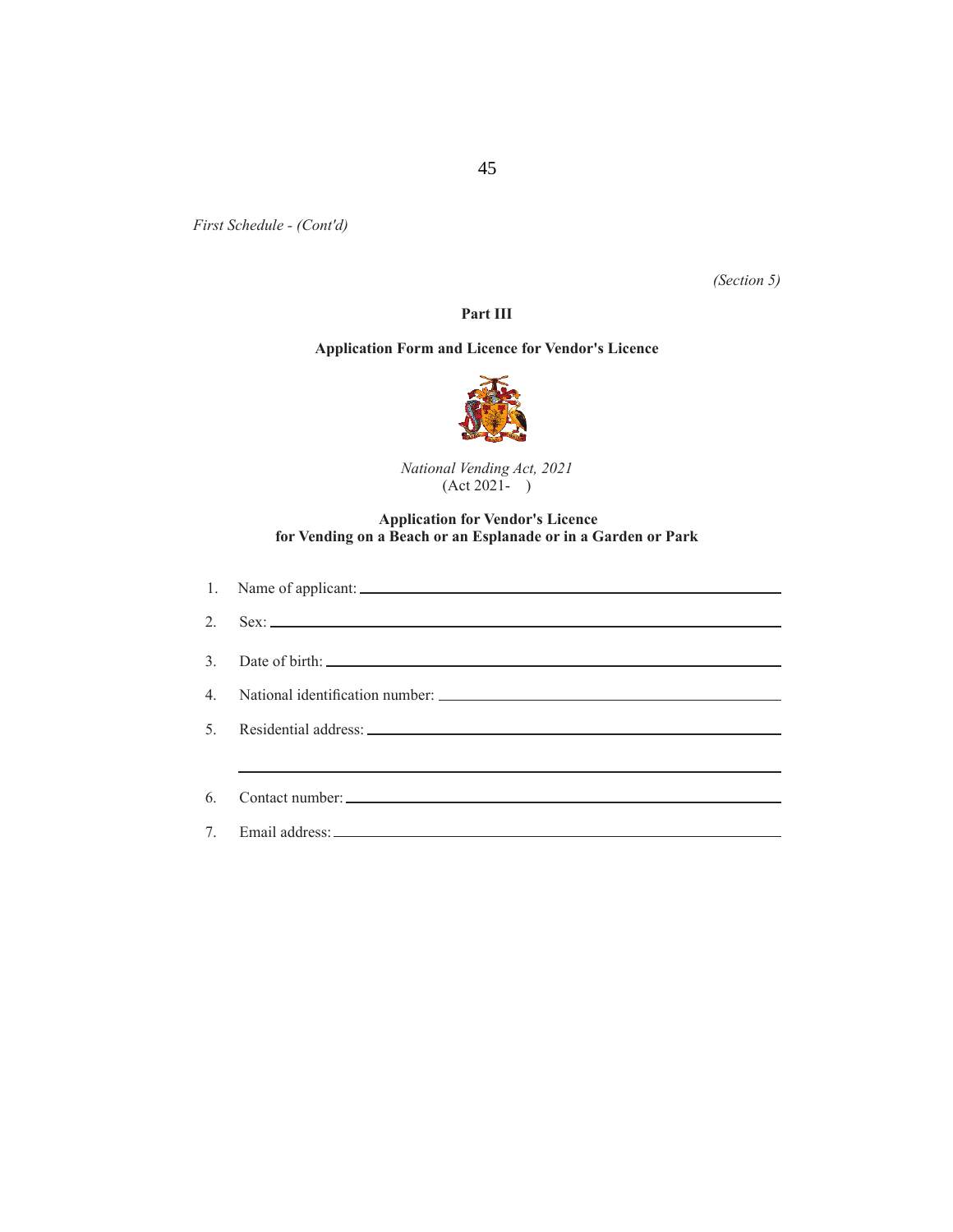| First Schedule - (Cont'd) |  |
|---------------------------|--|
|---------------------------|--|

- 8. Type of vending to be engaged in:
	- *(a)* Beach vending  $\Box$
	- *(b)* Esplanade Vending  $\Box$
	- *(c)* Garden vending  $\Box$
	- $\Box$ *(d)* Park vending

9. Type of merchandise to be sold:

10. Type of service to be rendered:  $\overline{\phantom{a}}$ 

*(Signature of applicant)*

*(Date of application) (DD/MM/YYYY)*

#### **FOR OFFICIAL PURPOSES ONLY**

| Application: Approved $\Box$       | Not Approved                      |
|------------------------------------|-----------------------------------|
|                                    |                                   |
| (Signature of Chairman of National | (Date of approval of application) |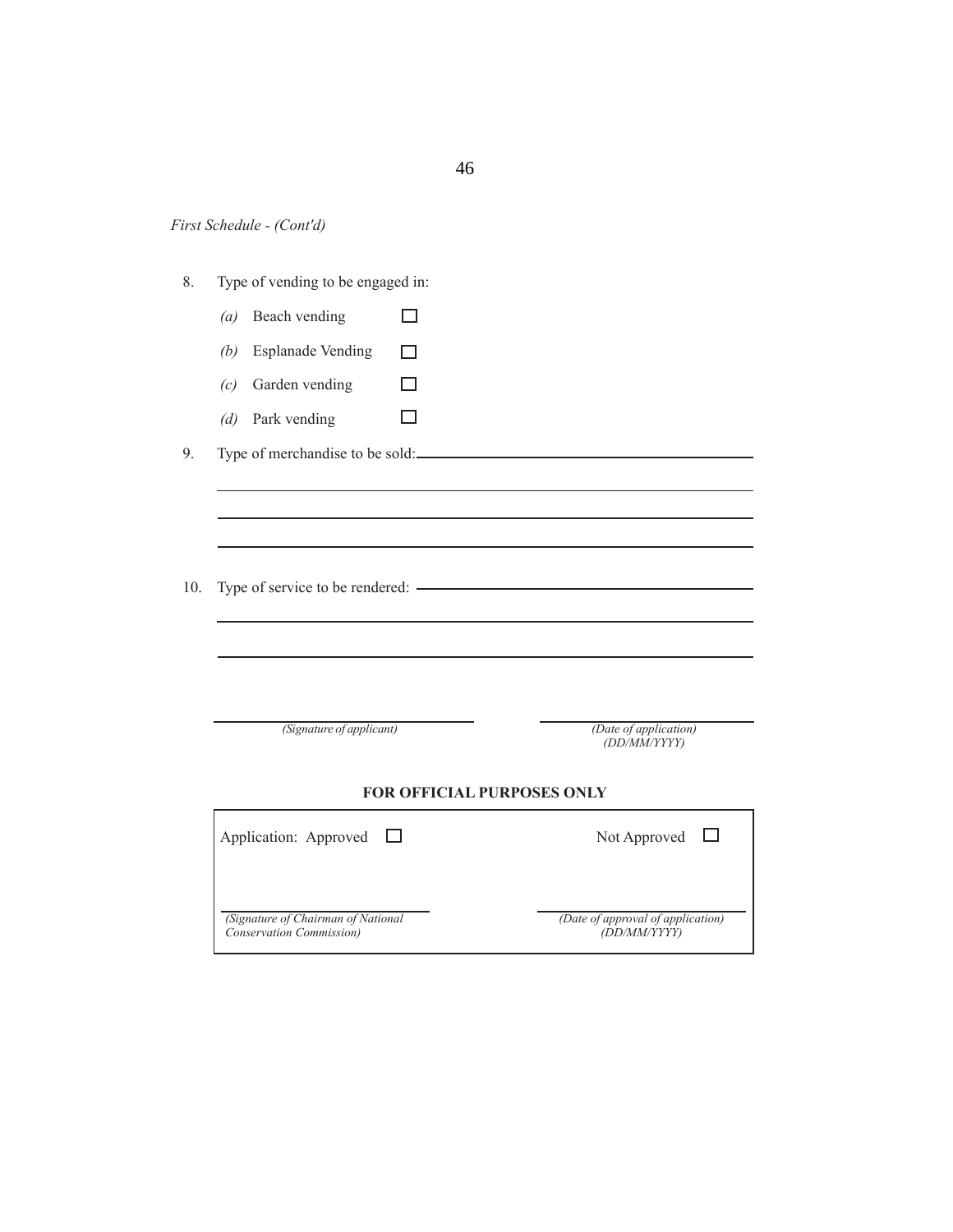*(Section 6)*

#### **Part IV**

# **Vending Licence**



*National Vending Act, 2021*   $(Act 2021 - )$ 

# **Vending Licence for Vending on a Beach or an Esplanade or a Garden or Park**



| Name:         |                                                                                                                                                                                                                                |
|---------------|--------------------------------------------------------------------------------------------------------------------------------------------------------------------------------------------------------------------------------|
|               | Sex:                                                                                                                                                                                                                           |
|               | Date of birth experience of the state of the state of the state of the state of the state of the state of the state of the state of the state of the state of the state of the state of the state of the state of the state of |
|               |                                                                                                                                                                                                                                |
|               |                                                                                                                                                                                                                                |
| Vending zone: |                                                                                                                                                                                                                                |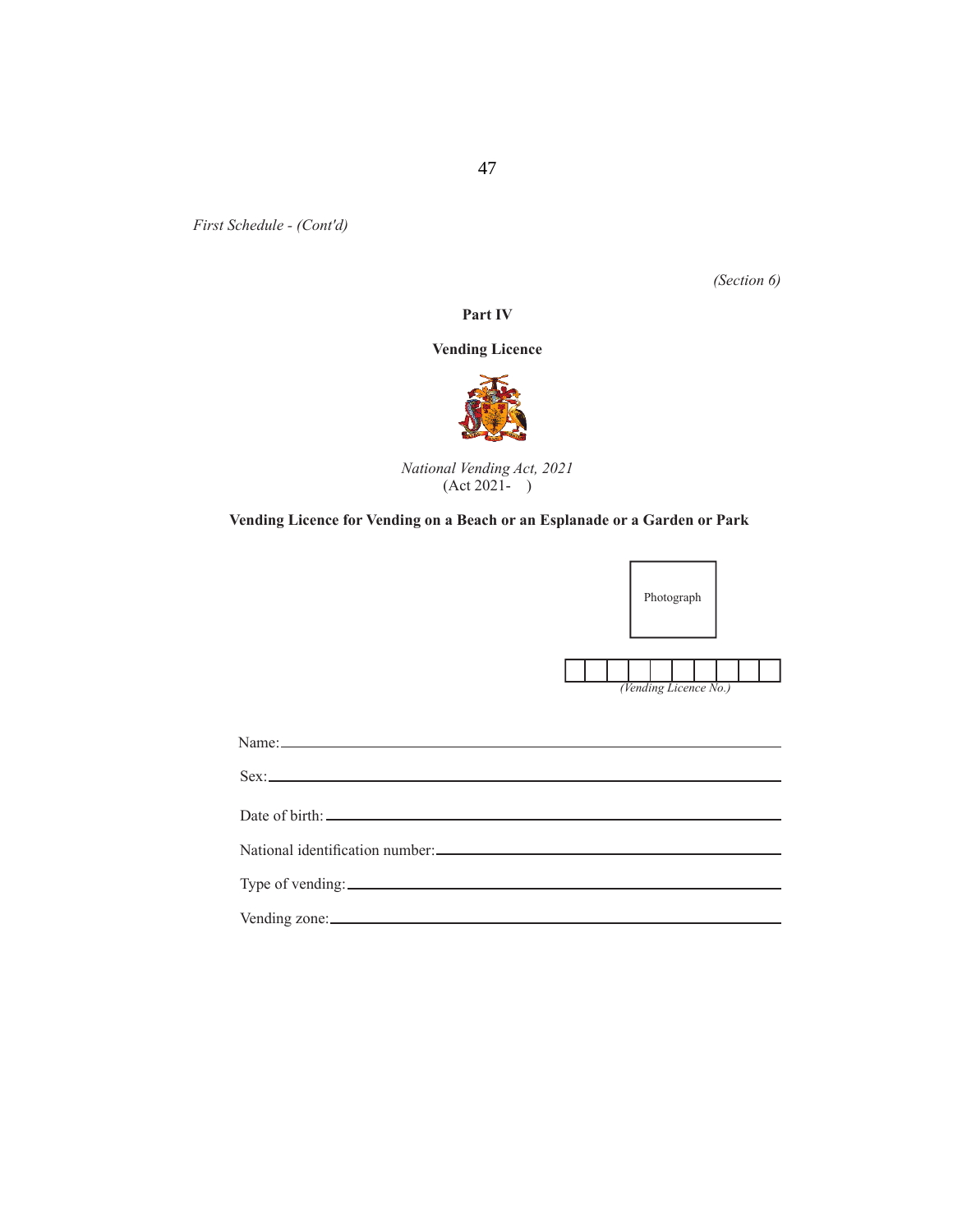Type of merchandise to be sold:

Type of service to be rendered:

*(Date of issue) (DD/MM/YYYY)* *(Signature of vendor)*

*(Signature of Chairman of the National Conservation Commission)*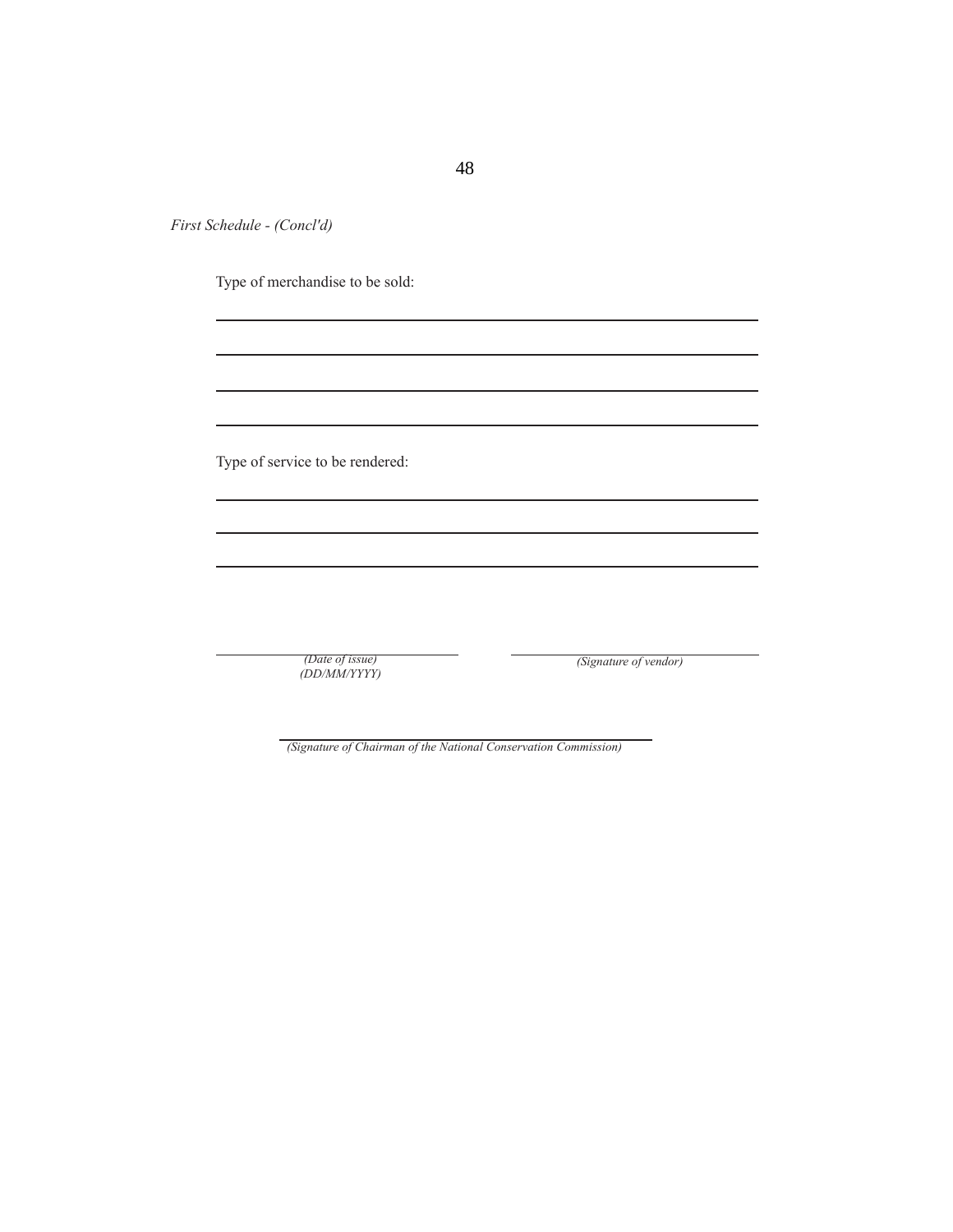# **SECOND SCHEDULE**

*(Sections 10 and 11)*

**Part I**

# **Application Form and Permit for Occasional Vending**



*National Vending Act, 2021*  (Act 2021- )

 **Application Form and Permit for Occasional Vending for Vendors not operating on a Beach or an Esplanade or in a Garden or Park**

| <u> 1980 - Johann Stoff, deutscher Stoffen und der Stoffen und der Stoffen und der Stoffen und der Stoffen und der</u> |
|------------------------------------------------------------------------------------------------------------------------|
|                                                                                                                        |
| 7. Email address:                                                                                                      |
| 8. Type of occasional vending event:                                                                                   |

| $(a)$ Fair   | (b) | Farmers market                    |     | (c) Festival           |  |
|--------------|-----|-----------------------------------|-----|------------------------|--|
| (d) Carnival | (e) | Cultural or<br>recreational event | (f) | Religious event $\Box$ |  |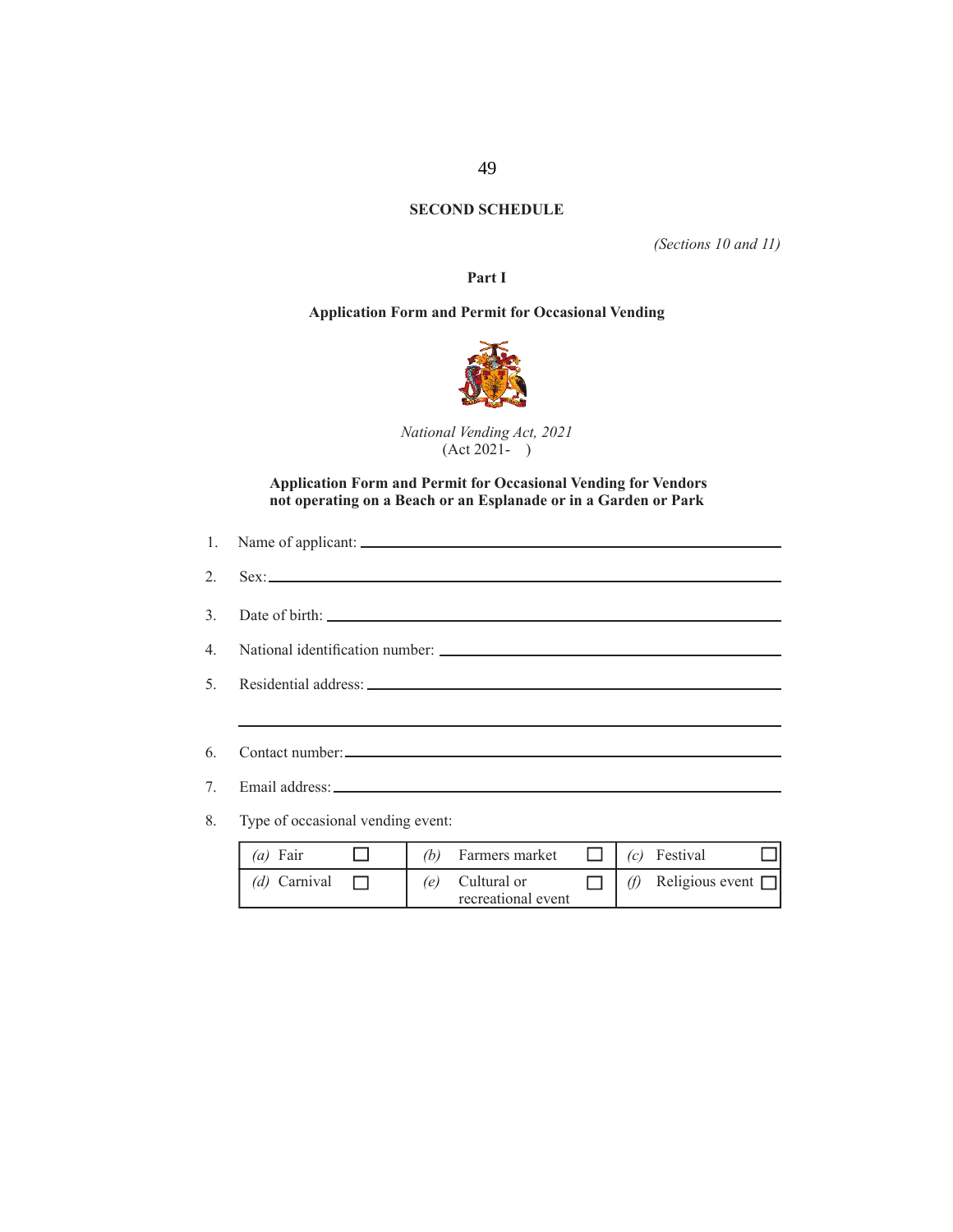|  | Name of occasional vending event: |  |  |
|--|-----------------------------------|--|--|
|  |                                   |  |  |
|  |                                   |  |  |

- 10. Date of occasional vending event:
- 11. Duration of occasional vending event:
- 12. Type of merchandise to be sold (Where applicable):

13. Type of service to be rendered (Where applicable):

*(Signature of applicant)*

*(Date of application) (DD/MM/YYYY)*

| <b>FOR OFFICIAL PURPOSES ONLY</b>                   |                                                   |  |  |  |  |
|-----------------------------------------------------|---------------------------------------------------|--|--|--|--|
| Application: Approved $\Box$                        | Not Approved $\Box$                               |  |  |  |  |
| (Signature of Minister responsible for<br>Commerce) | (Date of approval of application)<br>(DD/MM/YYYY) |  |  |  |  |

50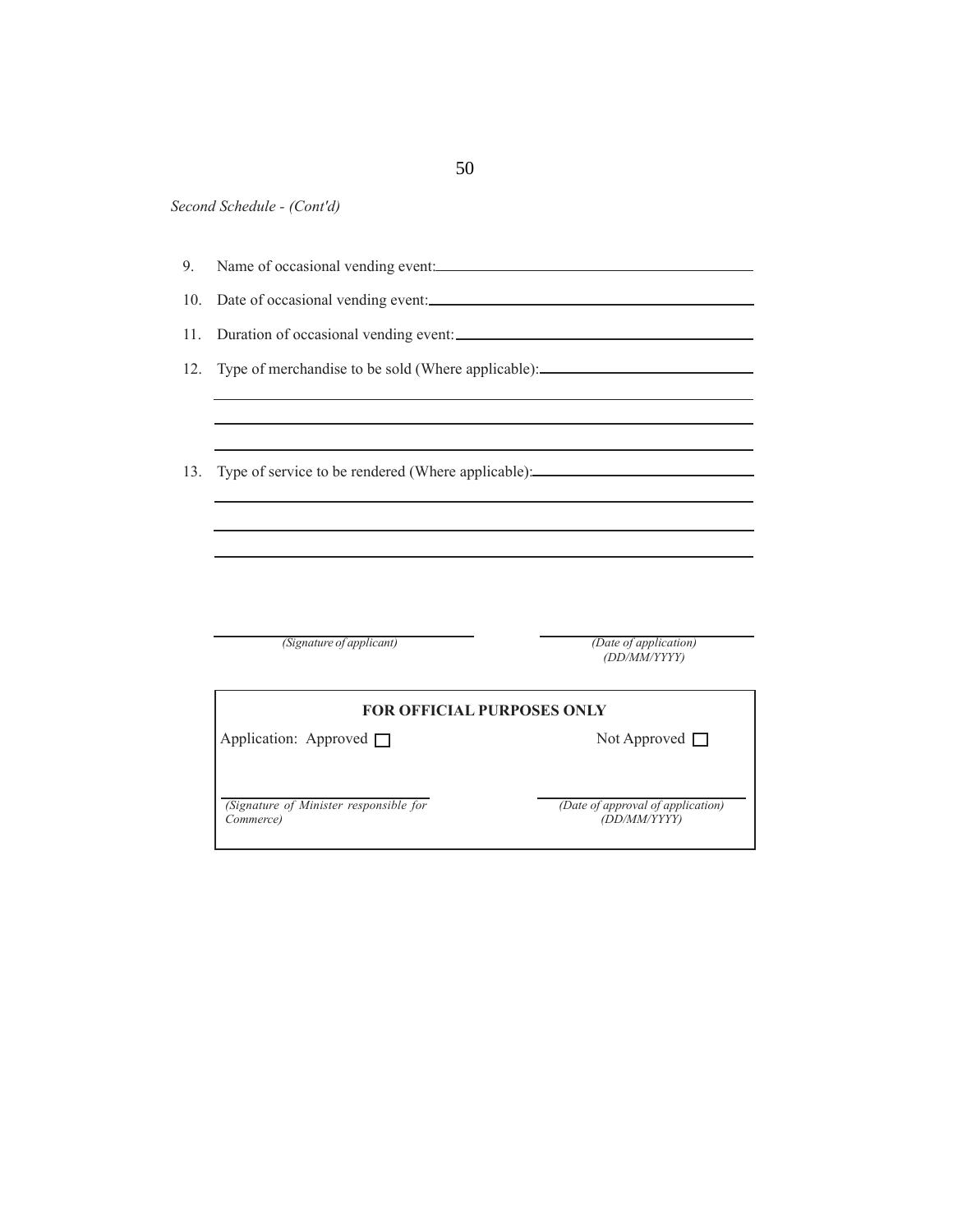*(Section 10)*

# **Part II**

# **Permit for Occasional Vending**



*National Vending Act, 2021*  (Act 2021- )

### **Permit for Occasional Vending for Vendors not operating on a Beach or an Esplanade or in a Garden or Park**

|    | $2.$ Sex:                                          |
|----|----------------------------------------------------|
|    |                                                    |
|    |                                                    |
|    |                                                    |
| 6. |                                                    |
| 7. | Duration of occasional vending event:              |
| 8. | Type of Merchandise to be sold (Where applicable): |
|    |                                                    |
|    |                                                    |
|    |                                                    |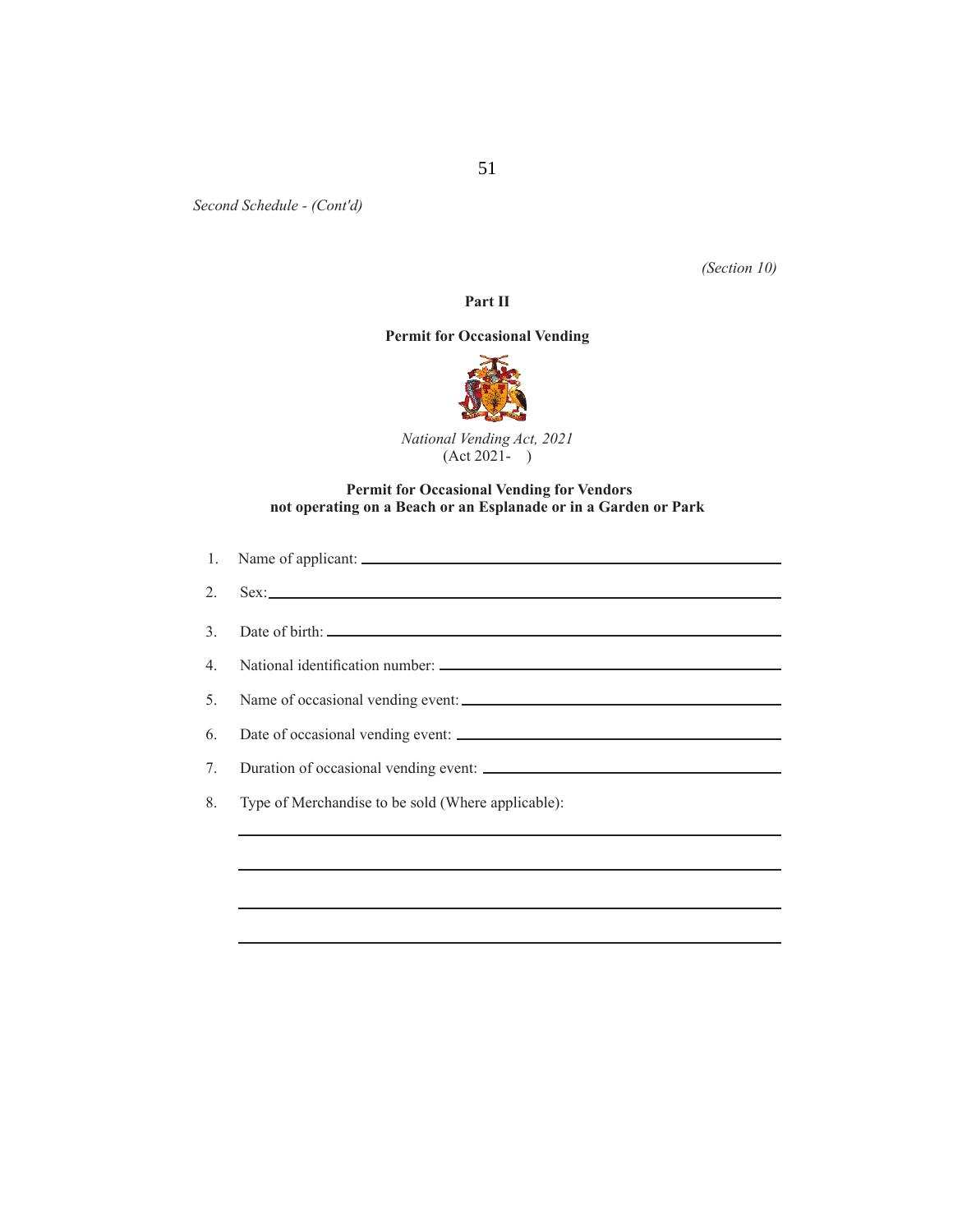9. Type of service to be rendered (Where applicable):

*(Signature of applicant)*

#### *(Date of application) (DD/MM/YYYY)*

*(Signature of the Minister responsible for Commerce)*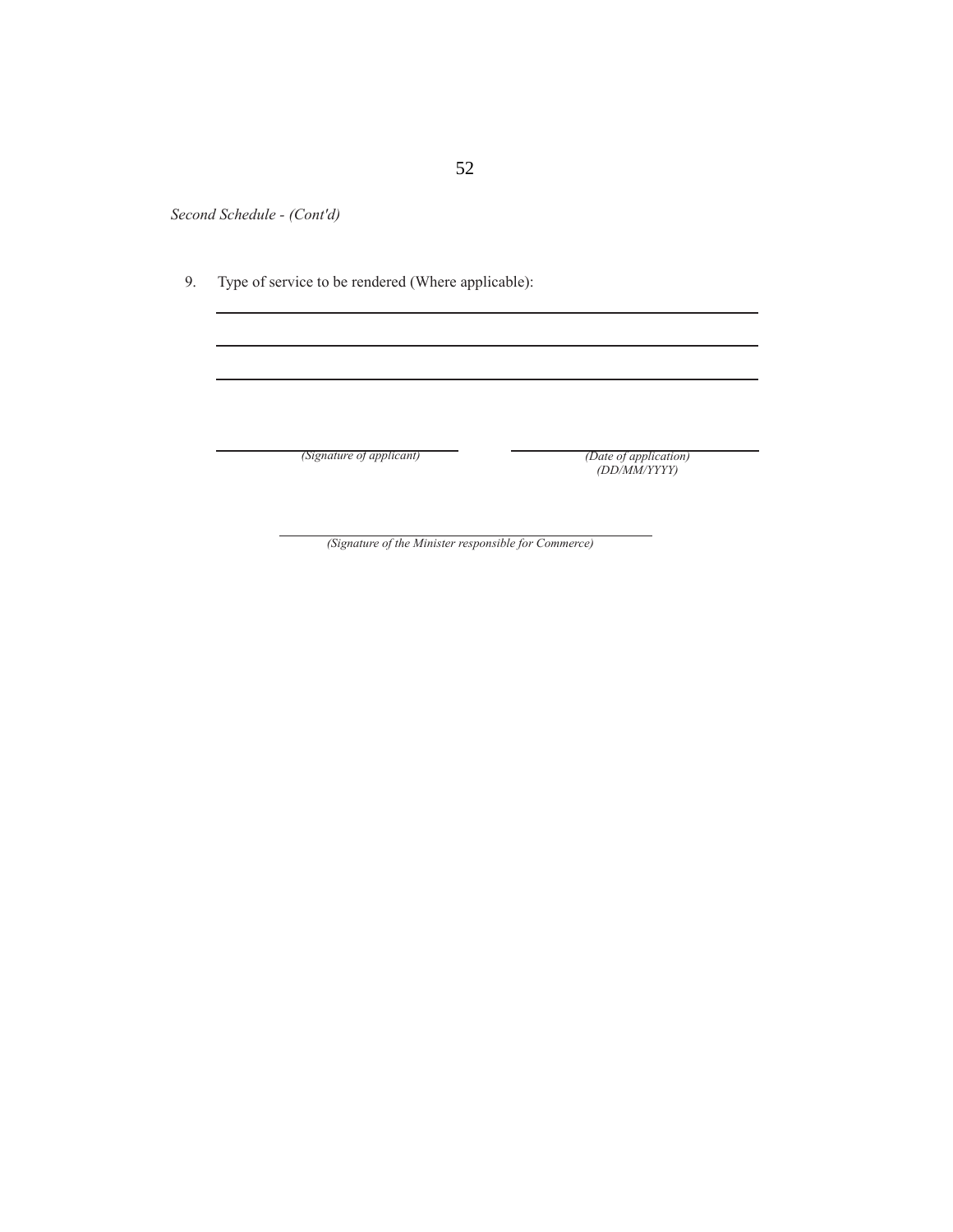*(Section 11)*

## **Part III**

#### **Application Form and Permit for Occasional Vending**



*National Vending Act, 2021*   $(Act 2021 - )$ 

#### **Application Form for Occasional Vending for Vending on the Beach or an Esplanade or in a Garden or a Park**

| 6. |                                                                     |
|----|---------------------------------------------------------------------|
| 7. |                                                                     |
|    | 8. Type of occasional vending event:                                |
|    | (b) Farmers market $\Box$<br>$(c)$ Festival<br>$(a)$ Fair<br>$\Box$ |

*(d)* Carnival  $\Box$  *(e)* Cultural or  $\Box$  *(f)* Religious event  $\Box$ recreational event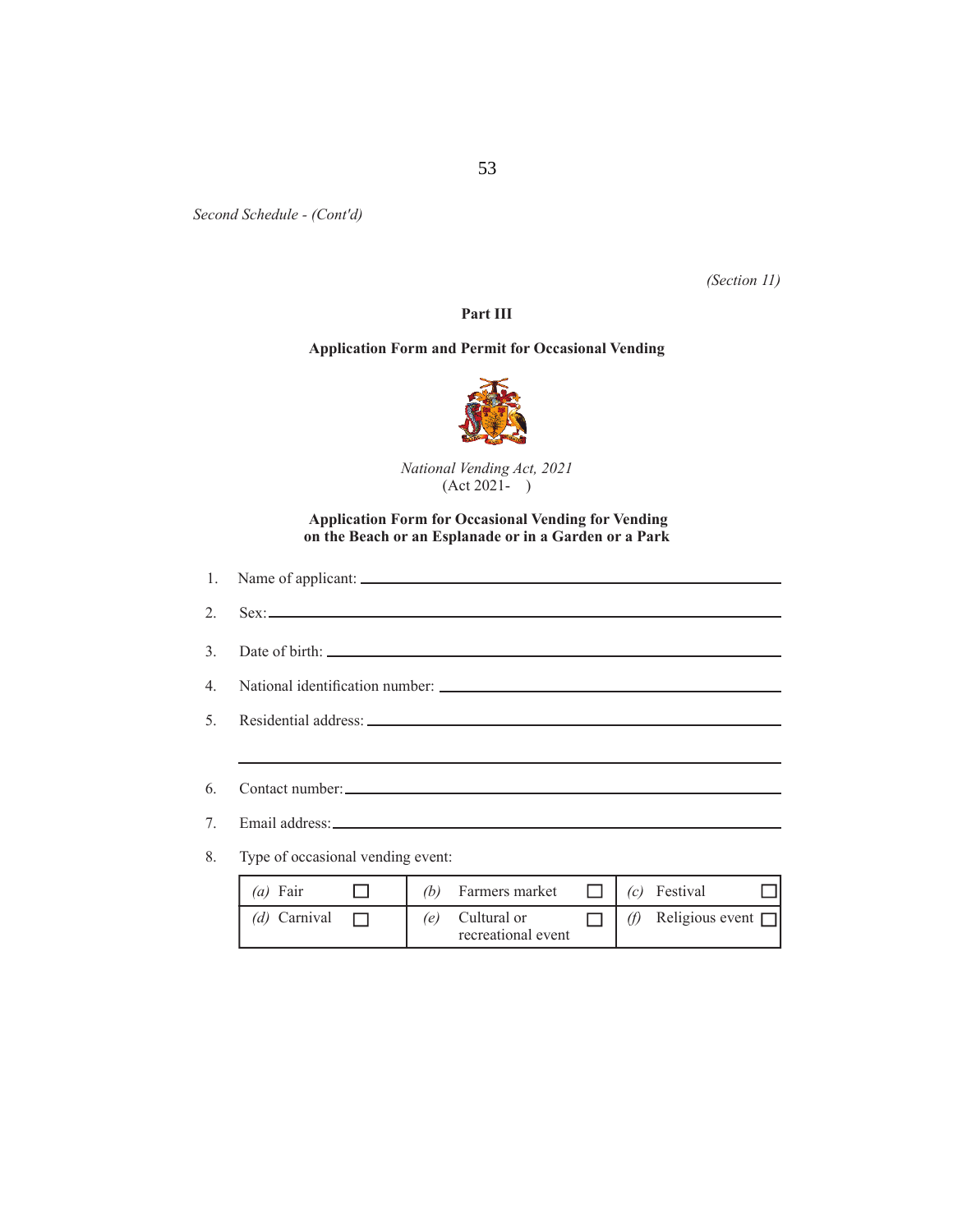|  | Second Schedule - (Cont'd) |  |
|--|----------------------------|--|
|--|----------------------------|--|

| 9.  |                                                                                  |                                       |  |  |  |  |  |  |  |  |  |
|-----|----------------------------------------------------------------------------------|---------------------------------------|--|--|--|--|--|--|--|--|--|
| 10. |                                                                                  | Date of occasional vending event:     |  |  |  |  |  |  |  |  |  |
| 11. | Duration of occasional vending event:                                            |                                       |  |  |  |  |  |  |  |  |  |
| 12. | Type of merchandise to be sold (Where applicable):______________________________ |                                       |  |  |  |  |  |  |  |  |  |
|     |                                                                                  |                                       |  |  |  |  |  |  |  |  |  |
| 13. | Type of service to be rendered (Where applicable): _____________________________ |                                       |  |  |  |  |  |  |  |  |  |
|     |                                                                                  |                                       |  |  |  |  |  |  |  |  |  |
|     |                                                                                  |                                       |  |  |  |  |  |  |  |  |  |
|     |                                                                                  |                                       |  |  |  |  |  |  |  |  |  |
|     |                                                                                  |                                       |  |  |  |  |  |  |  |  |  |
|     | (Signature of applicant)                                                         | (Date of application)<br>(DD/MM/YYYY) |  |  |  |  |  |  |  |  |  |
|     | <b>FOR OFFICIAL PURPOSES ONLY</b>                                                |                                       |  |  |  |  |  |  |  |  |  |
|     | Application: Approved □                                                          | Not Approved $\Box$                   |  |  |  |  |  |  |  |  |  |
|     | (Signature of Chairman of National                                               | (Date of approval of application)     |  |  |  |  |  |  |  |  |  |
|     | Conservation Commission)                                                         | (DD/MM/YYYY)                          |  |  |  |  |  |  |  |  |  |

54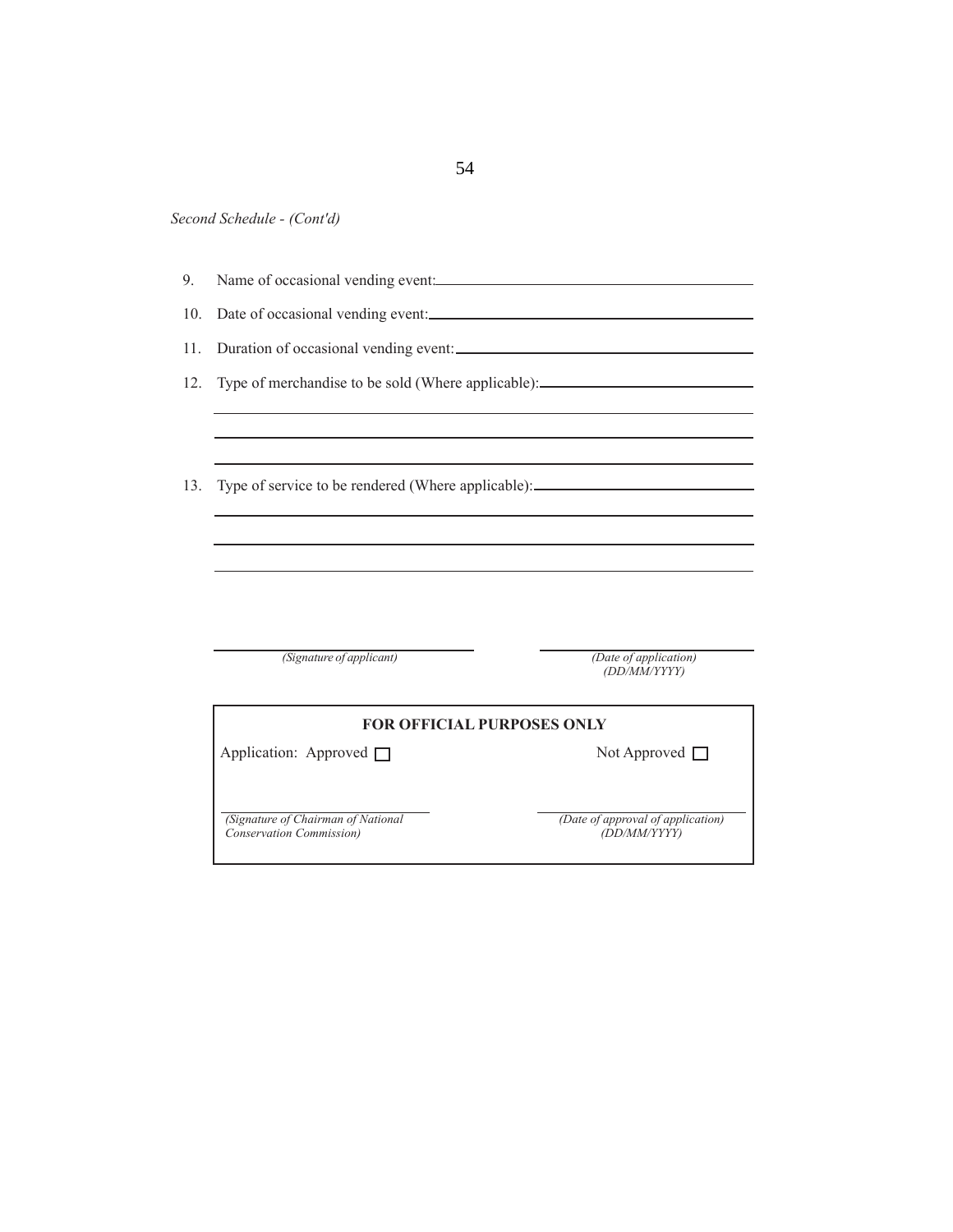*(Section 11)*

# **Part IV**

#### **Permit for Occasional Vending**



*National Vending Act, 2021*  (Act 2021- )

### **Permit for Occasional Vending for Vending on a Beach or an Esplanade or in a Garden or a Park**

|    | 2. $Sex:$                                          |
|----|----------------------------------------------------|
|    |                                                    |
|    |                                                    |
|    |                                                    |
| 6. |                                                    |
| 7. |                                                    |
| 8. | Type of Merchandise to be sold (Where applicable): |
|    |                                                    |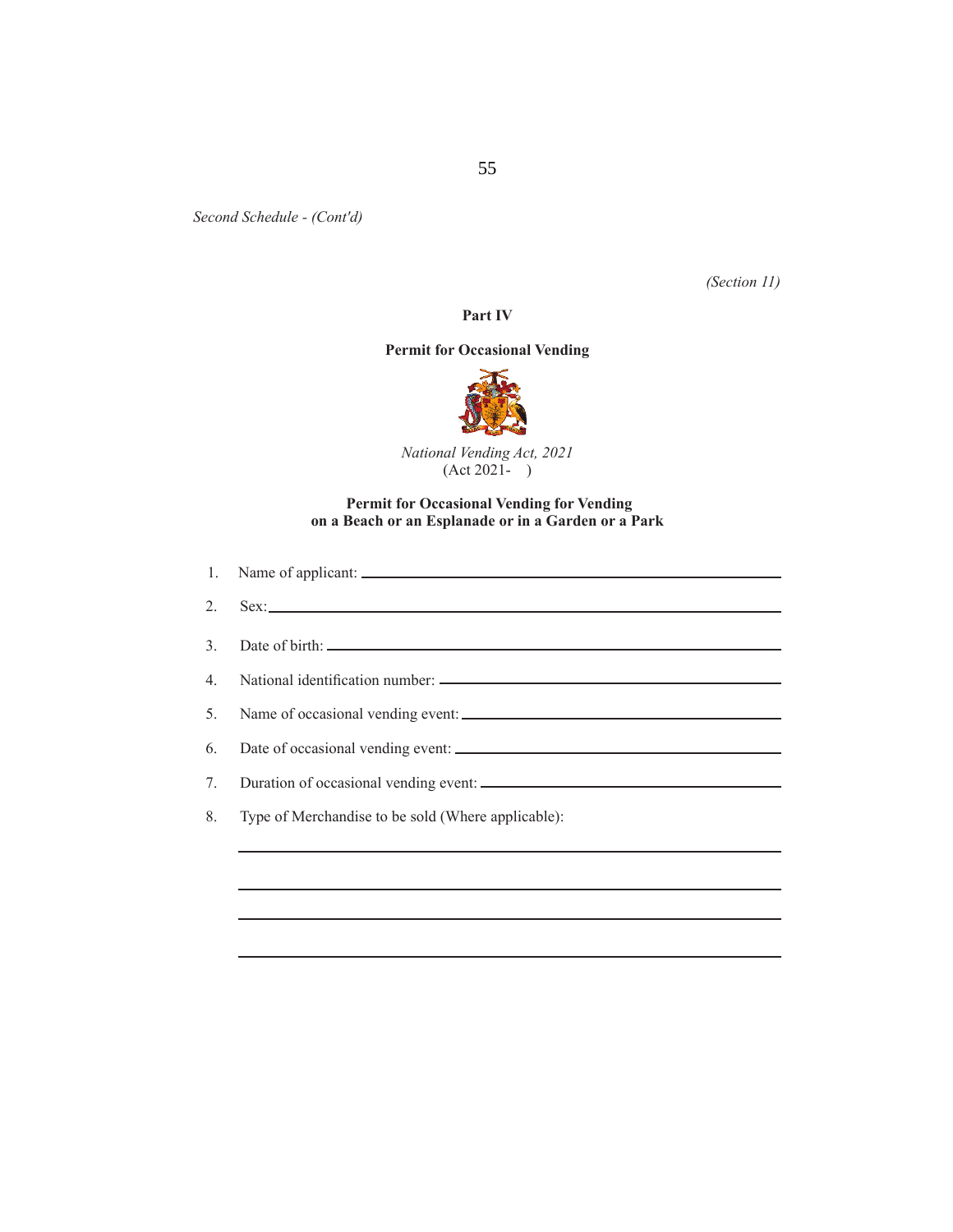9. Type of service to be rendered (Where applicable):

*(Signature of applicant)*

*(Date of application) (DD/MM/YYYY)*

*(Signature of the National Conservation Commission)*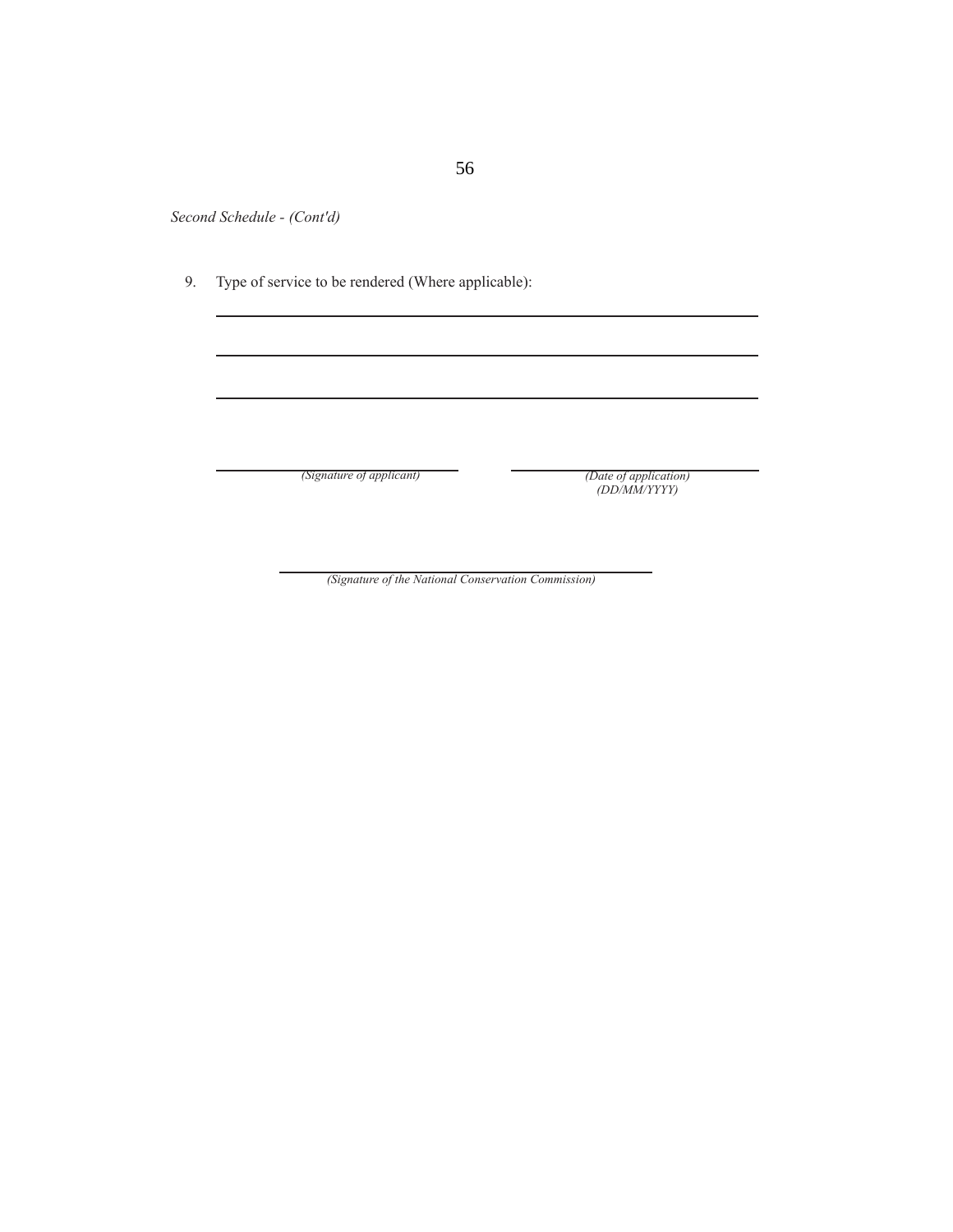*(Section 12)*

**Part V**

# **Application Form for Itinerant Vending Permit**



*National Vending Act, 2021*  (Act 2021- )

# **Application Form for Itinerant Vending Permit**

| 1. Name of applicant:                                                                                                                                                                                                         |
|-------------------------------------------------------------------------------------------------------------------------------------------------------------------------------------------------------------------------------|
| $2.$ Sex:                                                                                                                                                                                                                     |
| 3. Date of birth:                                                                                                                                                                                                             |
|                                                                                                                                                                                                                               |
| 5. Residential address: 5. September 2014 and 2015 and 2016 and 2017 and 2018 and 2018 and 2018 and 2018 and 2018 and 2018 and 2019 and 2019 and 2019 and 2019 and 2019 and 2019 and 2019 and 2019 and 2019 and 2019 and 2019 |
| <u> 1989 - Jan Barat de Barat de la Barat de la Barat de la Barat de la Barat de la Barat de la Barat de la Bara</u>                                                                                                          |
|                                                                                                                                                                                                                               |
|                                                                                                                                                                                                                               |
| 8. Type of merchandise to be sold (Where applicable):                                                                                                                                                                         |
|                                                                                                                                                                                                                               |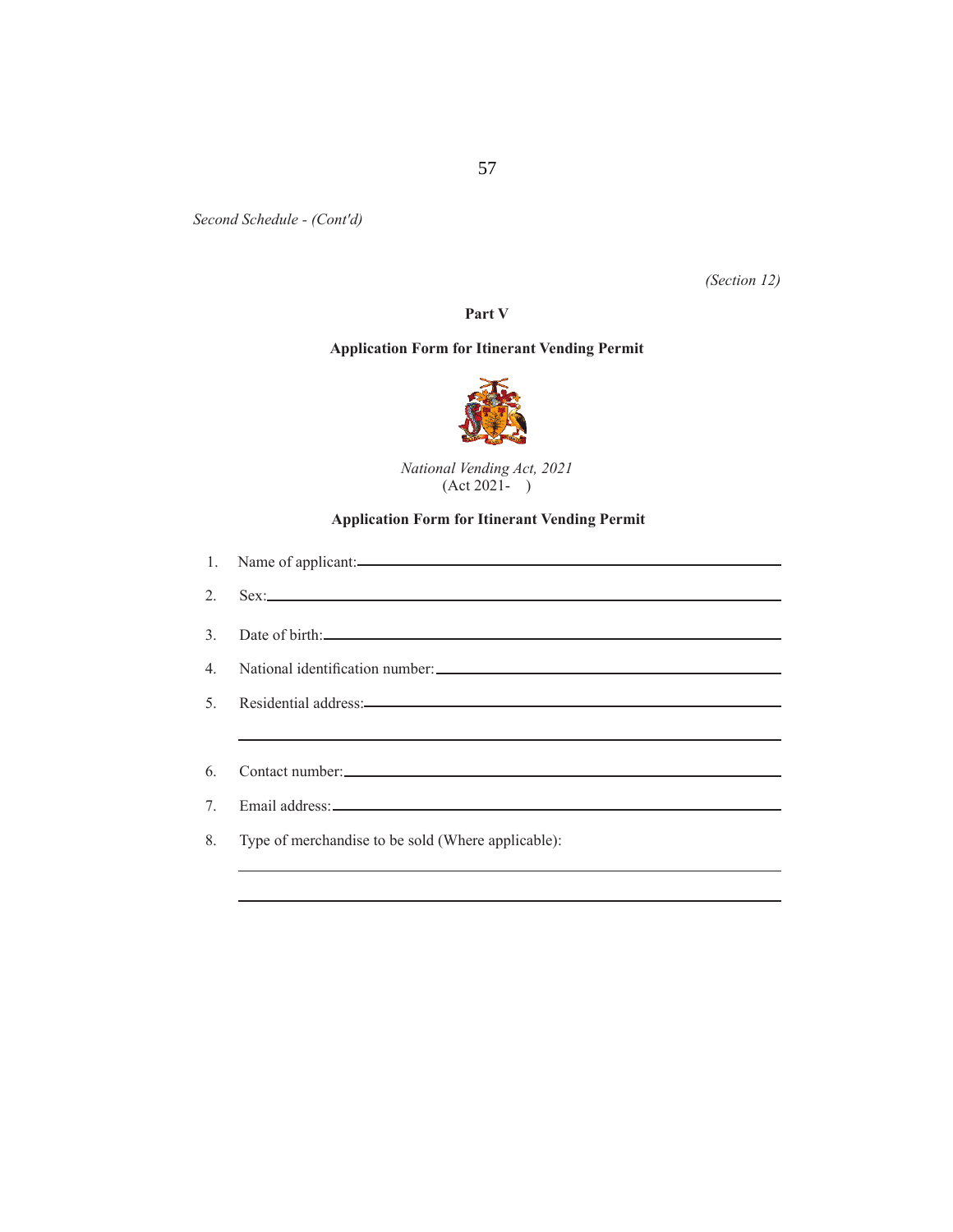9. Type of service to be rendered (Where applicable):

| (Signature of applicant)          | (Date of application)<br>(DD/MM/YYYY) |
|-----------------------------------|---------------------------------------|
| <b>FOR OFFICIAL PURPOSES ONLY</b> |                                       |
| Application: Approved $\Box$      | Not Approved $\Box$                   |
|                                   |                                       |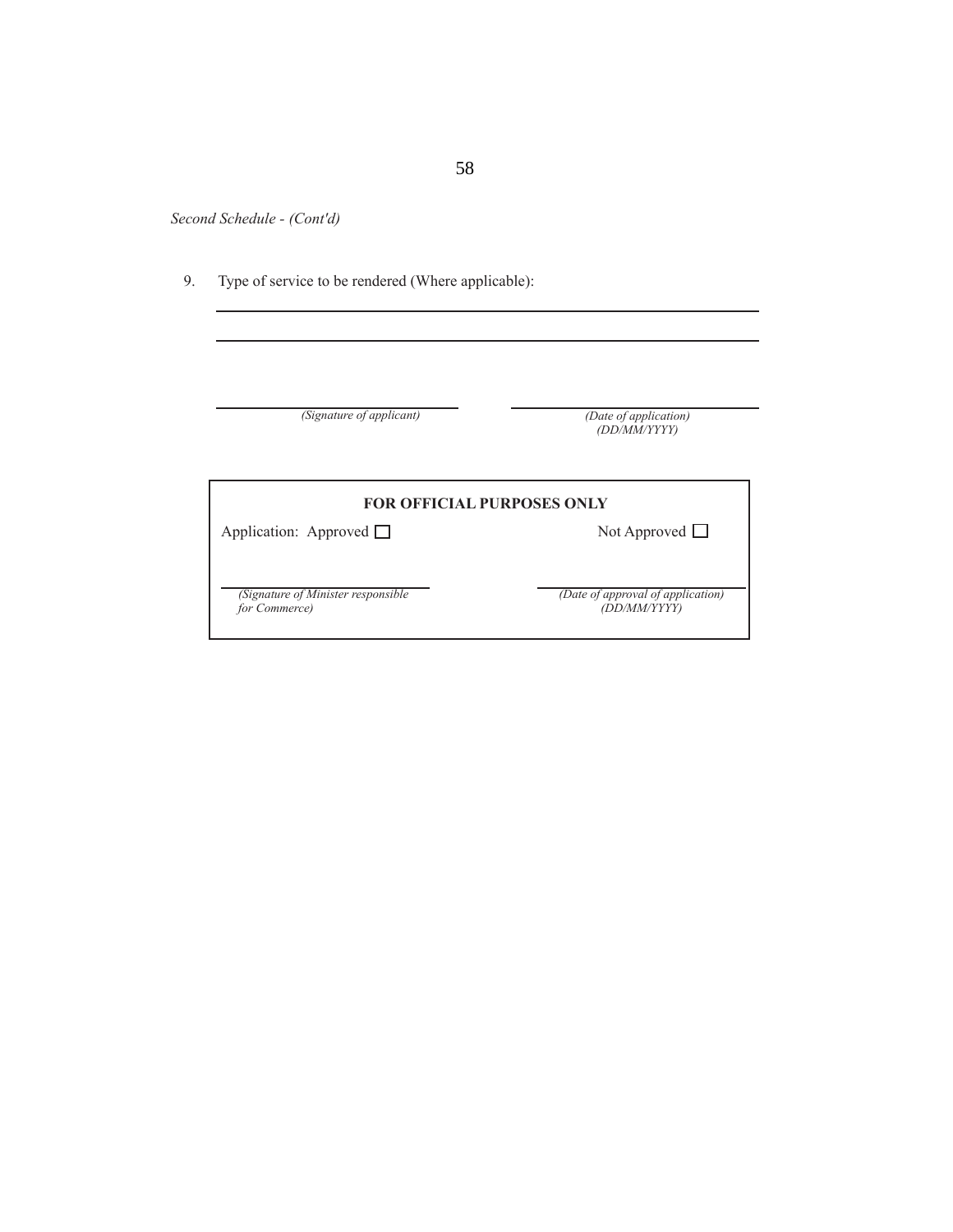*(Section 12)*

 $\overline{\phantom{a}}$ 

#### **Part VI**

#### **Itinerant Vending Permit**



*National Vending Act, 2021*   $(Act 2021 - )$ 

#### **Itinerant Vending Permit**

|    | 1. Name of applicant: |
|----|-----------------------|
|    |                       |
| 2. | $S_{\rm PV}$          |

3. Date of birth:

4. National identification number:

5. Itinerant vending permit number:

6. Type of merchandise to be sold (Where applicable):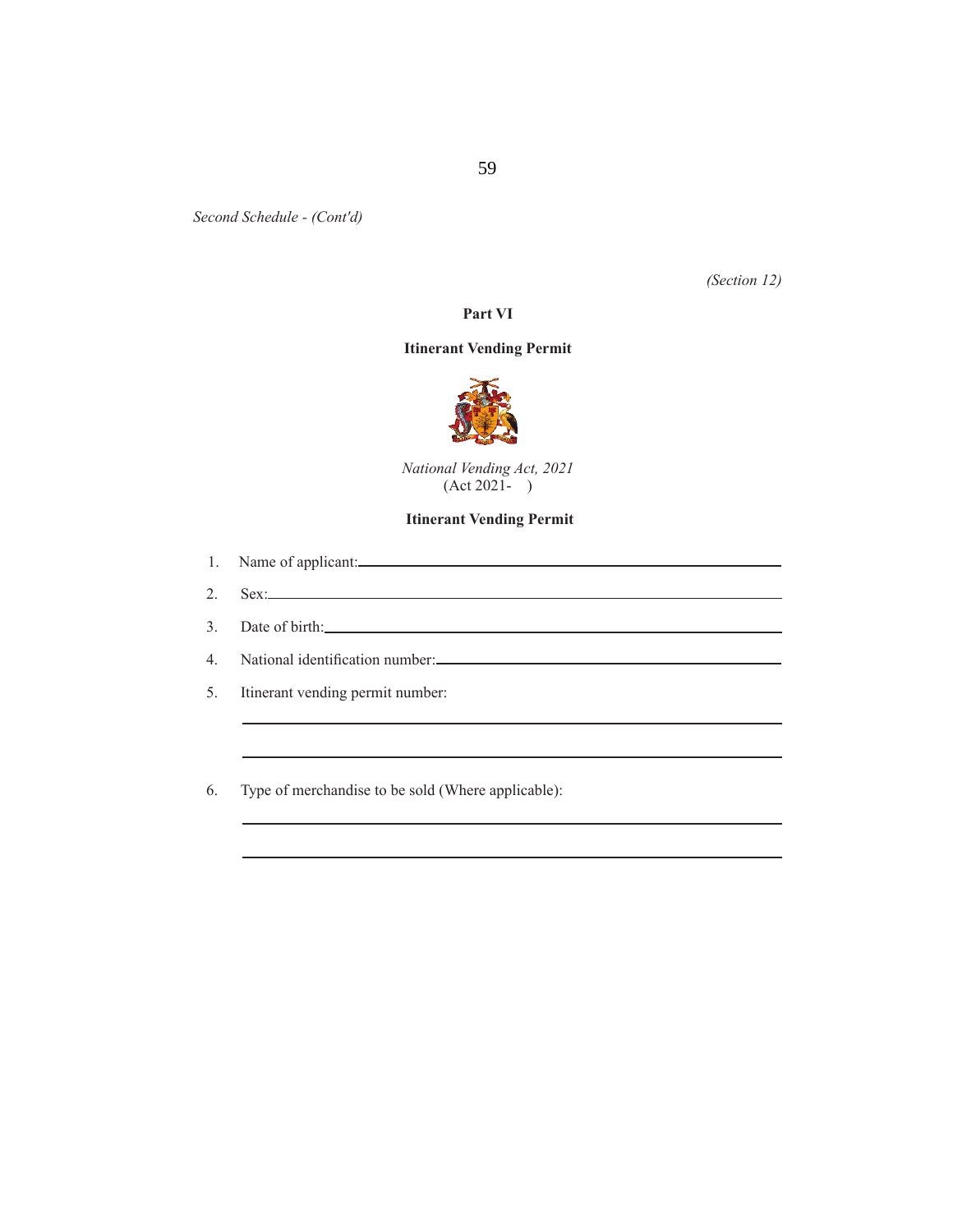7. Type of service to be rendered (Where applicable):

*(Signature of applicant)* 

*(Date of application)*<br>*(DD/MM/YYYY)* 

*(Signature of the Minister responsible for Commerce)*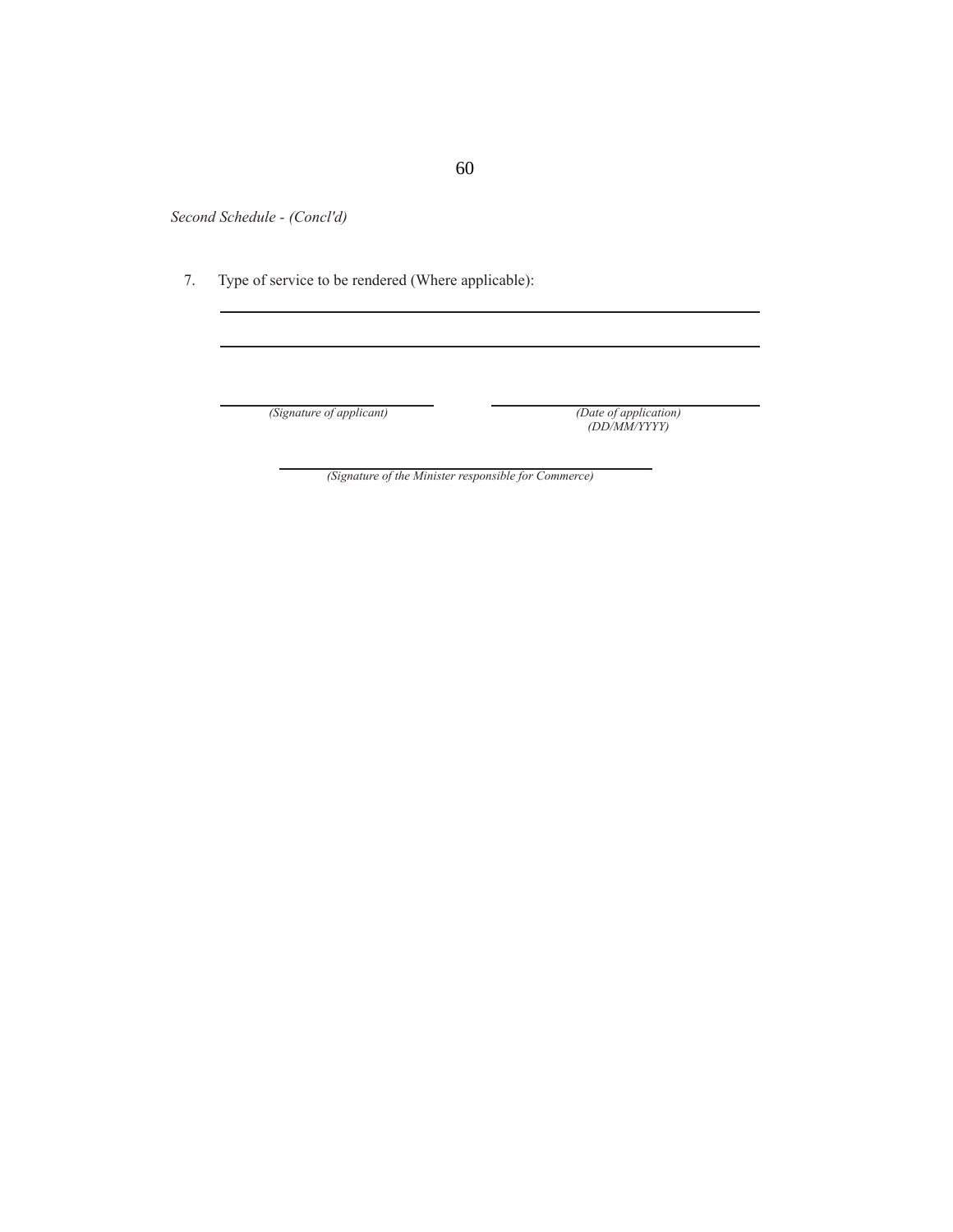# **THIRD SCHEDULE**

*(Sections 5, 6, 10, 11 and 12)*

# *Fees*

|    | 1. Vending Licence for vendors not<br>operating on a beach or an esplanade<br>or in a garden or park            | \$50  |
|----|-----------------------------------------------------------------------------------------------------------------|-------|
|    | 2. Renewal of Vending Licence for<br>vendors not operating on a beach or<br>an esplanade or in a garden or park | \$50  |
|    | 3 Vending Licence for vendors<br>operating on a beach or an esplanade<br>or in a garden or park                 | \$150 |
|    | 4. Renewal of Vending Licence for<br>vendors operating on a beach or an<br>esplanade or in a garden or park     | \$100 |
| 5. | <b>Itinerant Vending Permit</b>                                                                                 | \$50  |
| 6. | Renewal of Itinerant Vending<br>Permit                                                                          | \$50  |
|    | 7. Occasional Vending permit vendors<br>operating on a beach or an esplanade<br>or in a garden or park          | \$50  |
|    | 8. Occasional Vending permit vendors                                                                            | \$25  |

8. Occasional Vending permit vendors not operating on a beach or an esplanade or in a garden or park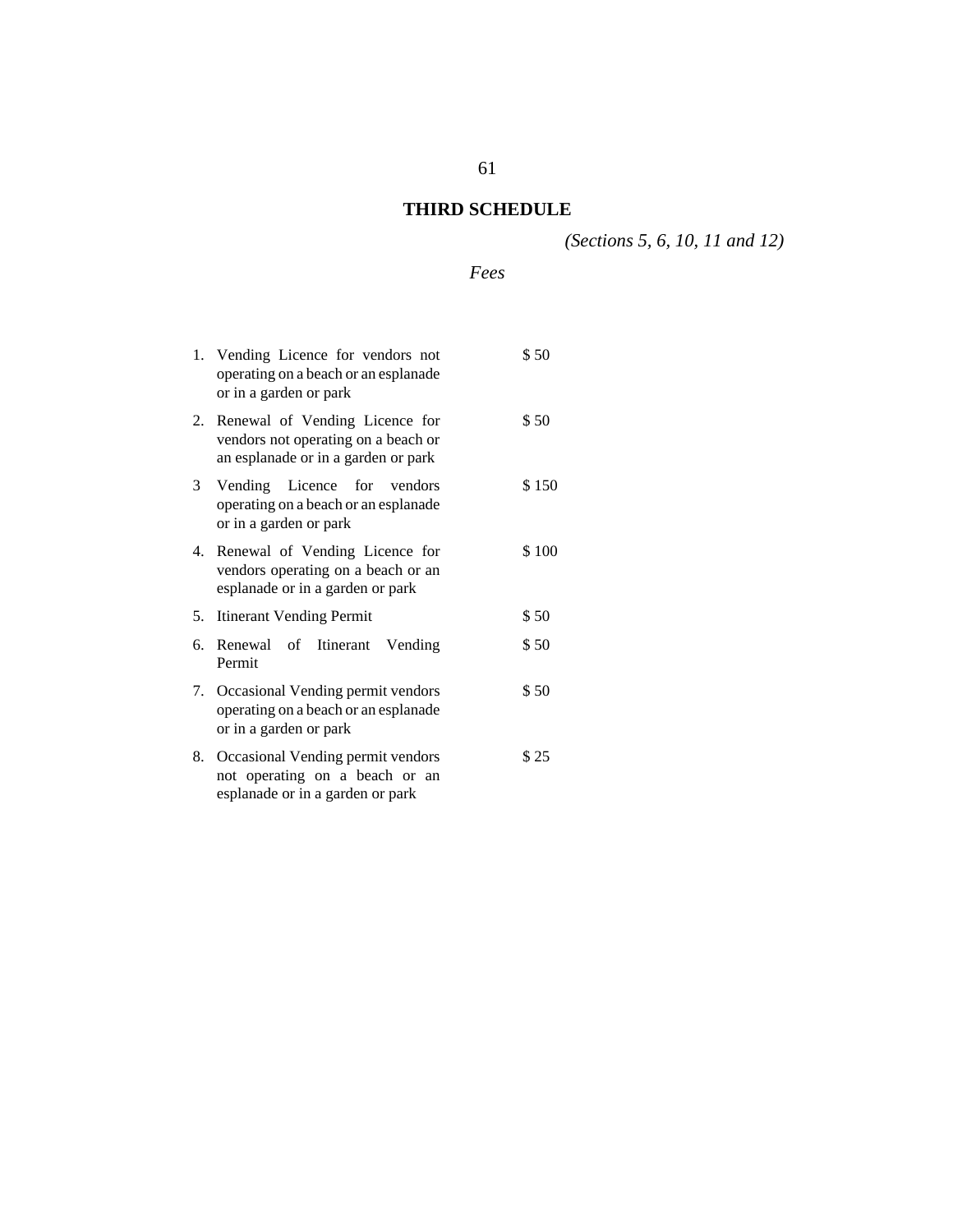# **FOURTH SCHEDULE**

*(Sections 2 and 13)*

# *Lists and Descriptions*

### **Part I**

*List of Esplanades, Gardens and Parks*

| 1. | King George V Memorial Park          |
|----|--------------------------------------|
| 2. | Farley Hill National Park            |
| 3. | Bay Street Esplanade                 |
| 4. | Fitts Village Esplanade              |
| 5. | Hastings Esplanade                   |
| 6. | Speightstown Esplanade               |
| 7. | Independence Square, Jubilee Gardens |
| 8. | <b>Folkstone Marine Park</b>         |
| 9. | Queen's Park                         |

### **Part II**

*Description of certain vending zones pursuant to section 13(g)*

The area in the vicinity of the Public Market situate at Fairchild Street, St. Michael, from and inclusive of the junction of Halls Road and Tweedside Road along the roads Halls Road, Martindales Road and Jemmotts Lane in a straight line to the sea, then along the sea coast to the Pier Head, thence along the south side of the Careenage to the Chamberlain Bridge, thence in a straight line to the junction of High Street and Broad Street, thence along and inclusive of the roads High Street, Roebuck Street and Tweedside Road to the junction of Tweedside Road and Halls Road. **1.**

#### 62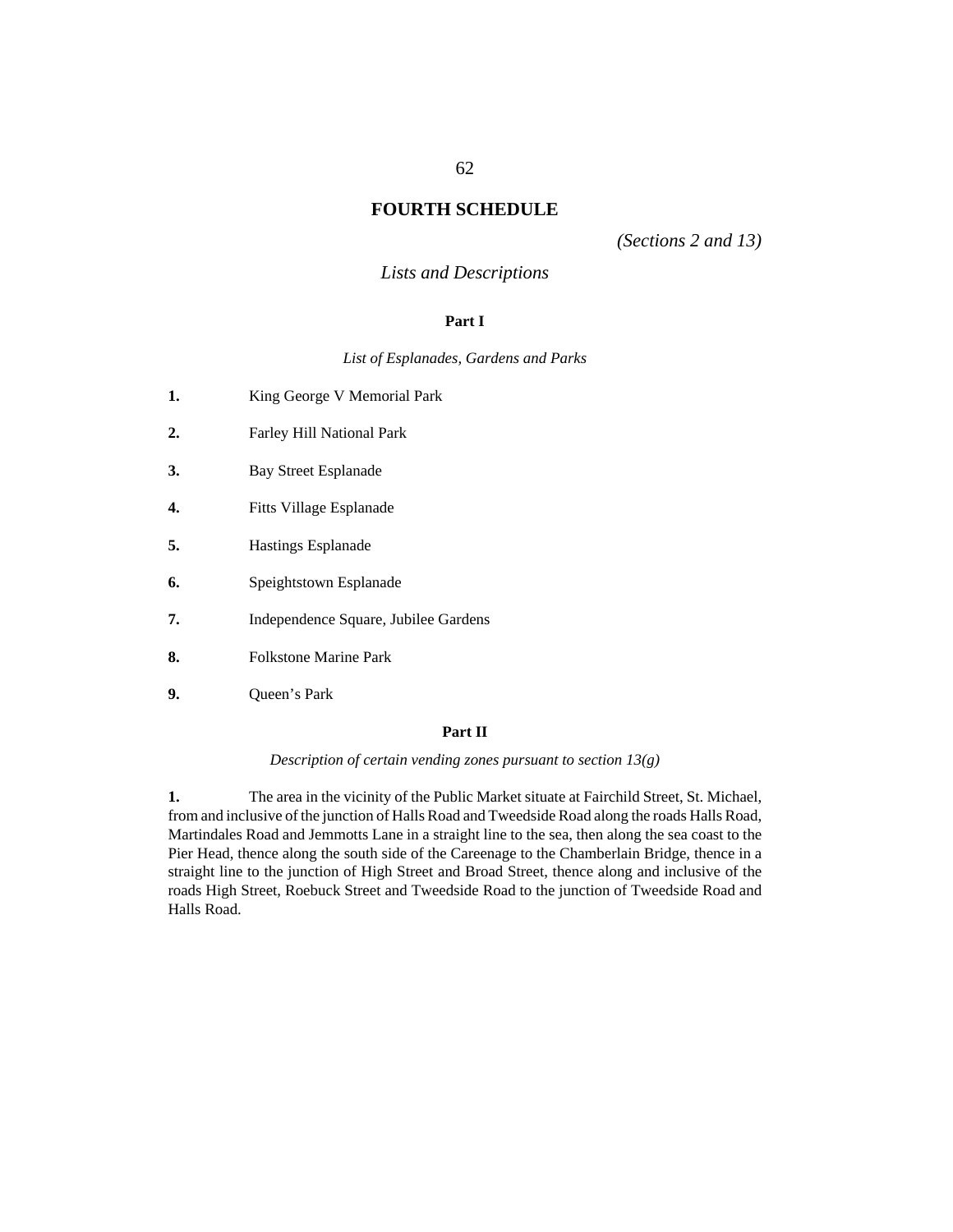The area in the vicinity of the Public Market situate at Eagle Hall, St. Michael, which lies within the following boundaries: **2.**

- on the north-west boundary, within a line along and inclusive of the roads Deacons Road and Fairfield Road from the junction of Deacons Road and Goodlands Road to the junction of Fairfield and Grazettes Road; *(a)*
- On the north-east boundary, within a line along and inclusive of the roads Grazettes Road, Kew Road, Dash Road, from the junction of Fairfield Road and Grazettes Road to the junction of Dash Road and Bank Hall Road; *(b)*
- On the south-east boundary within a line along and inclusive of the roads Bank Hall Road from the junction of Dash Road and Bank Hall Road to the junction of Bank Hall Road and Passage Road; and *(c)*
- On the south and south-west boundary, within a line along and inclusive of the roads Passage Road, Westbury Road, Goodlands Road from the junction of Bank Hall Road and Passage Road to the junction of Goodlands Road and Deacons Road. *(d)*

All that area within a radius of one and one-half miles of the Public Market situate at Six Roads, St. Philip. **3.**

The area in the vicinity of the Public Market situate at Cheapside, Bridgetown, from and inclusive of the junction of Roebuck Street and Country Road, thence along and including Country Road and Passage Road to the junction of Passage Road and Baxters Road, thence along and including Baxters Road to its junction with Mason Hall Street, thence along and including Mason Hall Street to its junction with St. Mary's Row, thence along and including St. Mary's Row and Lakes Folly to the junction of Lakes Folly and Fontabelle Road, thence in a northerly direction along and including Fontabelle Road and Lands End Road, thence along the sea coast in a south easterly direction to the Pier Head, thence along the southern side of the Careenage to the Chamberlain Bridge, thence along the western boundary of the area defined in paragraph 1 of this *Schedule* to the junction of Roebuck Street and Country Road. **4.**

#### **Part III**

#### *List of Fish Landing Sites*

- 1. Bath Beach
- 2. Bay Street
- 3. Bay Street Esplanade Browne's Beach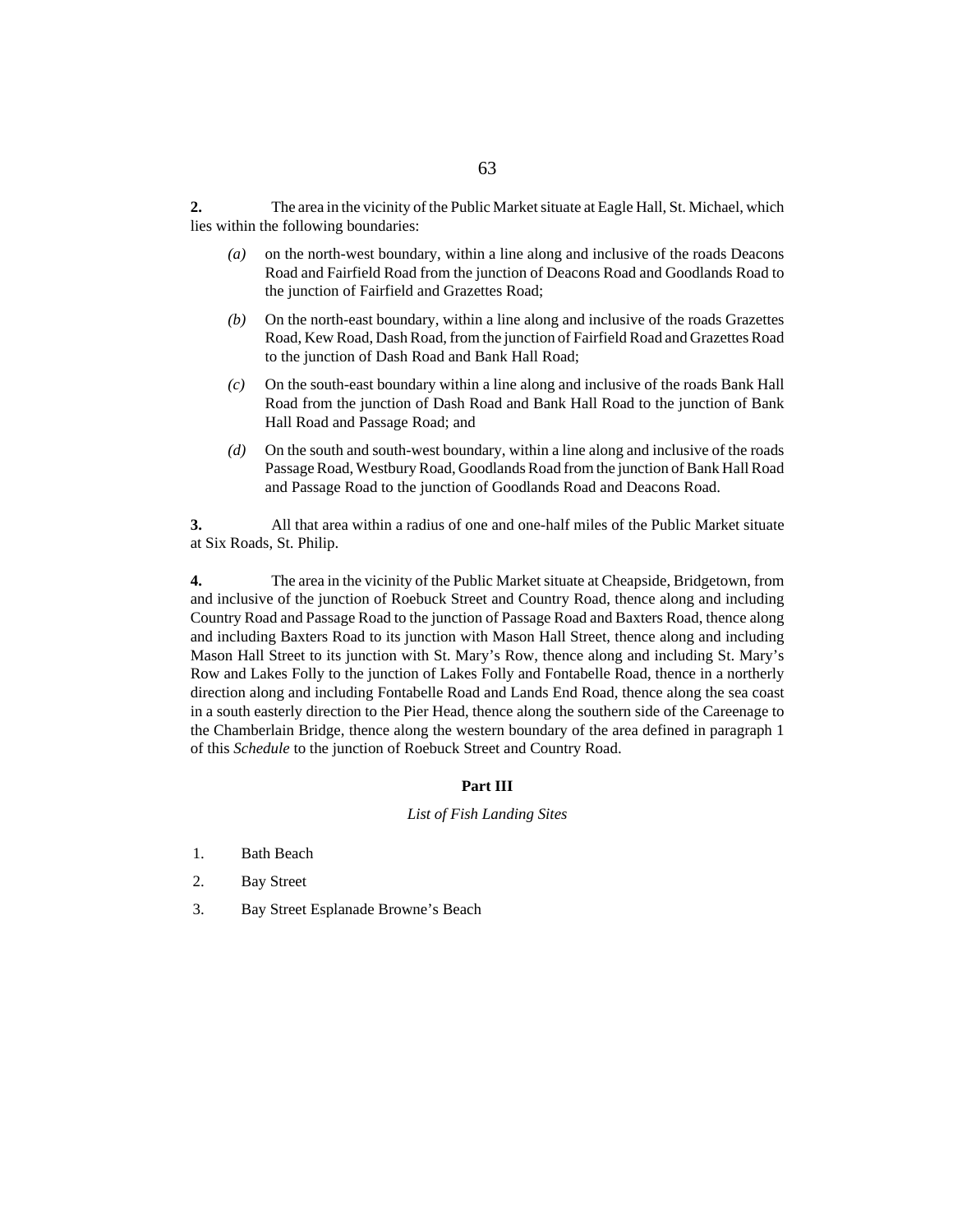- 4. Brandons
- 5. Bridgetown Complex (BFC)
- 6. Brighton Beach
- 7 Brooklyn
- 8. Burke's Beach
- 9. Careenage
- 10. Cholera Bay
- 11. Crane Beach
- 12. Dover
- 13. Fitts Village
- 14. Foul Bay
- 15. Half Moon Fort
- 16. Heron Bay or Colony Club
- 17. Holetown
- 18. Long Bay
- 19. Martin's Bay
- 20. Mount Standfast
- 21. Pile Bay
- 22. Prospect
- 23. Shallow Draught or Sand Pit
- 24. Silver Sands
- 25. Six Men's
- 26. Skeete's Bay
- 27. Stroud Bay
- 28. St. Lawrence
- 29. White Head Trees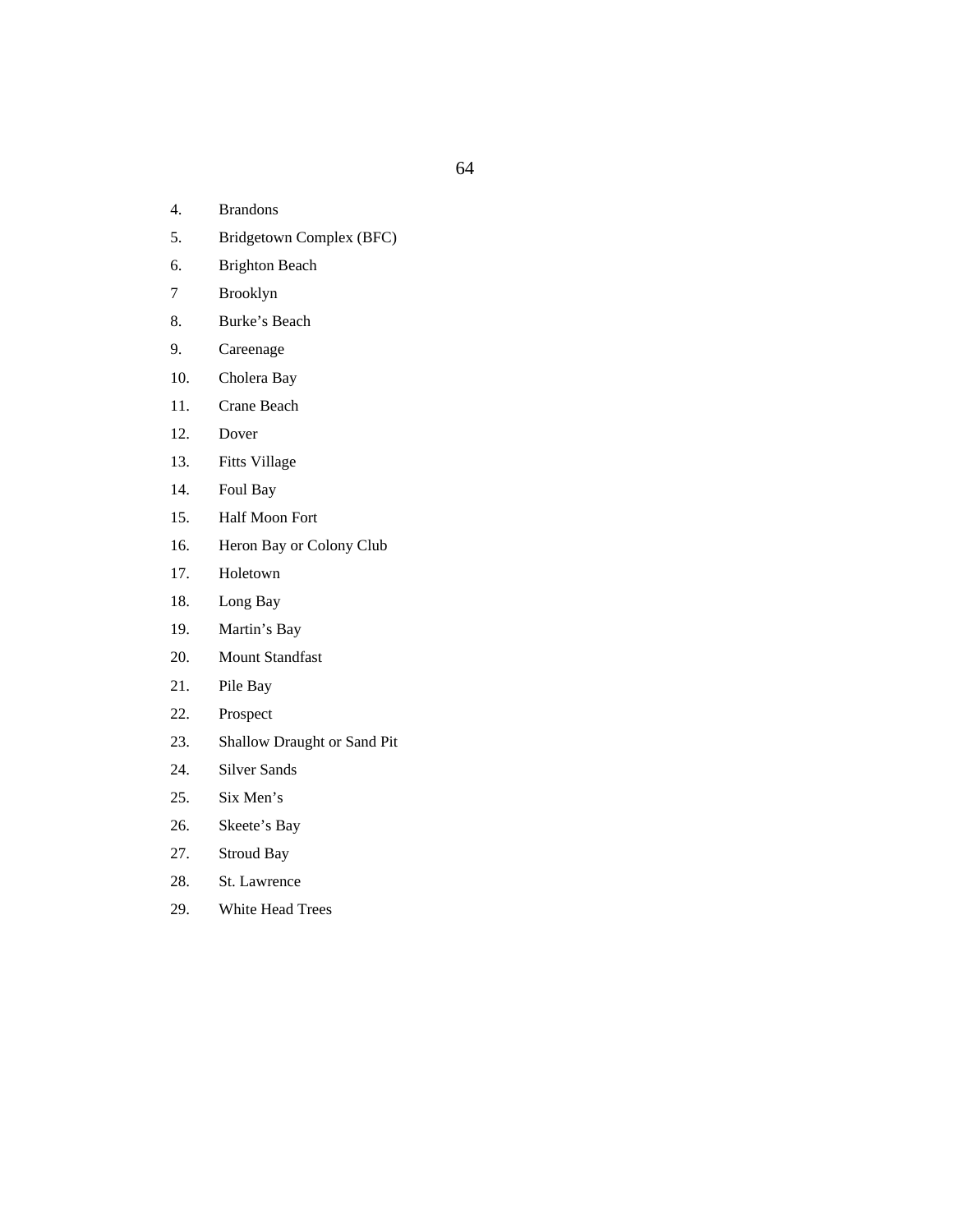30. Worthings or Sandy Beach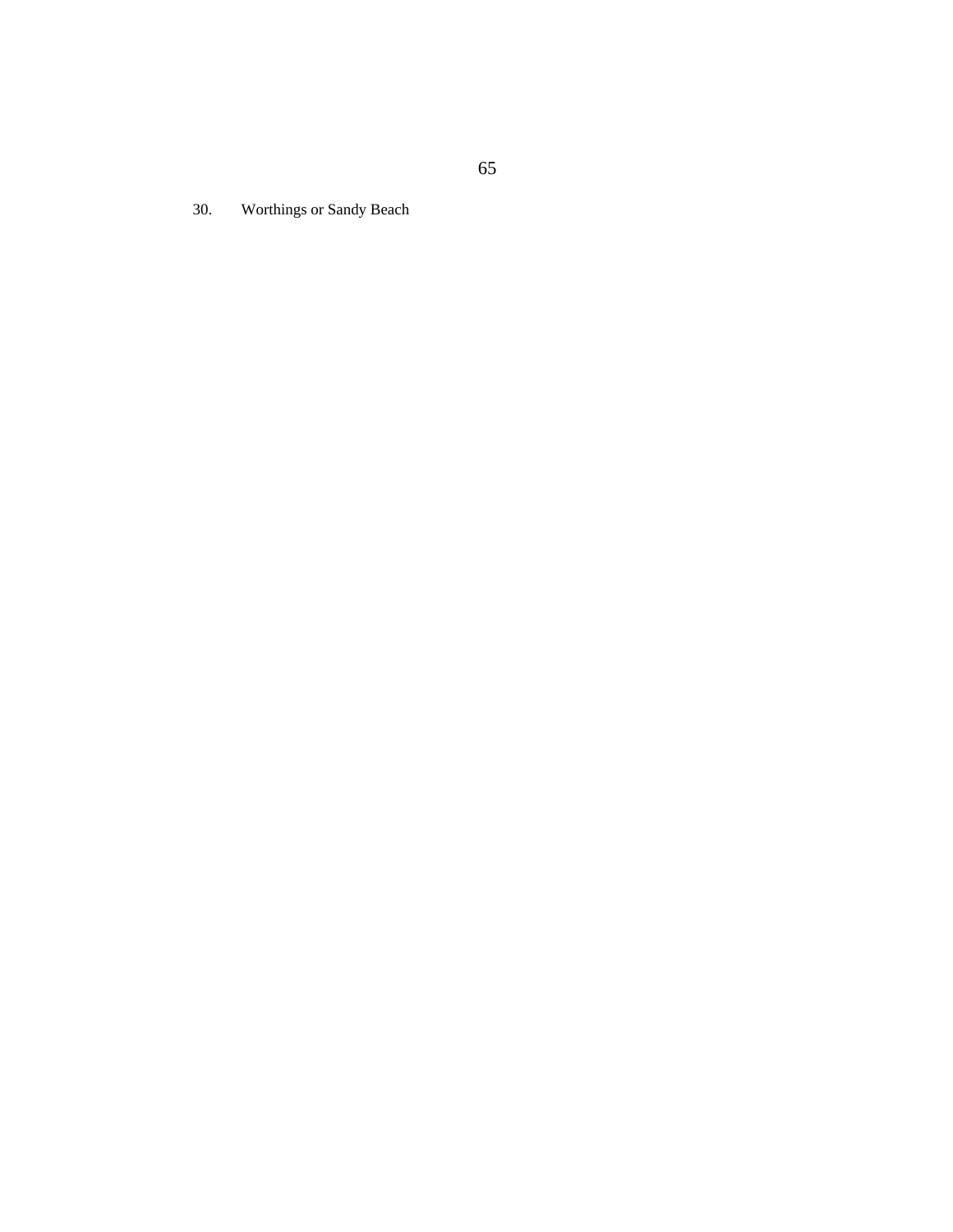# **FIFTH SCHEDULE**

*(Section 19)*

#### **Relocation Notice**

**Part I**



*National Vending Act, 2021*  (Act 2021- )

#### **Relocation Notice**

| Due to |  |
|--------|--|
|        |  |

*(State reason)*

the Manager of Vending Zones has determined that it is necessary to remove and relocate

|              | (Name of vendor)   |       | (Vending Licence No.)              |  |
|--------------|--------------------|-------|------------------------------------|--|
| engaged in.  | (Type of vending)  | from. | (Former vending zone)              |  |
| to           | (New vending zone) |       | for the period <u>equal</u> day of |  |
| 20.<br>.to _ | — day of —         | $20-$ |                                    |  |

This Notice shall be effective at the end of the 30 day period after the date of service on the vendor.

*(Date of service) (DD/MM/YYYY)*

*(Signature of the Manager of Vending Zones)*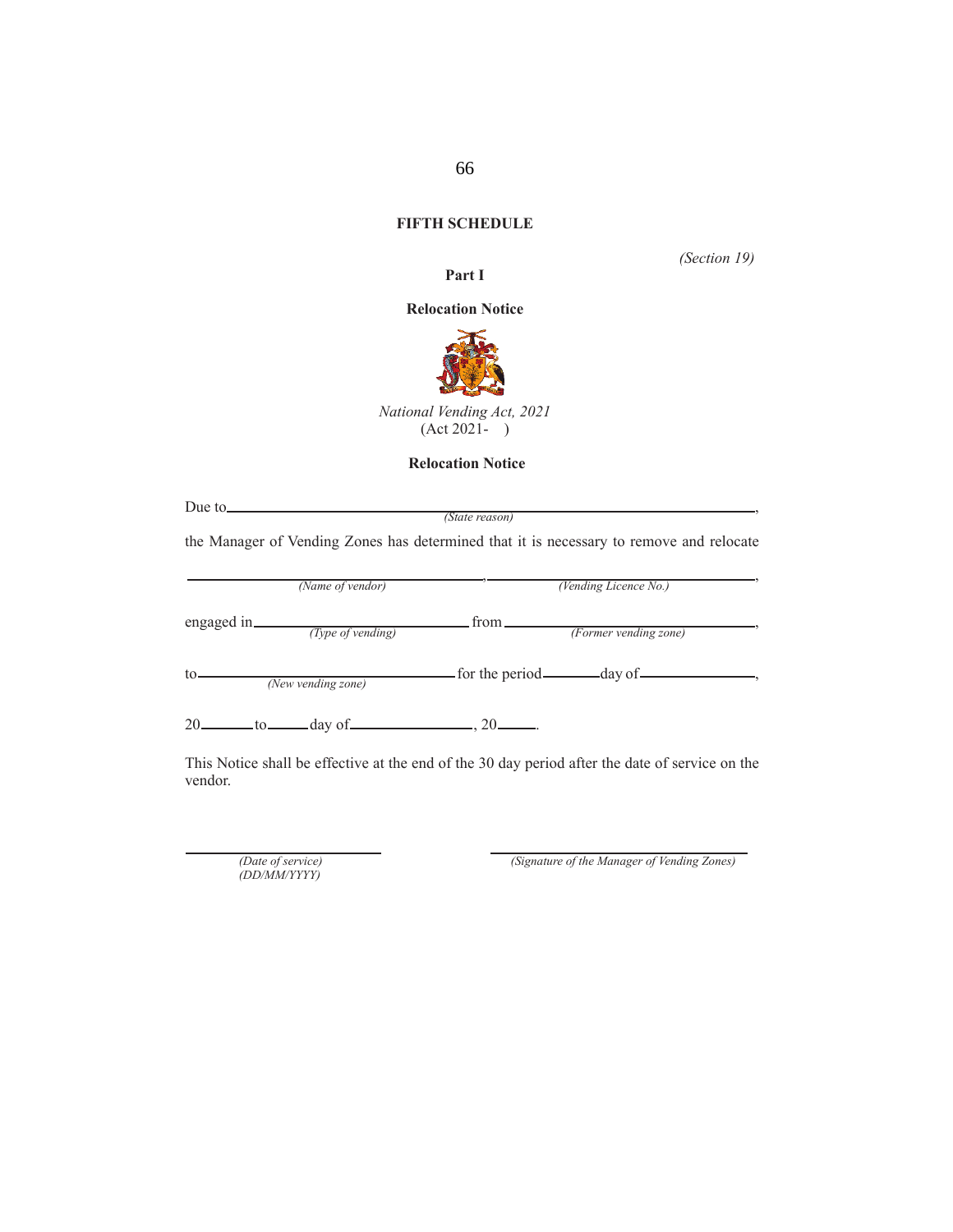*(Section 19)*

# **Part II**

#### **Eviction Notice**



*National Vending Act, 2021*   $(Act 2021 - )$ 

### **Eviction Notice**

| Due to $\frac{1}{\sqrt{1-\frac{1}{2}}\sqrt{1-\frac{1}{2}}\sqrt{1-\frac{1}{2}}\sqrt{1-\frac{1}{2}}\sqrt{1-\frac{1}{2}}\sqrt{1-\frac{1}{2}}\sqrt{1-\frac{1}{2}}\sqrt{1-\frac{1}{2}}\sqrt{1-\frac{1}{2}}\sqrt{1-\frac{1}{2}}\sqrt{1-\frac{1}{2}}\sqrt{1-\frac{1}{2}}\sqrt{1-\frac{1}{2}}\sqrt{1-\frac{1}{2}}\sqrt{1-\frac{1}{2}}\sqrt{1-\frac{1}{2}}\sqrt{1-\frac{1}{2}}\sqrt{1-\frac{1}{2}}\sqrt{1-\frac{1}{2$ |                   |  |                                                                                |  |                       |  |  |
|--------------------------------------------------------------------------------------------------------------------------------------------------------------------------------------------------------------------------------------------------------------------------------------------------------------------------------------------------------------------------------------------------------------|-------------------|--|--------------------------------------------------------------------------------|--|-----------------------|--|--|
|                                                                                                                                                                                                                                                                                                                                                                                                              |                   |  | (State reason)                                                                 |  |                       |  |  |
|                                                                                                                                                                                                                                                                                                                                                                                                              |                   |  | the Manager of Vending Zones has determined that it is necessary to evict you, |  |                       |  |  |
|                                                                                                                                                                                                                                                                                                                                                                                                              | (Name of vendor)  |  |                                                                                |  | (Vending Licence No.) |  |  |
| engaged in_                                                                                                                                                                                                                                                                                                                                                                                                  | (Type of vending) |  | from                                                                           |  | (Vending zone)        |  |  |

This Notice shall be effective at the end of the 30 day period after the date of service on the vendor.

*(Date of service) (DD/MM/YYYY)*

*(Signature of the Manager of Vending Zones)*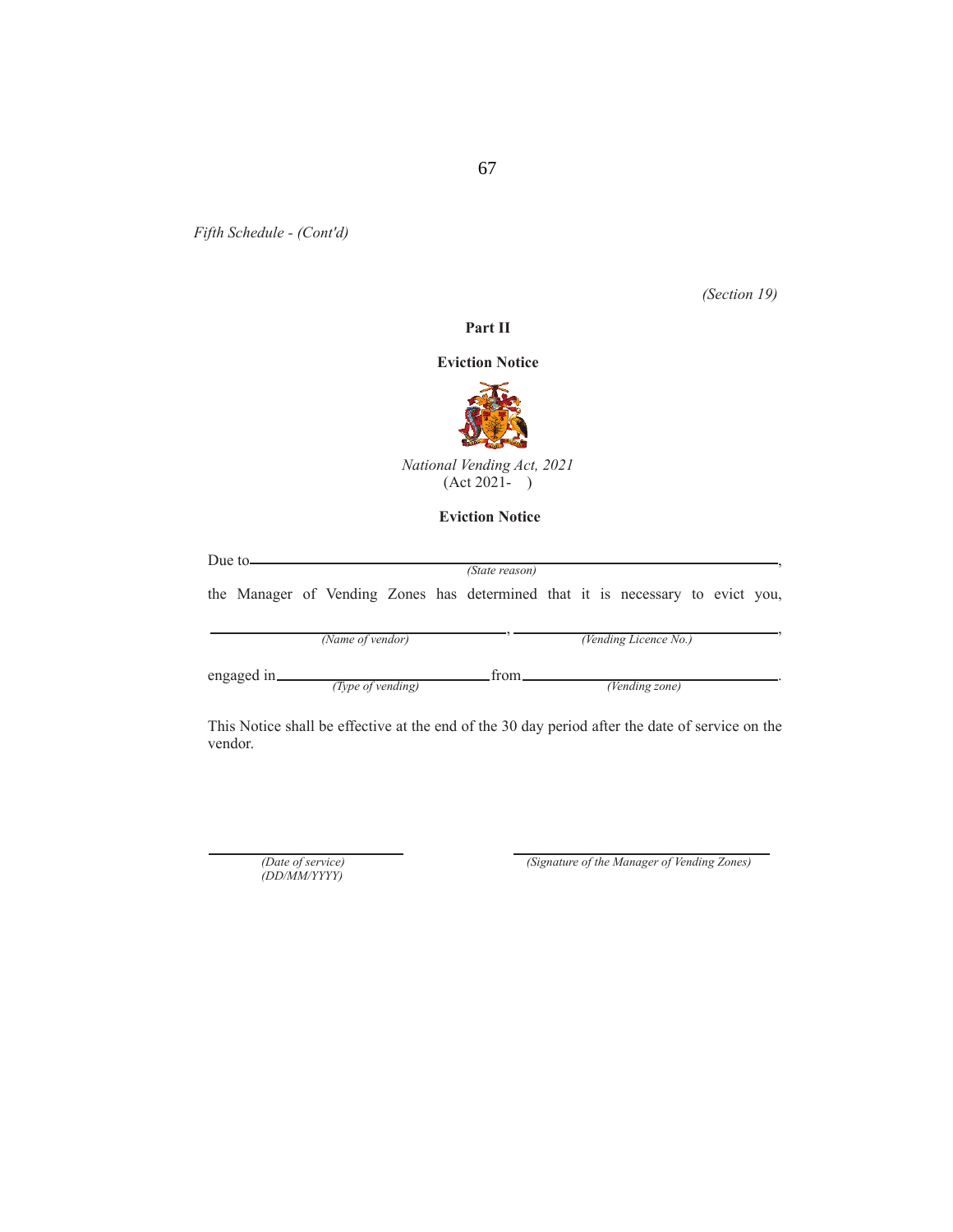*(Section 19)*

# **Part III**

# **Emergency Relocation Notice**



*National Vending Act, 2021*  (Act 2021- )

# **Emergency Relocation Notice**

|     | Due to                                                                                    | (State reason)   | the Manager of Vending Zones has determined that it is necessary to remove and relocate |
|-----|-------------------------------------------------------------------------------------------|------------------|-----------------------------------------------------------------------------------------|
|     | (Name of vendor)                                                                          |                  | (Vending Licence No.)                                                                   |
|     | engaged in <i>(Type of vending)</i>                                                       | <u>from real</u> | (Former vending zone)                                                                   |
| to_ | (New vending zone)                                                                        |                  | for the period <u>each</u> day of                                                       |
|     | 20 $\qquad \qquad \text{to} \qquad \qquad \text{day of} \qquad \qquad 20 \qquad \qquad .$ |                  |                                                                                         |
|     |                                                                                           |                  |                                                                                         |
|     | (Date of service)<br>(DD/MM/YYYY)                                                         |                  | (Signature of the Manager of Vending Zones)                                             |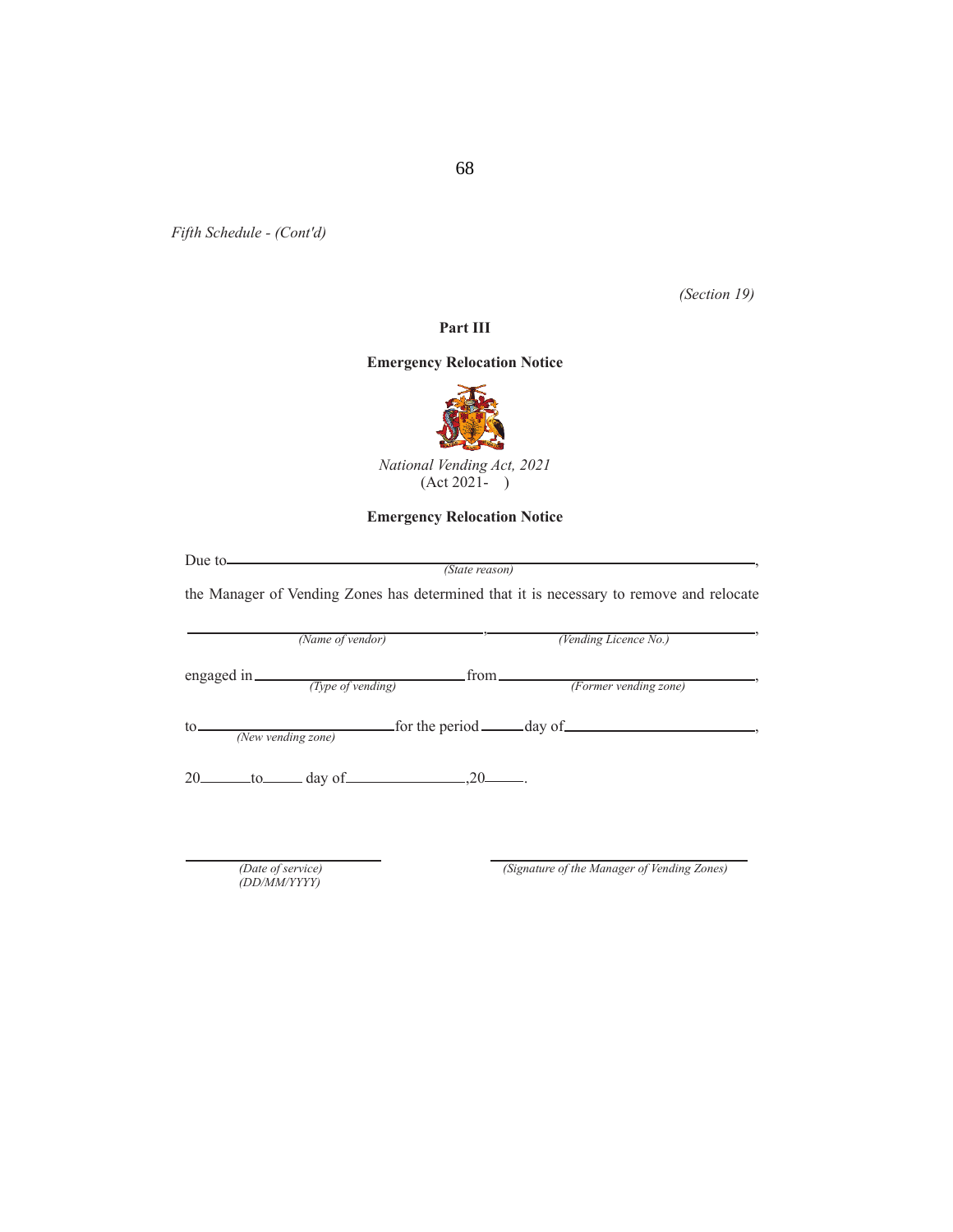*(Section 19)*

# **Part IV**

## **Emergency Eviction Notice**



*National Vending Act, 2021*   $(Act 2021 - )$ 

## **Emergency Eviction Notice**

| Due to $\Box$ |             |                   |  |                                                                                |  |                              |  |  |
|---------------|-------------|-------------------|--|--------------------------------------------------------------------------------|--|------------------------------|--|--|
|               |             |                   |  | (State reason)                                                                 |  |                              |  |  |
|               |             |                   |  | the Manager of Vending Zones has determined that it is necessary to evict you, |  |                              |  |  |
|               |             | (Name of vendor)  |  |                                                                                |  | (Vending Licence No.)        |  |  |
|               | engaged in_ | (Type of vending) |  | from                                                                           |  | $\overline{(V}$ ending zone) |  |  |

This Notice shall be effective at the end of a 24 hour period after the date of service on the vendor.

*(Date of service) (DD/MM/YYYY)*

*(Signature of the Manager of Vending Zones)*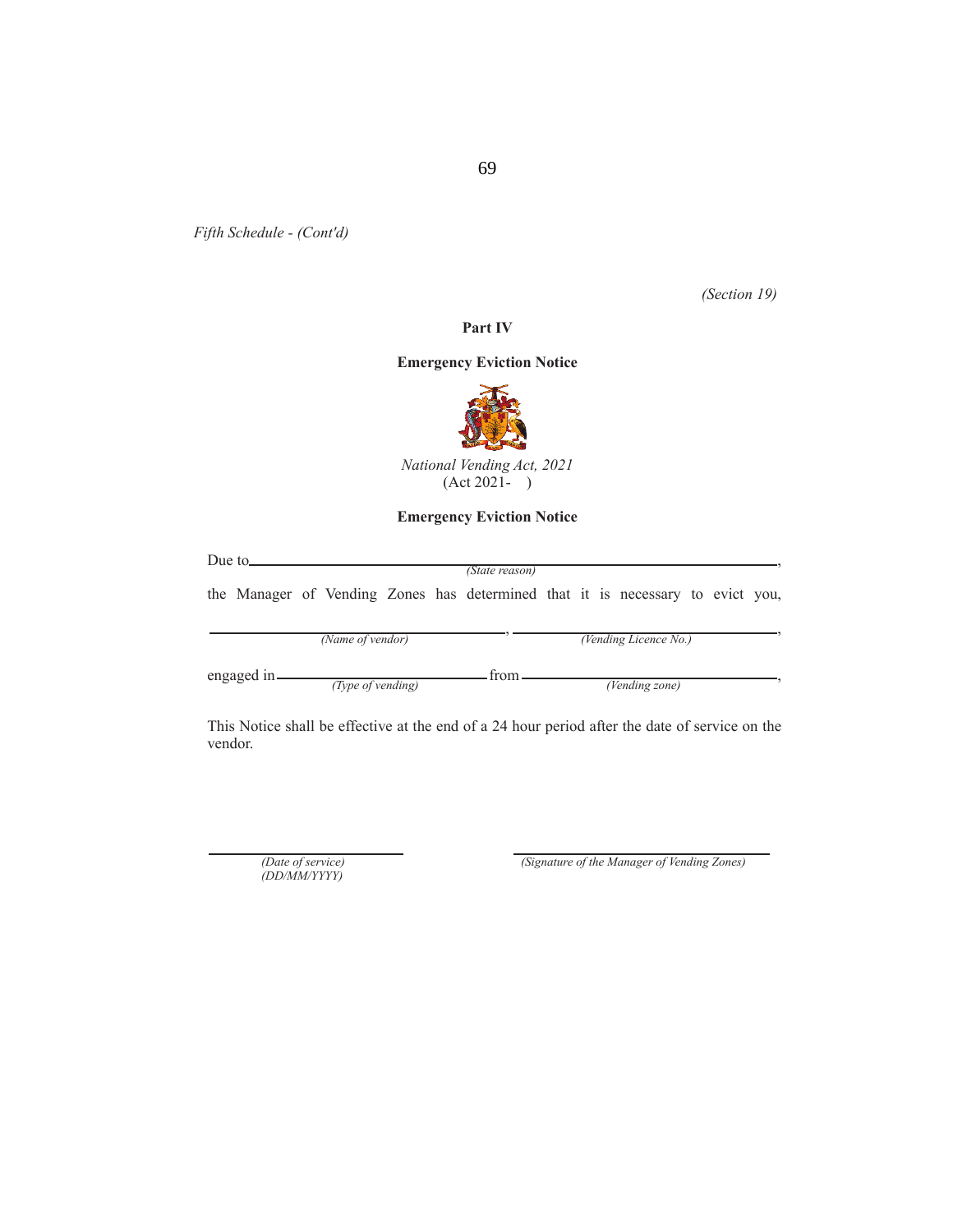*Fifth Schedule - (Concl'd)*

*(Section 20)*

### **Part V**

## **Seizure Notice**



## **Seizure Notice**

| (Name of vendor)                                                                                                                                                                                                                                                                                                       | (Vending Licence No.) |
|------------------------------------------------------------------------------------------------------------------------------------------------------------------------------------------------------------------------------------------------------------------------------------------------------------------------|-----------------------|
| The Manager of Vending Zones served a                                                                                                                                                                                                                                                                                  |                       |
|                                                                                                                                                                                                                                                                                                                        | (Type of Notice)      |
| to you on the $\_\_\_\_\_\$ day of $\_\_\_\_\_\_\_\_\_\_\_\_$ . 20 $\_\_\_\_\_\_\_$ .                                                                                                                                                                                                                                  |                       |
| The Manager of Vending Zones determined that it was necessary to seize the items listed                                                                                                                                                                                                                                |                       |
| below pursuant to the execution to the Notice.                                                                                                                                                                                                                                                                         |                       |
| The items seized and the descriptions thereof are listed as follows:                                                                                                                                                                                                                                                   |                       |
| <u>1. Contract the contract of the contract of the contract of the contract of the contract of the contract of the contract of the contract of the contract of the contract of the contract of the contract of the contract of t</u>                                                                                   |                       |
| 2. $\frac{1}{2}$ $\frac{1}{2}$ $\frac{1}{2}$ $\frac{1}{2}$ $\frac{1}{2}$ $\frac{1}{2}$ $\frac{1}{2}$ $\frac{1}{2}$ $\frac{1}{2}$ $\frac{1}{2}$ $\frac{1}{2}$ $\frac{1}{2}$ $\frac{1}{2}$ $\frac{1}{2}$ $\frac{1}{2}$ $\frac{1}{2}$ $\frac{1}{2}$ $\frac{1}{2}$ $\frac{1}{2}$ $\frac{1}{2}$ $\frac{1}{2}$ $\frac{1}{2}$ |                       |
| $3.$ $\overline{\phantom{a}}$                                                                                                                                                                                                                                                                                          |                       |
| $4.$ $\frac{1}{2}$ $\frac{1}{2}$ $\frac{1}{2}$ $\frac{1}{2}$ $\frac{1}{2}$ $\frac{1}{2}$ $\frac{1}{2}$ $\frac{1}{2}$ $\frac{1}{2}$ $\frac{1}{2}$ $\frac{1}{2}$ $\frac{1}{2}$ $\frac{1}{2}$ $\frac{1}{2}$ $\frac{1}{2}$ $\frac{1}{2}$ $\frac{1}{2}$ $\frac{1}{2}$ $\frac{1}{2}$ $\frac{1}{2}$ $\frac{1}{2}$ $\frac{1}{$ |                       |
| $5.$ $-$                                                                                                                                                                                                                                                                                                               |                       |
| The items can be reclaimed from the Manager of Vending Zones on the day of                                                                                                                                                                                                                                             |                       |
| $\frac{1}{20}$ , 20 $\frac{1}{20}$ at the $\frac{1}{20}$                                                                                                                                                                                                                                                               |                       |
| (Location)                                                                                                                                                                                                                                                                                                             |                       |

*(Date of service) (DD/MM/YYYY)*

*(Signature of the Manager of Vending Zones)*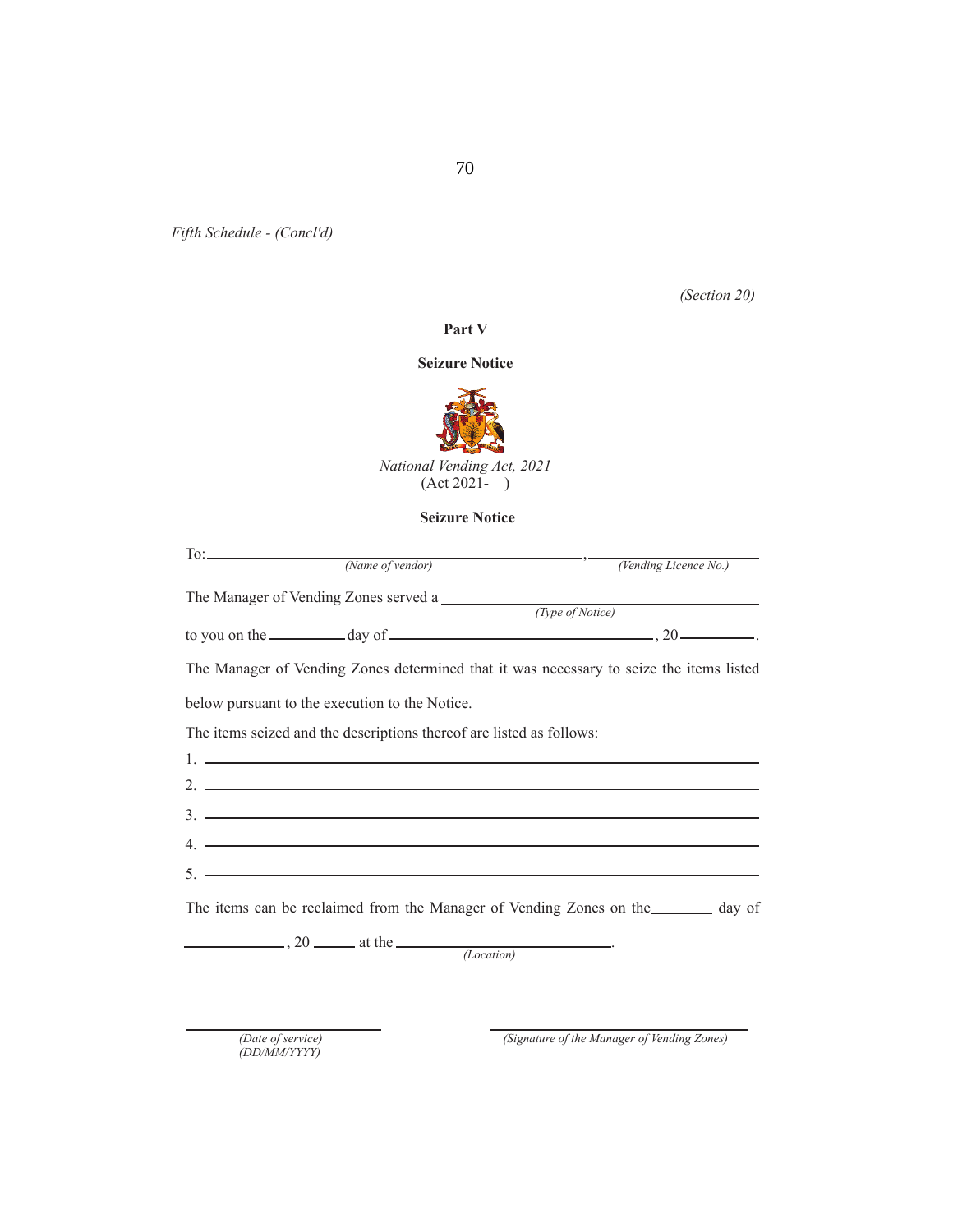# **SIXTH SCHEDULE**

*(Section 21)*

# *National Vending Committee*

# **Constitution of the Committee**

The National Vending Committee shall comprise the following: **1.**(1)

- a representative of the Barbados Chamber of Commerce; *(a)*
- a representative of the Barbados National Standards Institution; *(b)*
- a representative of the Barbados Association of Vendors, Retailers and *(c)* Entrepreneurs;
- a representative of the Barbados National Union of Fisherfolk *(d)* Organizations;
- a representative of the Association of Wayside Vendors; *(e)*
- a representative of the Small Business Association; *(f)*
- a representative of the Ministry responsible for Commerce; *(g)*
- the Registrar of Cooperatives; *(h)*
- the Manager of Markets; *(i)*
- the Senior Manager of Markets; *(j)*
- a representative of the Ministry responsible for vocational training; *(k)*
- a representative of the Rastafarian community; *(l)*
- (*m*) a representative of the Ministry responsible for health;
- a representative of the Ministry responsible for technology; *(n)*
- a representative of the Ministry responsible for education; *(o)*
- a representative of the Ministry responsible for fisheries; *(p)*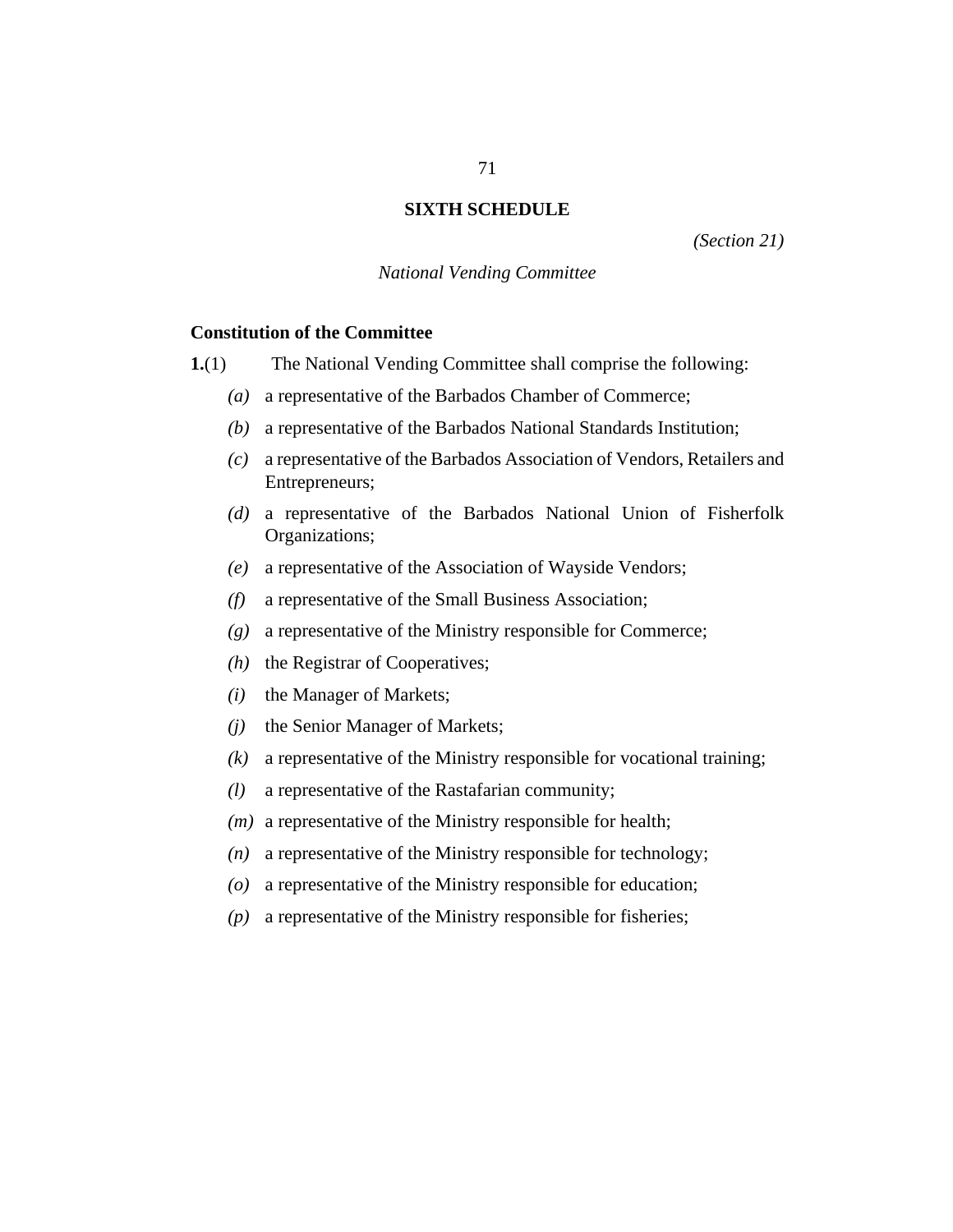- a representative of the Ministry responsible for tourism; *(q)*
- a representative of the Town and Country Planning Department; and *(r)*
- a representative of the National Conservation Commission. *(s)*
- The Minister shall appoint a Chairman from among the members. (2)

# **Tenure**

A member of the Committee shall be appointed for a period of 3 years by instrument of appointment and is eligible for re-appointment. **2.**(1)

The Minister may at any time revoke the appointment of any member of the Committee. (2)

# **Resignation**

Any member of the Committee may at any time resign his office by instrument in writing addressed to the Minister and transmitted to him through the Chairman, and from the date of the receipt by the Minister of the instrument the member ceases to be a member of the Committee. **3.**

# **Publication of membership**

The Committee as first constituted and every change in the membership thereof shall be published in the *Official Gazette*. **4.**

# **Procedure and meetings**

The Committee shall meet at such times as may be necessary or expedient for the transaction of business, and such meetings shall be held at such places and times and on such days as the Committee determines, but the Committee shall meet not less than twice a year. **5.**(1)

The Chairman may at any time call a special meeting of the Committee, and shall call a special meeting to be held within 7 days of a written request for the purpose addressed to him by any 2 members of the Committee. (2)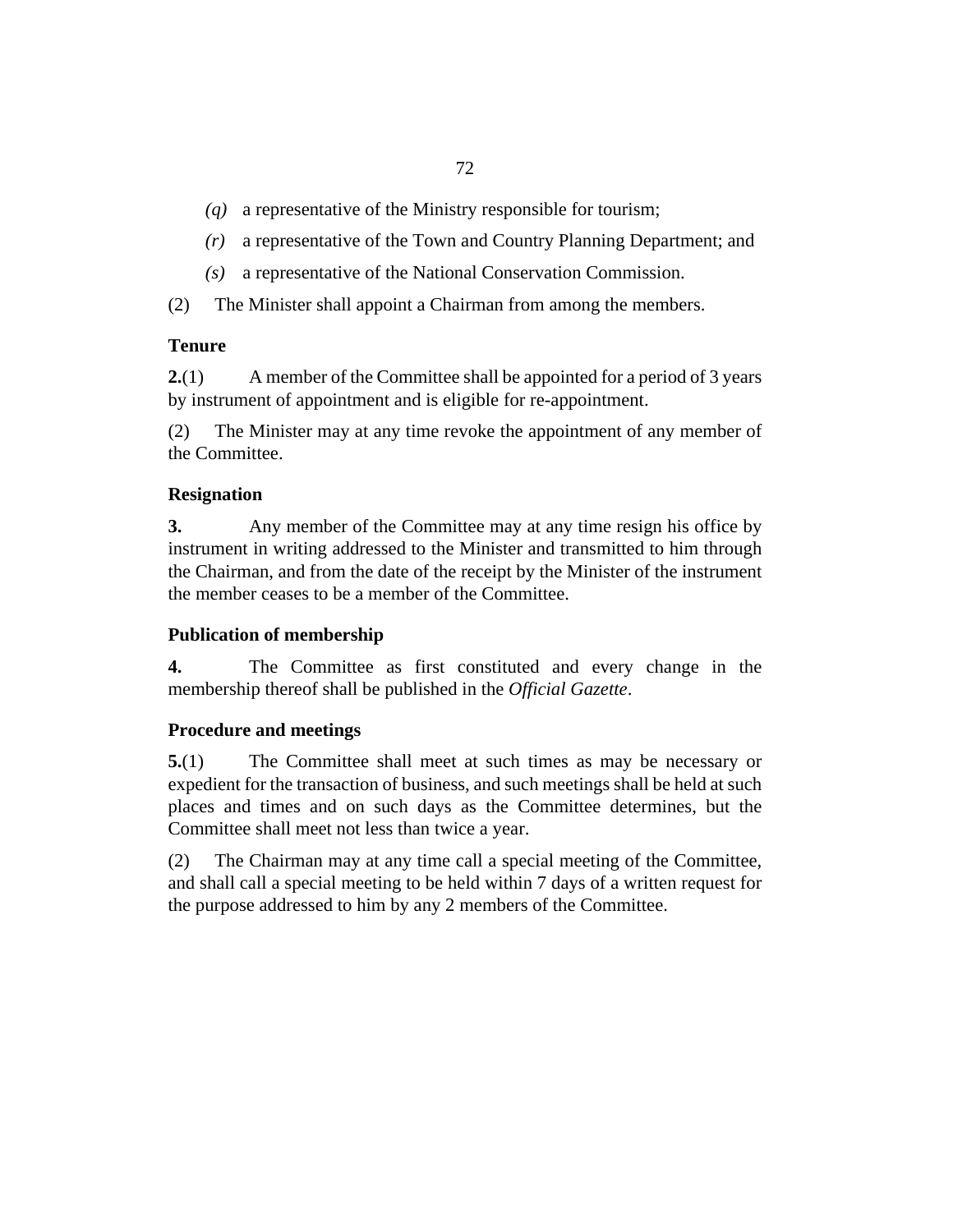The Chairman shall preside at all meetings of the Committee at which he is present, and in the case of his absence or inability to act at any meeting the members present at the meeting constituting a quorum shall elect one of the members to preside at that meeting. (3)

At any meeting at which the voting is equal the Chairman or the person presiding has a second or casting vote. (4)

The quorum of the Committee is a majority of the total membership thereof. (5)

Subject to this *Schedule* the Committee may regulate its own proceedings. (6)

The validity of the proceedings of the Committee is not affected by any vacancy in the membership thereof or by any defect in the appointment of a member thereof. (7)

## **Remuneration of members**

There may be paid to the Chairman and other members of the Committee such remuneration and such allowances as the Minister may determine. **6.**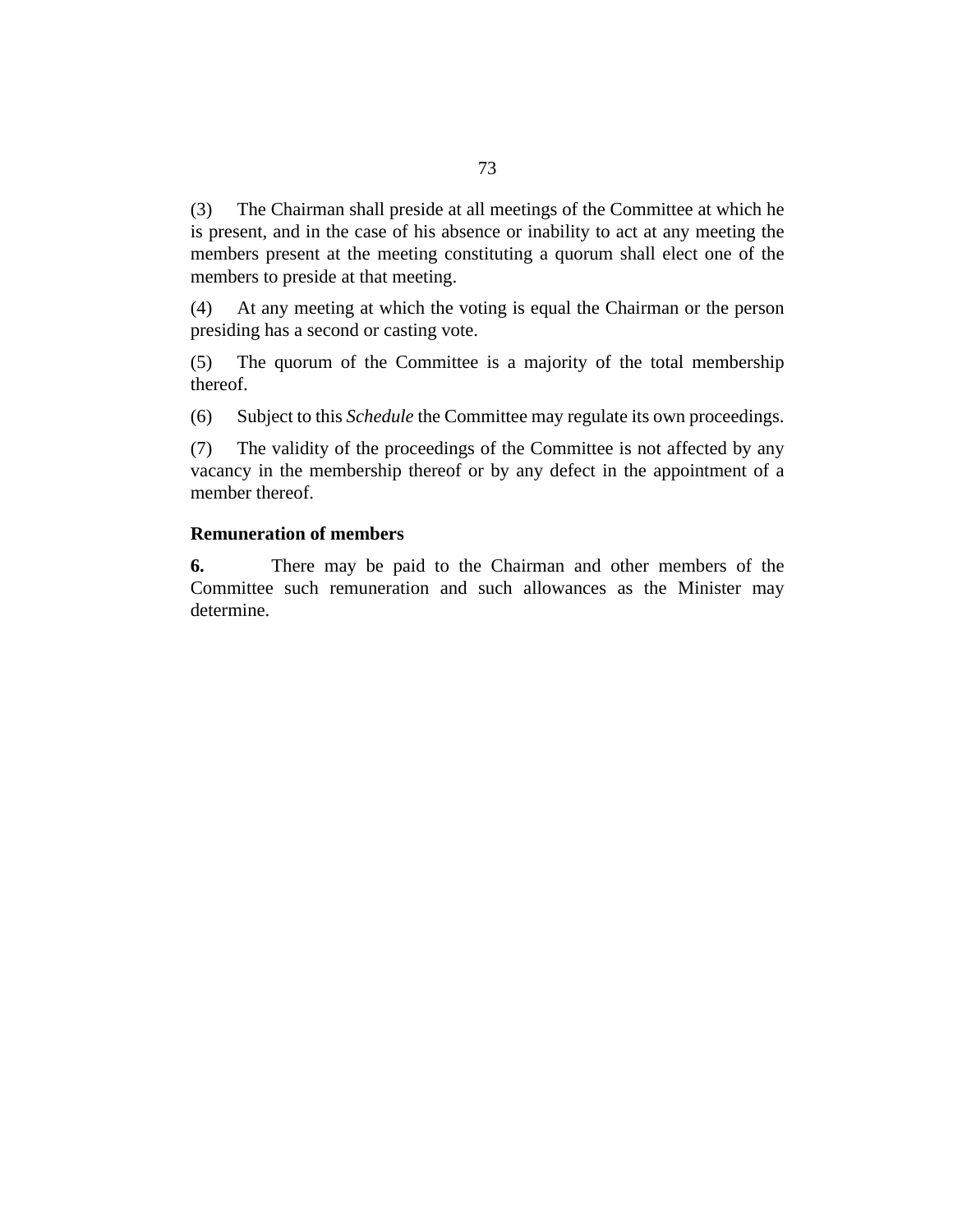## **SEVENTH SCHEDULE**

*(Section 28)*

## **Part I**

## *Administrative Penalties*

| <b>Description of Contravention</b>                                                                                          | <b>Provision</b>                                                       | <b>Penalty</b> |
|------------------------------------------------------------------------------------------------------------------------------|------------------------------------------------------------------------|----------------|
| Vending without a<br>licence<br>contrary to section $4(2)$                                                                   | Section $4(2)$                                                         | \$500          |
| Vending with a licence that<br>has been suspended or revoked                                                                 | Section $8(3)$                                                         | \$500          |
| Vending in contravention of the<br>varied conditions of a licence                                                            | Section $8(4)$                                                         | \$500          |
| Occasional Vending without a<br>permit contrary to section $10(1)$                                                           | Section $10(6)$                                                        | \$500          |
| Occasional Vending without a<br>permit contrary to section $11(1)$                                                           | Section $11(6)$                                                        | \$500          |
| Itinerant vending without a<br>permit contrary $12(1)$                                                                       | Section $12(6)$                                                        | \$500          |
| Failing to comply with an<br>obligation pursuant to section<br>18(1)                                                         | Section $18(4)$                                                        | \$500          |
| Contravention of regulations<br>4, 6, 7, 10, 18, 34 and 47 Markets<br>and Slaughterhouse Regulations, 1958<br>L. N. 1958/53) | Regulations<br>4, 6(2), 7(2), 10(3),<br>$18(2)$ , $34(2)$ and<br>47(2) | \$500          |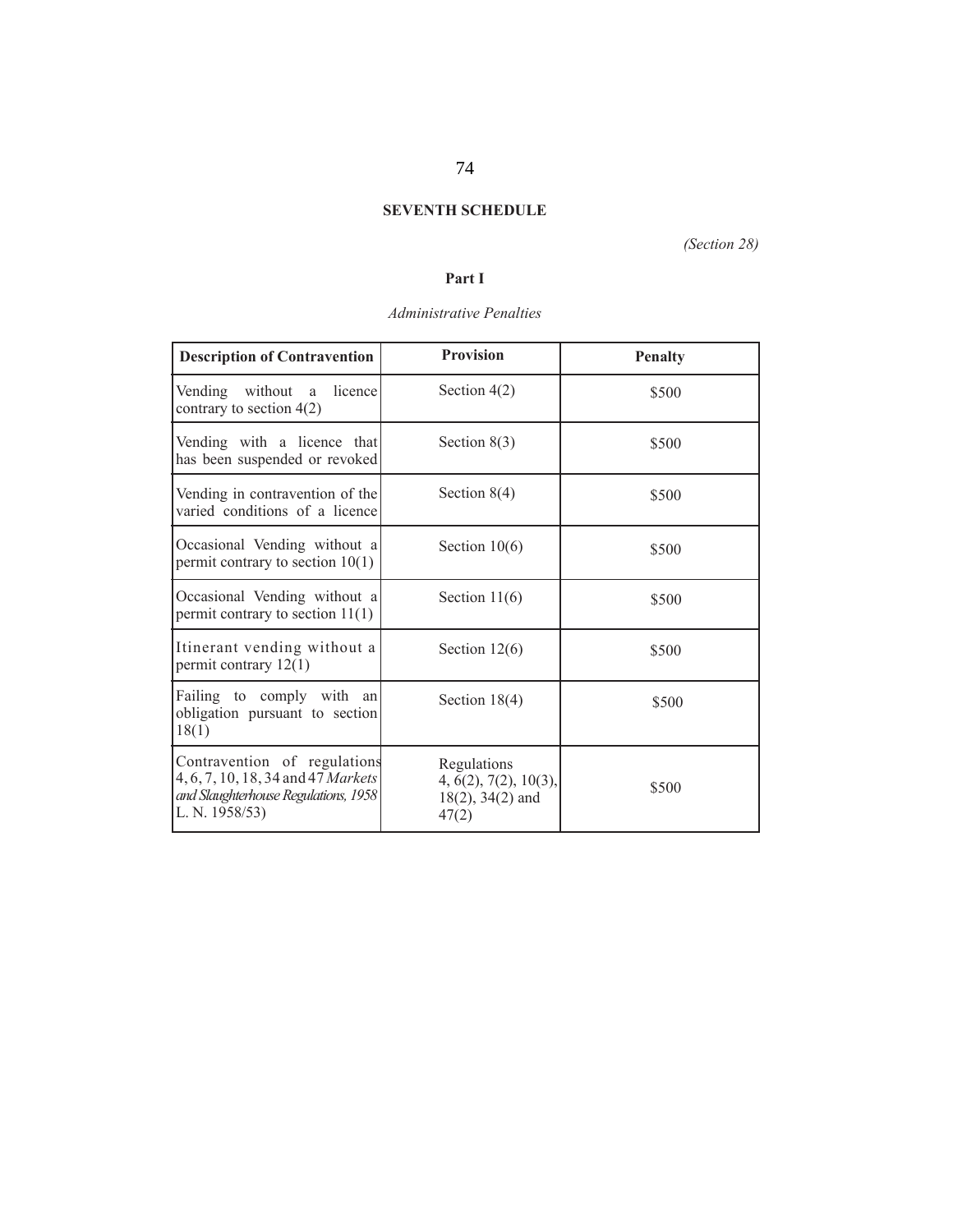*(Section 29)*

## **Part II**

**Ticket**



*National Vending Act, 2021* (Act 2021- )

# **Administrative Penalty Notice**

|            | On the $\_\_$ day of $\_\_$ , 20, $\_\_$ , at $\_\_$ ( <i>Time</i> )                                                                                                               |                                                        |
|------------|------------------------------------------------------------------------------------------------------------------------------------------------------------------------------------|--------------------------------------------------------|
| (Location) |                                                                                                                                                                                    | (Name of vendor) $\overline{(Vending \: License No.)}$ |
|            | was seen engaging in activity which gave me reasonable cause to believe that there was a<br>contravention of the Act. The particulars of the contravention are set out as follows: |                                                        |
|            |                                                                                                                                                                                    |                                                        |
|            |                                                                                                                                                                                    |                                                        |
|            |                                                                                                                                                                                    |                                                        |
|            |                                                                                                                                                                                    |                                                        |
|            |                                                                                                                                                                                    |                                                        |
|            |                                                                                                                                                                                    |                                                        |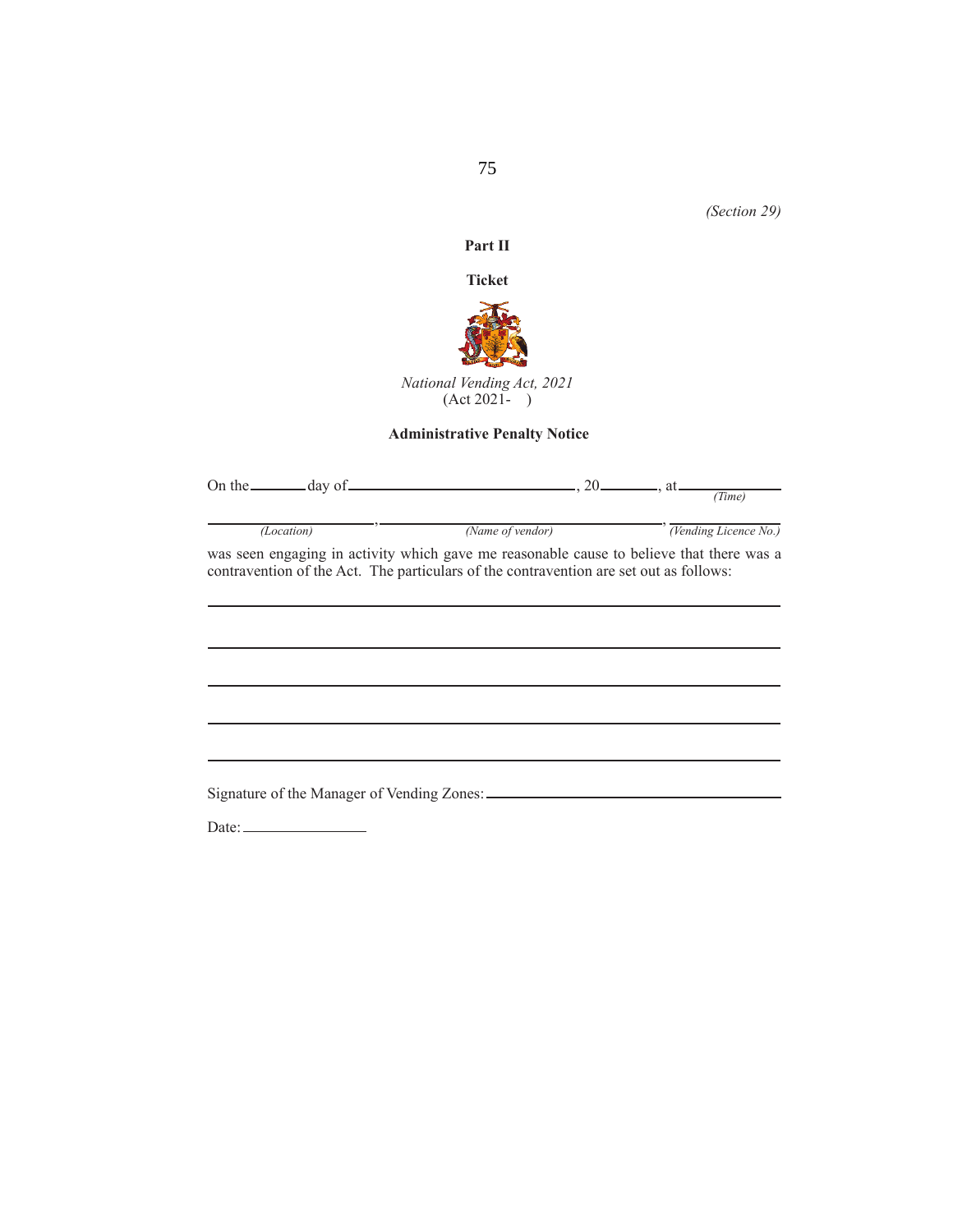## **EIGHTH SCHEDULE**

*(Section 37)*

### CONSEQUENTIAL AMENDMENTS

## Column 1

| Enactments | Amendments |
|------------|------------|
|------------|------------|

- 1. *Markets and Slaughter-Houses Act,* Cap. 265
- 1. In section 2 insert in the appropriate alphabetical order the following:

Column 2

- " "Manager of Markets" means the manager of any public market or any person acting with the authority of the Manager of Markets;".
- 2. Delete all references in the Act to the words "Chief Supervisor" and substitute the words "Manager of Markets".
- 3. Delete Part III.
- 4. Delete Part VII.
- 2. *Markets and Slaughter-Houses Regulations, 1958* (L.N. 1958/53) 1. Delete all references in the Regulations to the words "Chief
	- Supervisor" and substitute the words "Manager of Markets".
	- 2. Delete regulation 4 and substitute the following:

### "**Refusal to comply with directions of the Manager of Markets**

4. If any person in any public market refuses or neglects to comply with any direction of the Manager of Markets for the maintenance of order or the regularity or for the carrying out of any of the provisions of these Regulations that person shall be subject to payment of an administrative penalty under section 28 of the *National Vending Act, 2021* (Act 2021- ).".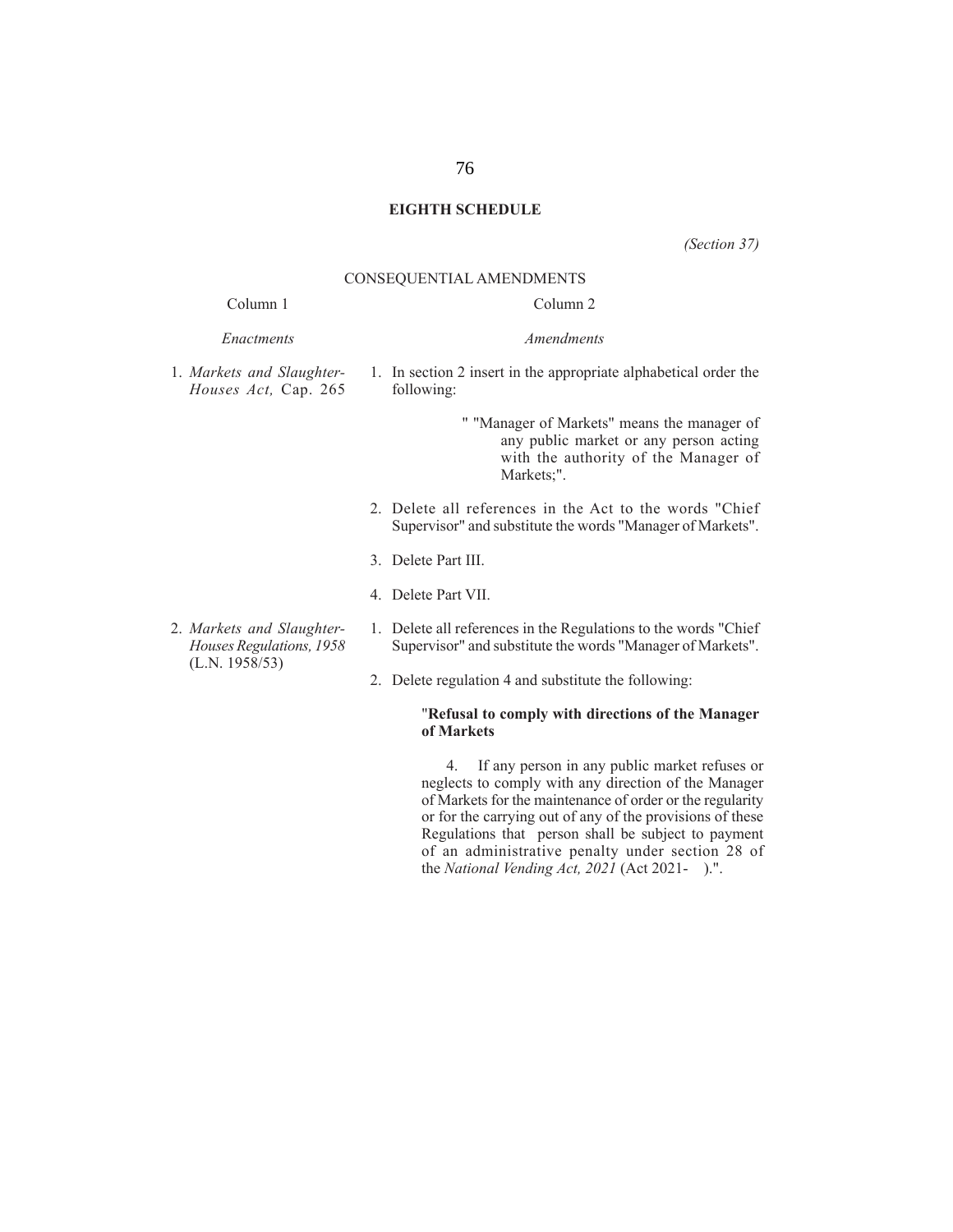*Eighth Schedule - (Cont'd)*

## CONSEQUENTIAL AMENDMENTS - *(Cont'd)*

#### Column 1

#### *Enactments*

Column 2 *Amendments*

2. *Markets and Slaughter-Houses Regulations, 1958* (L.N. 1958/53) *(Cont'd)*

3. In regulation 6, delete paragraph (2) and substitute the following:

"(2) If any authorised person is found in a public market during closed hours he shall be subject to the payment of an administrative penalty under section 28 of the *National Vending Act, 2021* (Act 2021- ).".

4. In regulation 7 delete paragraph (2) and substitute the following:

 $\Gamma(2)$  If any person contravenes paragraph (1) he shall be subject to the payment of an administrative penalty under section 28 of the *National Vending Act, 2021* (Act 2021- ).".

5. In regulation 10 delete paragraph (3) and substitute the following:

"(3) If any person contravenes paragraphs (1) or (2) he shall be subject to the payment of an administrative penalty under section 28 of the *National Vending Act, 2021* (Act 2021- ).".

6. In regulation 18 delete paragraph (2) and substitute the following:

 $\Gamma(2)$  If any person contravenes paragraphs (1) he shall be subject to the payment of an administrative penalty under section 28 of the *National Vending Act, 2021* (Act 2021- ).".

7. Delete regulation 25 and substitute the following:

## "**Manager of Markets may let market stalls**

25. Subject to the provisions of These Regulations, the Manager of Markets may on the payment of the appropriate rent as set out in the *First Schedule* let to a person licensed as a vendor pursuant to the *National Vending Act, 2021* (Act 2021- ) any market stall in any public market.".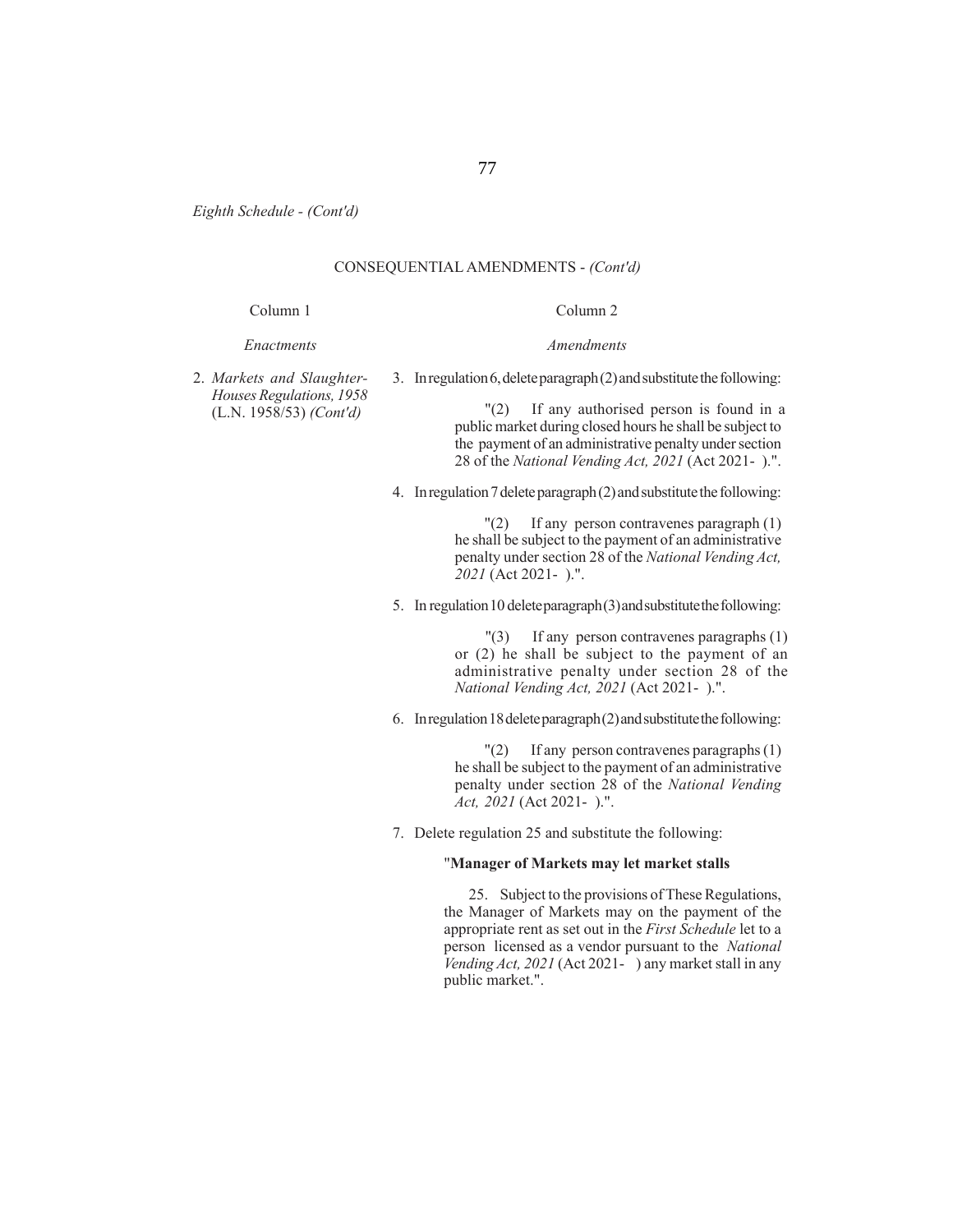*Eighth Schedule - (Cont'd)*

## CONSEQUENTIAL AMENDMENTS - *(Cont'd)*

#### Column 1 Column 2

### *Enactments*

8. Delete regulation 26 and substitute the following:

2. *Markets and Slaughter-Houses Regulations, 1958* (L.N. 1958/53) - *(Cont'd)*

### "**Tenant of market stall licensed to occupy and use it for period of tenancy**

*Amendments*

 26. Where a tenant has been let a market stall pursuant to regulation 25, that tenant shall be considered to be licensed to occupy and use the market stall let to him for the period of the tenancy, provided that he complies with the provisions of the Act and these Regulations.".

- 9. Delete regulations 31, 32 and 33.
- 10. In regulation 34, delete paragraph (2) and substitute the following:

 "(2) A person who contravenes paragraph (1) shall be subject to an administrative penalty imposed under section 28 of the *National Vending Act, 2021* (Act 2021- ).".

- 11. Delete regulation 45.
- 12. Delete regulation 46.
- 13. In regulation 47 delete paragraph (2) and substitute the following:

 "(2) A person who evades or attempts to evade or assists in evading the payment of any toll under paragraph (1) shall be subject to the payment of an administrative penalty under section 28 of the *National Vending Act, 2021* (Act 2021- ).".

14. Delete regulations 48, 61, 62, 63 and 64.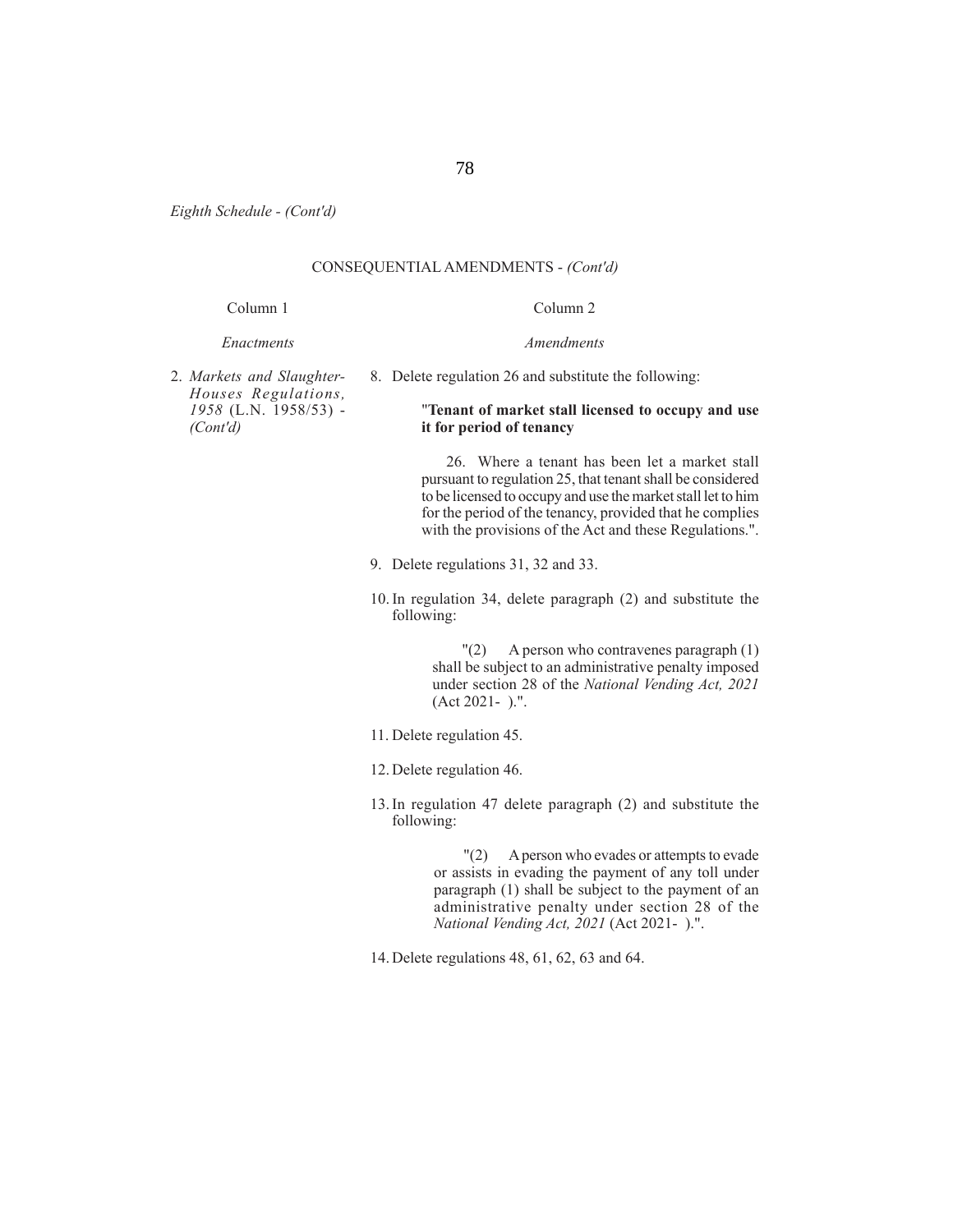*Eighth Schedule - (Cont'd)*

## CONSEQUENTIAL AMENDMENTS - *(Cont'd)*

### Column 1

#### *Enactments*

2. *Markets and Slaughter- Houses Regulations, 1958* (L.N. 1958/53) - *(Concl'd)*

15. In the *First Schedule* delete the item which refers to

- *(a)* Regulation 31 Fishseller's tickets;
- *(b)* Regulation 46 Permit fee;
- *(c)* Regulation 48 Fishseller's licence;
- *(d)* Regulation 61 Meat Shop licences; and
- *(e)* Regulation 64 Meat vendor's licences.
- 16. Delete the *Second Schedule*.
- 17. In the *Third Schedule* delete the item which refers to
	- *(a)* Regulation 46 Permit to sell within Prohibited Areas;
	- *(b)* Regulation 48 Fish Seller's Licence;
	- *(c)* Regulation 61 Meat Shop Licenced; and
	- *(d)* Regulation 64 Meat Vendor's Licence.".
- 3. *National Conservation Commission Act,* Cap. 393
- 1. Delete Part IV.
- 2. Delete subsections (1) and (1A) of section 31.

*Amendments*

Column 2